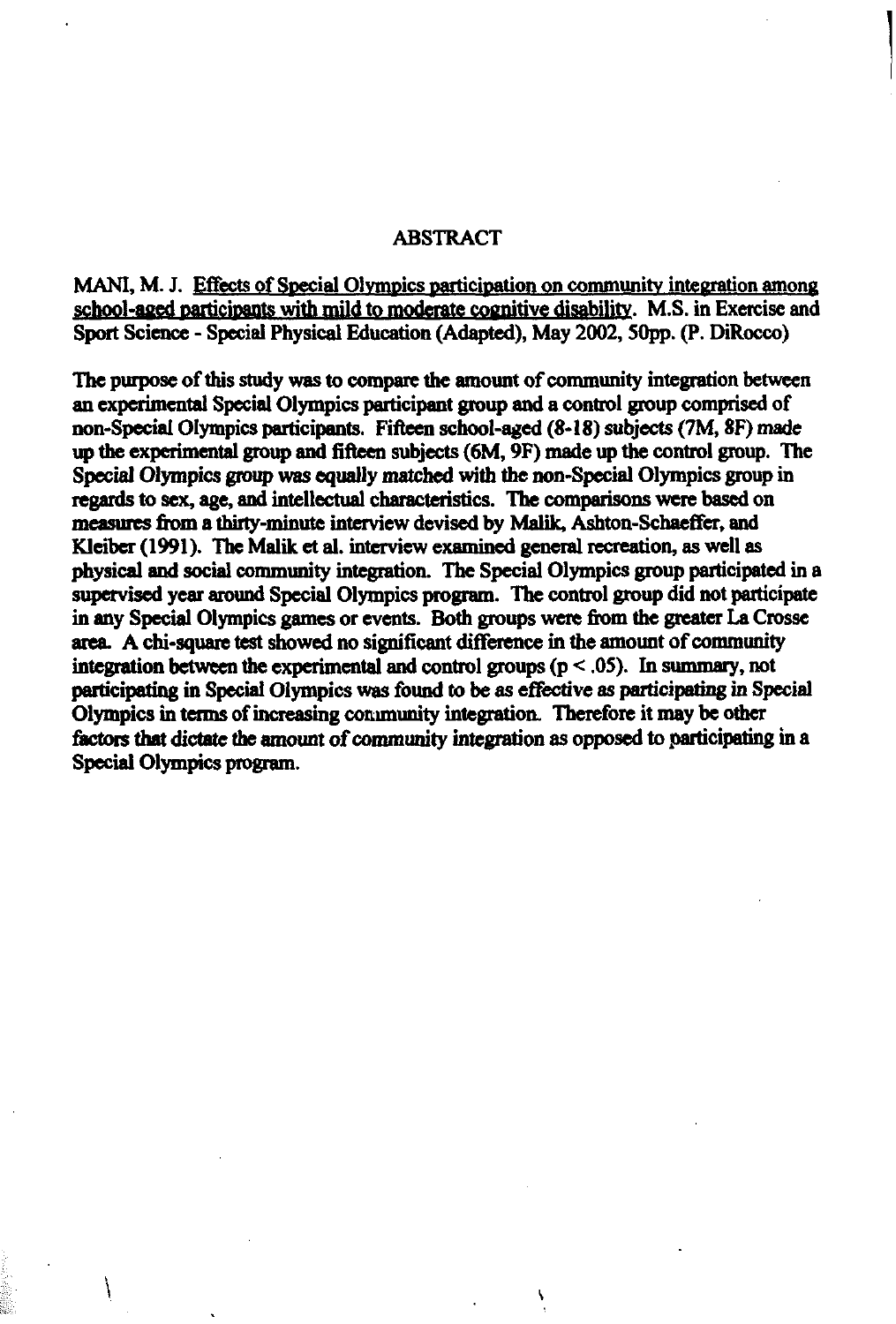# **EFFECTS OF SPECIAL OLYMPICS PARTICIPATION ON COMMUNITY INTEGRATION AMONG SCHOOL-AGED PARTICIPANTS WITH MILD TO MODERATE COGNITIVE DISABILITY**

# **A THESIS PRESENTED TO THE GRADUATE FACULTY UNIVERSITY OF WISCONSIN-LA CROSSE**

# **IN PARTIAL FULFILLMENT OF THE REQUIREMENTS FOR THE MASTER OF SCIENCE DEGREE**

**BY** 

**MARK J. MAN1 MAY 2002** 

 $\mathcal{A}$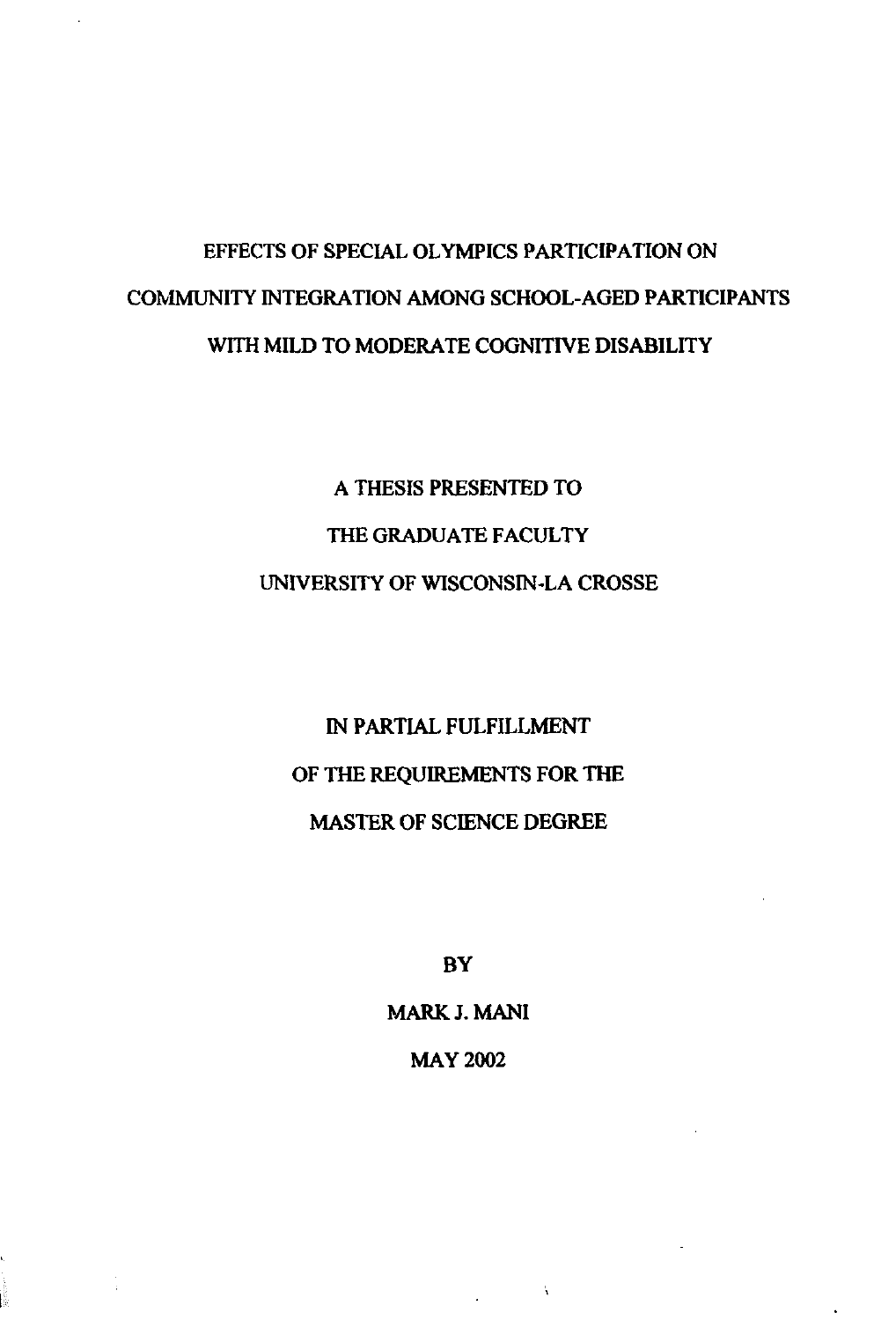## **COLLEGE OF HEALTH, PHYSICAL EDUCATION, RECREATION, AND TEACHER EDUCATION**

## UNIVERSITY OF WISCONSIN-LA CROSSE

### **THESIS FINAL ORAL DEFENSE FORM**

Candidate: Mark J. Mani

**We recommend acceptance of this thesis in partial fulfillment of this candidate's requirement for the degne:** 

Master of Science - Exercise and Sport Science - Special Physical Education (Adapted)

**The candidate has successIIly completed the thesis final oral defense.** 

Department hesis Committee Chairperson \\> & <sup>32</sup>*5. A/~D/OL* / **sigasnat of** Coinmitta **Member -t Date** 

This thesis is approved by the College of Health, Physical Education, Recreation, and Teacher Education.

<u>GIOLANDERS</u>

**Associate Dean, College of HPERTE** Date

R. Daniel The

Director of University Graduate Studies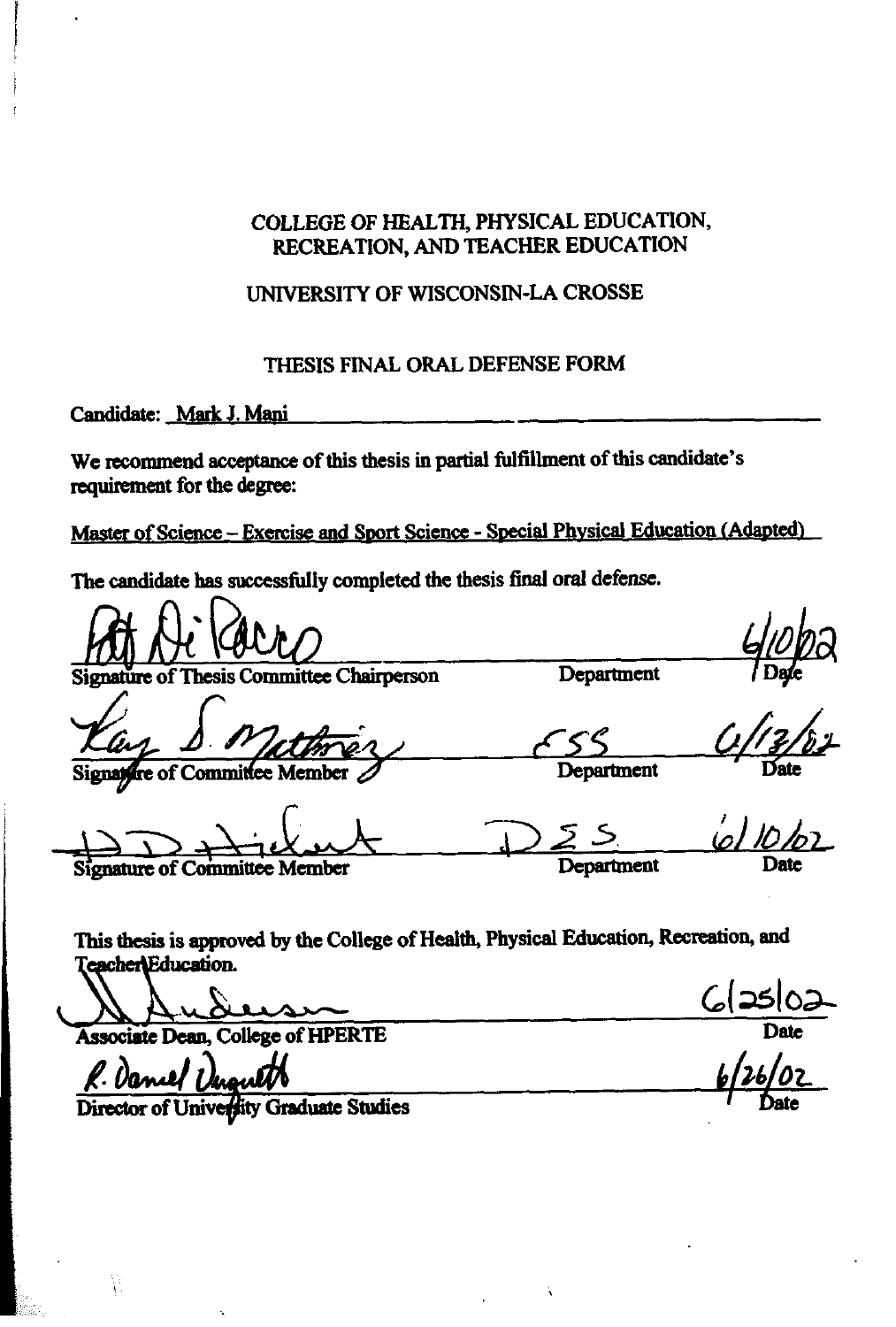### **DEDICATION**

I would like to dedicate this thesis to the following people, without whom this would not have been possible:

To my wife Karin, who without her love, support, input, statistical assistance, sacrifice, and encouragement this thesis would not be possible.

To my two beautiful children, Tina and Josh, for being my pride and joy, and providing me with encouragement along the way.

To my mother and father, Arlene and Louis Winkelhake who are always there providing love and support.

 $\ddot{\phantom{a}}$ 

!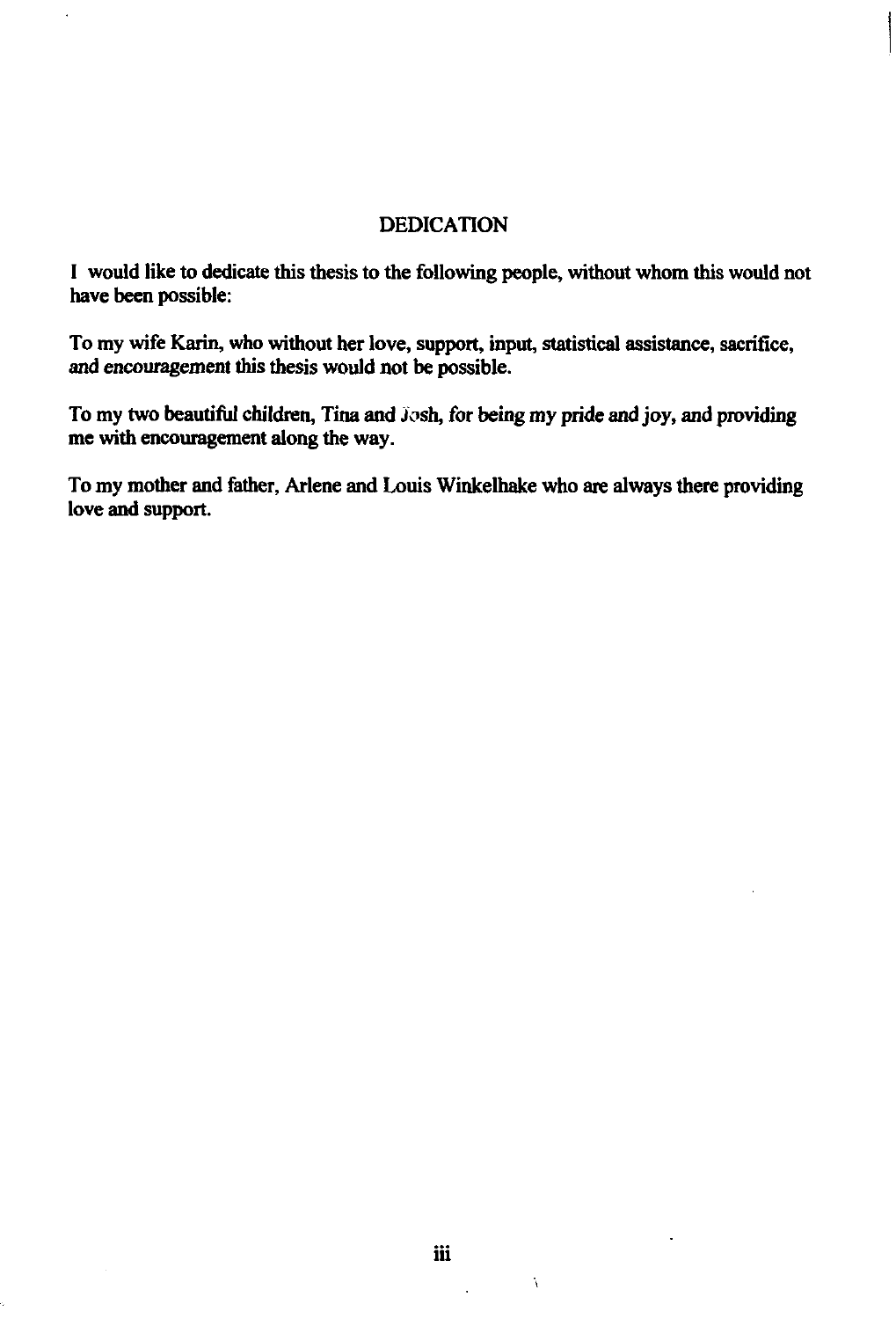#### ACKNOWLEDGEMENTS

In pursuit of this degree, I have many people to thank and acknowledge:

My chairperson, Dr. Patrick DiRocco for your advice, guidance, and patience throughout this process. Your time, support, and humor have been greatly appreciated and have made my graduate experience a very memorable one.

**The** Associate **Dean** of HPERTE, Dr. **Garth** Tymeso.?, for your valuable time and support in helping me complete this thesis.

My **committee membem,** Dr. Hal Hiebert and Dr. Ray Martinez, for your help, support, and cooperation with this study.

**The** La **Crosse** Association for Responsible Citizens, especially Penny **Steege, and** La Crosse **Area** Special Olympics program, especially Bill Fisch for making this **study**  possible. Your time **and** support have been greatly appreciated.

My classmates, KJ. Mikelbank for his humor, Bridget Degesu for her support **and encouragement,** and Bob Weigel for his statistics assistance. You made my 11 months at UW-L very memorable and enjoyable.

 $\bar{\lambda}$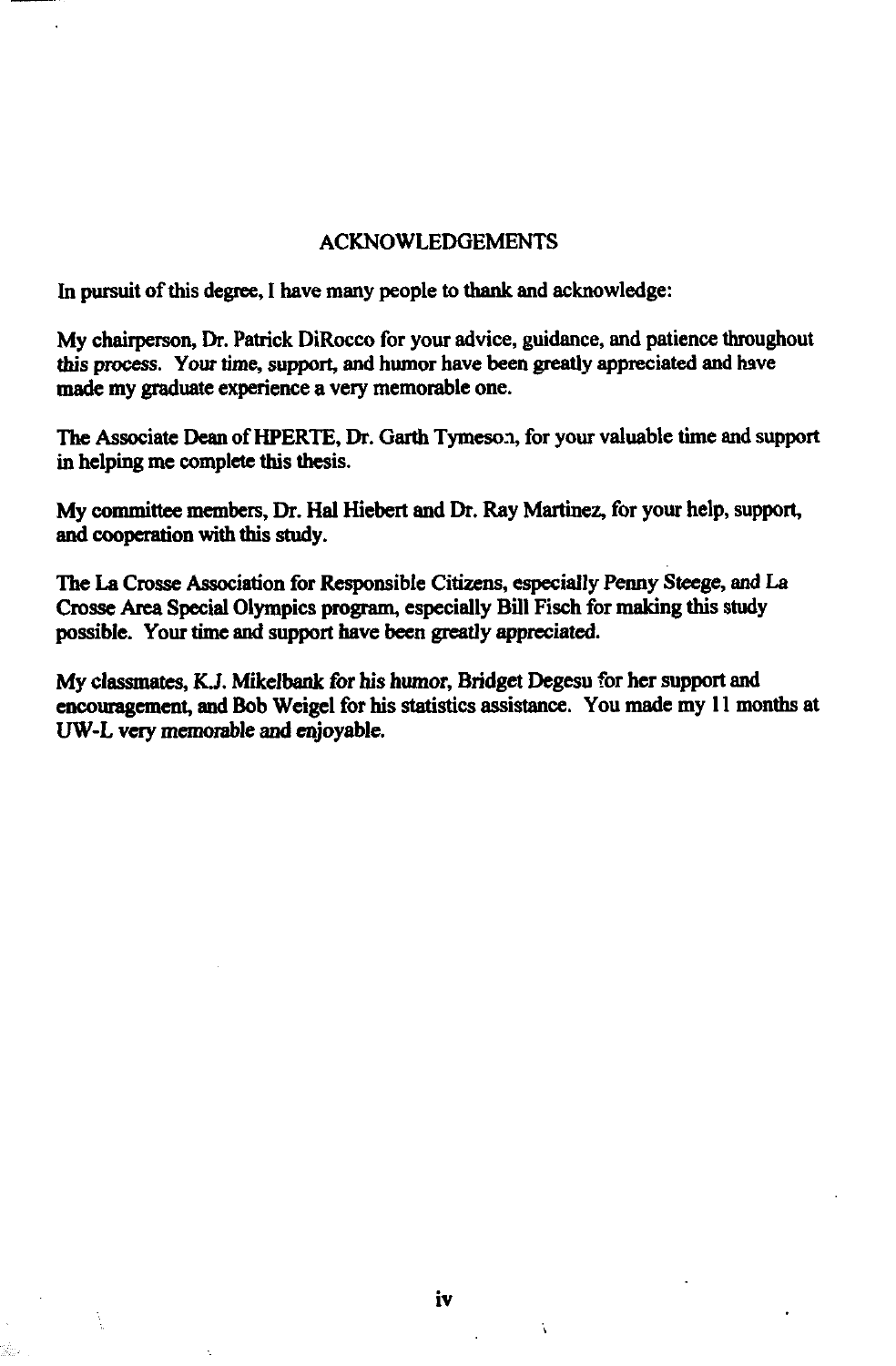# TABLE OF CONTENTS

| <b>CHAPTER</b> |                                                                         |
|----------------|-------------------------------------------------------------------------|
| I.             |                                                                         |
|                |                                                                         |
|                |                                                                         |
|                |                                                                         |
| L              |                                                                         |
|                |                                                                         |
|                |                                                                         |
|                |                                                                         |
|                |                                                                         |
|                | Effects of Special Olympics Participation on Community Intergration  12 |
|                |                                                                         |
| Π.             |                                                                         |
|                |                                                                         |
|                |                                                                         |
|                |                                                                         |
|                |                                                                         |
|                |                                                                         |

 $\cdot$ 

 $\Delta$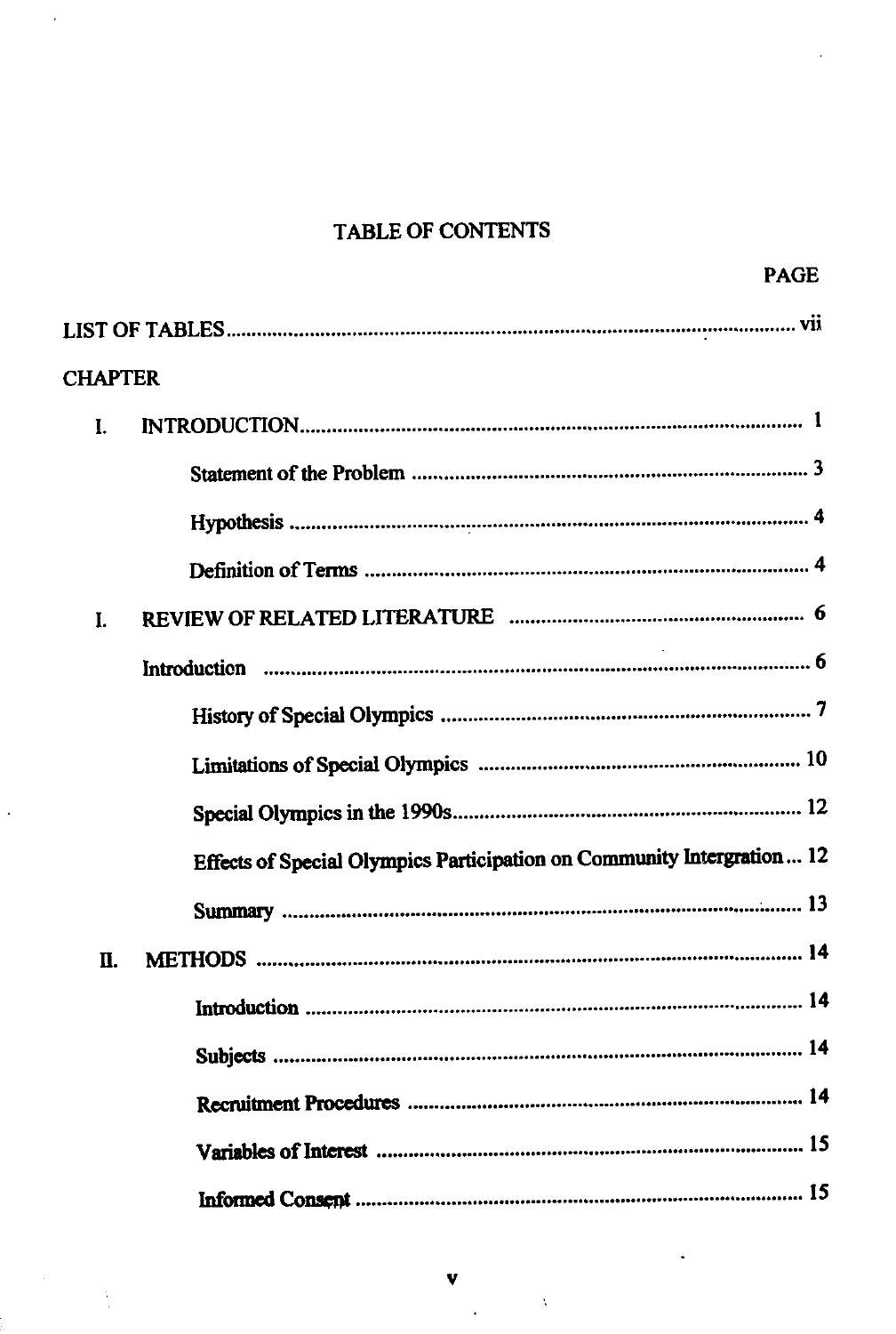| <b>CHAPTER</b>    |                                               | <b>PAGE</b> |
|-------------------|-----------------------------------------------|-------------|
|                   |                                               |             |
|                   |                                               |             |
|                   |                                               |             |
| ${\bf W}_{\rm e}$ |                                               |             |
|                   |                                               |             |
|                   |                                               |             |
|                   |                                               |             |
|                   |                                               |             |
|                   |                                               |             |
|                   |                                               |             |
| Ш.                | SUMMARY, CONCLUSIONS, AND RECOMMENDATIONS  27 |             |
|                   |                                               |             |
|                   |                                               |             |
|                   |                                               |             |
|                   |                                               |             |
|                   |                                               |             |
| А.                |                                               |             |
| <b>B.</b>         |                                               |             |

ł

 $\epsilon^{\frac{1}{2}}$ 

l,

 $\hat{\lambda}$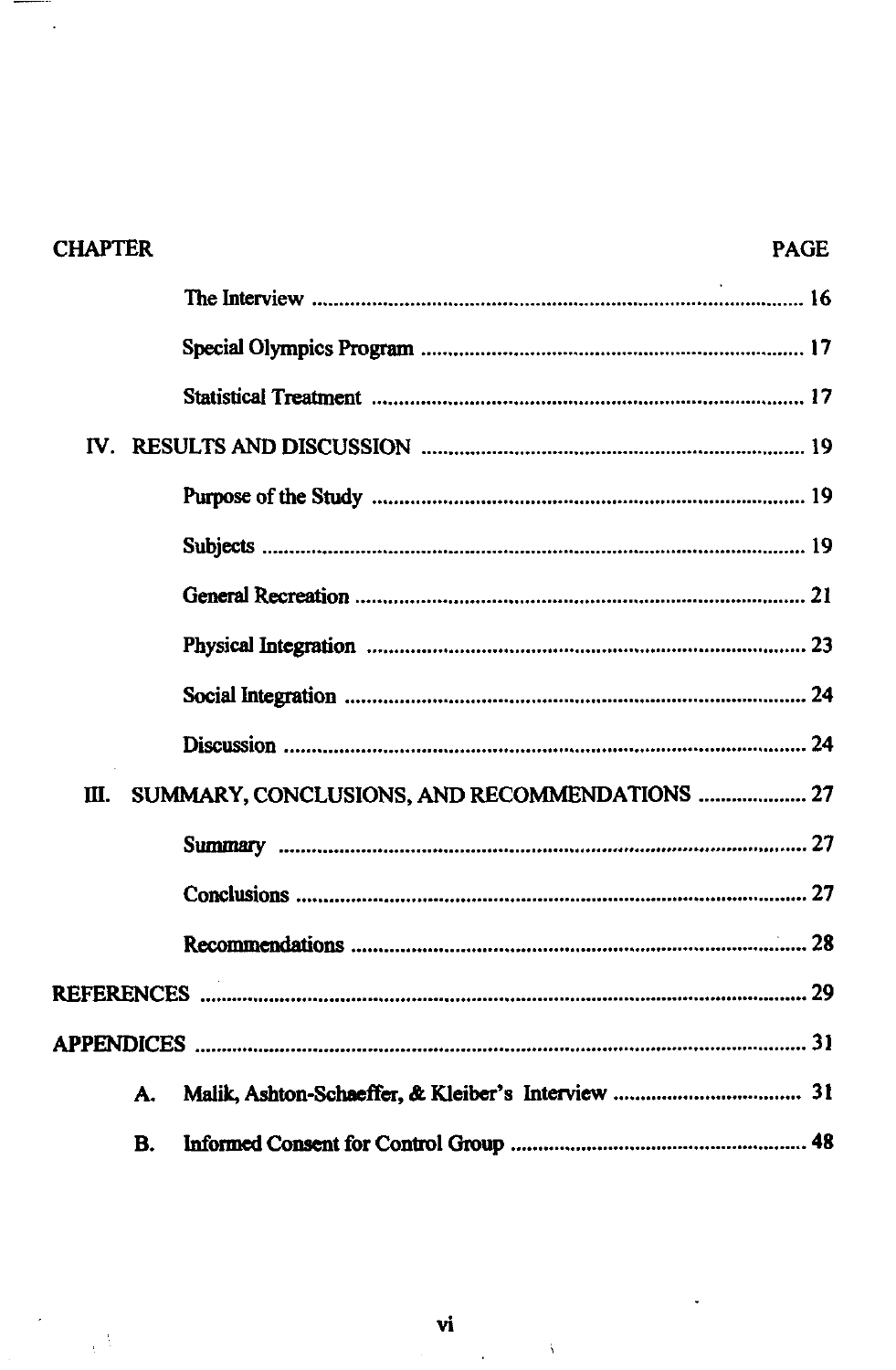# **LIST OF TABLES**

 $\sim$ 

| <b>TABLE</b> |                                                 |
|--------------|-------------------------------------------------|
| 1            |                                                 |
| 2            | Data Regarding General Recreation Participation |
|              |                                                 |
| 3            | Data Regarding General Recreation Participation |
|              |                                                 |
| 4            |                                                 |
| 5.           | 24                                              |

 $\ddot{\phantom{a}}$ 

 $\sim$  k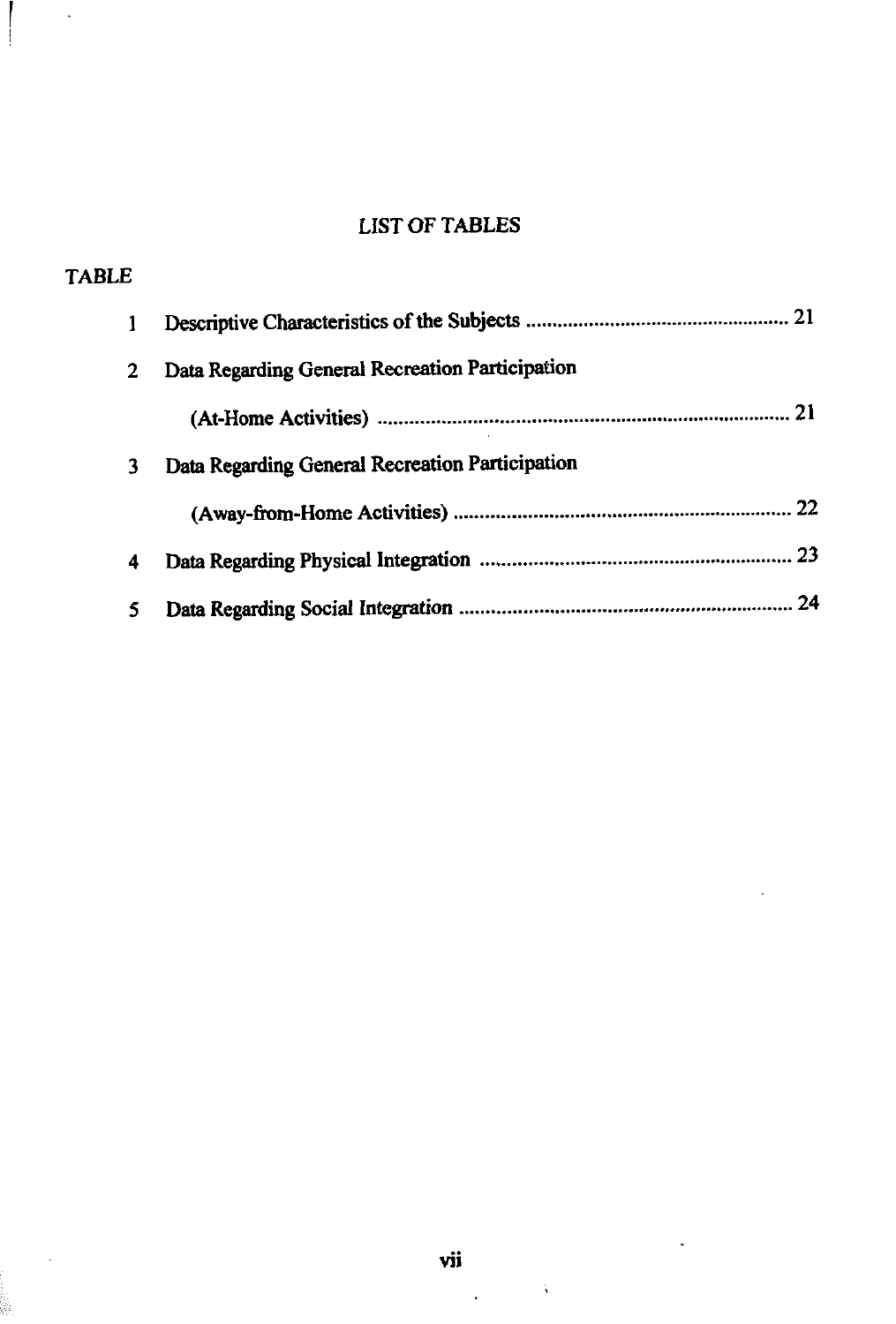#### CHAPTER I

#### **INTRODUCTION**

Special Olympics recently celebrated its 30<sup>th</sup> anniversary of providing competition **and sports** training for individuals with cognitive disabilities. Special Olympics has a current mster of over one million athletes **and** a multimillion dollar budget which makes it **the** largest **sports** organization in the world for athletes with cognitive disabilities. However, **as** Special Olympics **enters** its third decade, special education professionals continue to question the value and appropriateness of Special Olympics (Bersani, 1990; Hourcade, 1989; Stein, 1987). In addition, there are conflicting **data** indicating **about** whether Special Olympics participants are more or less competent than individuals who participate in other community-based recreation programs (Storey, Stern & Parker, 1990).

Over the past two decades, researchers have evaluated Special Olympics and found many limitations to the program (Bersani, 1990; Hourcade, 1989; Stein, 1987). I hese limitations range from offering only segregated programs for athletes with mental retardation to offering nonfunctional activities such as the 50 meter dash and the softball **throw** *(Bersani, 1990).* A variety of suggestions for improving Special Olympics have been given. In the years since many of the critical reviews have been published, Special Olympics has made a variety of changes to its **prognun.** For example, Special Olympics mw offen a variety of training **and competition** progmm to include **athletes** without

 $\mathbf{1}$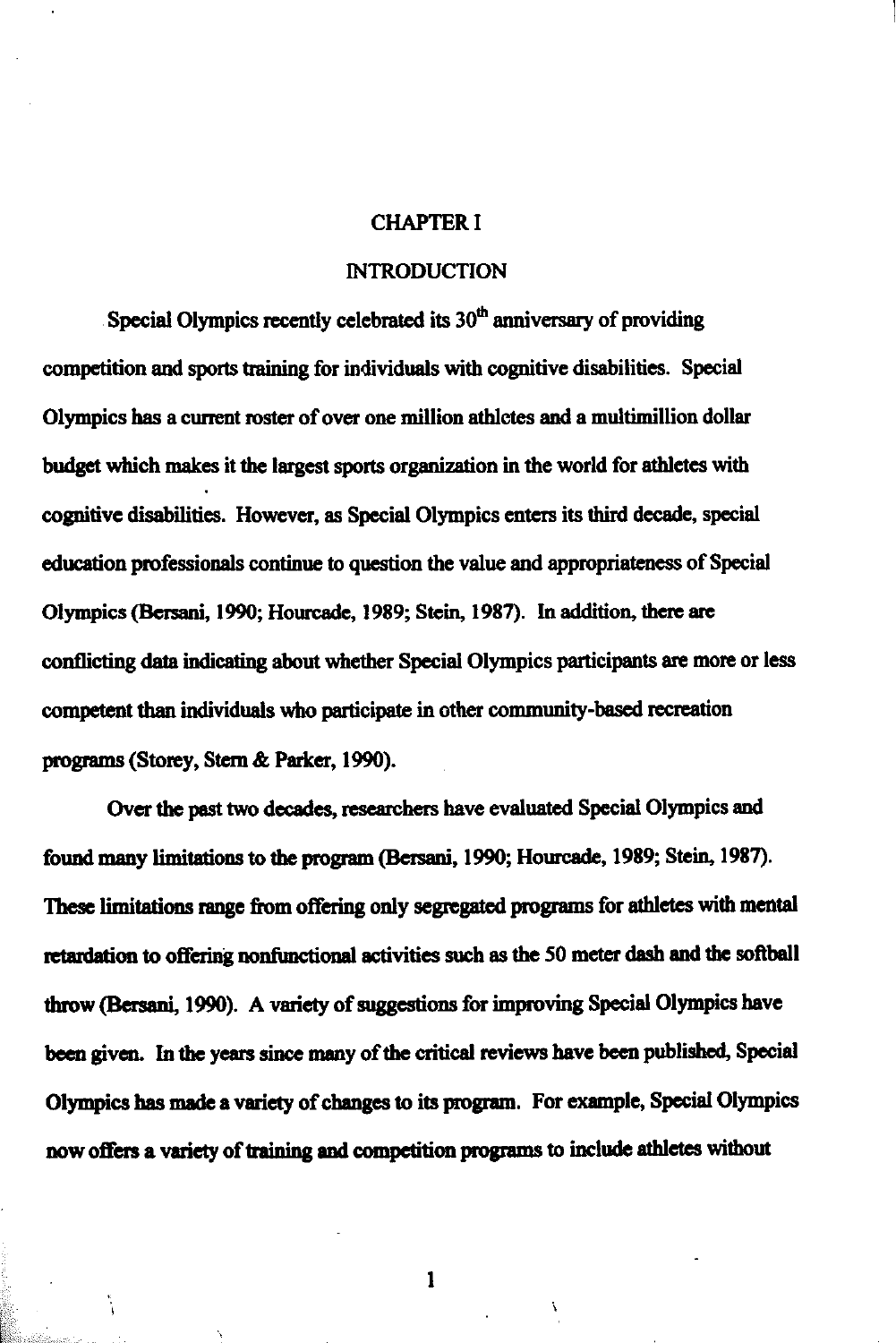disabilities, and they offer a great variety of sport opportunities including lifetime leisure sports (Special Olympics, 1991).

However, **these** changes appear **to** be insufficient to many special education professionals who continue to criticize Special Olympics. For instance, **Bersani** (1990) suggested that many Special Olympics activities prevent the development of integrated community-based recreation programs. He also suggested **that** the majority of Special Olympics activities **an** nonfunctional, age-inappropriate, and **segregated.** A leading disability advocacy publication, **The** Disabilitv Rag, criticized Special Olympics for not doing enough to **get** its athletes into existing community-based sports programs (Staff, 1987). Hourcade (1989) suggested in his study **that** Special Olympics be changed to meet the "contemporary needs of its constituency" (p. 64).

Nevertheless, as with the assertions favoring Special Olympics, there has been very little empirical evidence offered in support of criticisms. A closer evaluation of the impact of Special Olympics on community integration was conducted by **Kleiber,**  Ashton-Schaeffa, *Malik,* Lee **and** Hood **(1990).** In their study, caregiver's perceptions of improvement in physical and social competence were associated with participation in Special Olympics. However, there appeared to be no relationship between involvement in Special Olympics and **how thc** participants pcrccived improvement in **community**  integration. The researchers also found that Special Olympics involvement may affect individuals in **different** ways according to their level of **disability.** 

A study **conducted** by Wilbite and **Kleiber** (1992) **also** found **that the** level of **disability** had an influence on **the** relationship between Special Olympics pdcipation  $\overline{2}$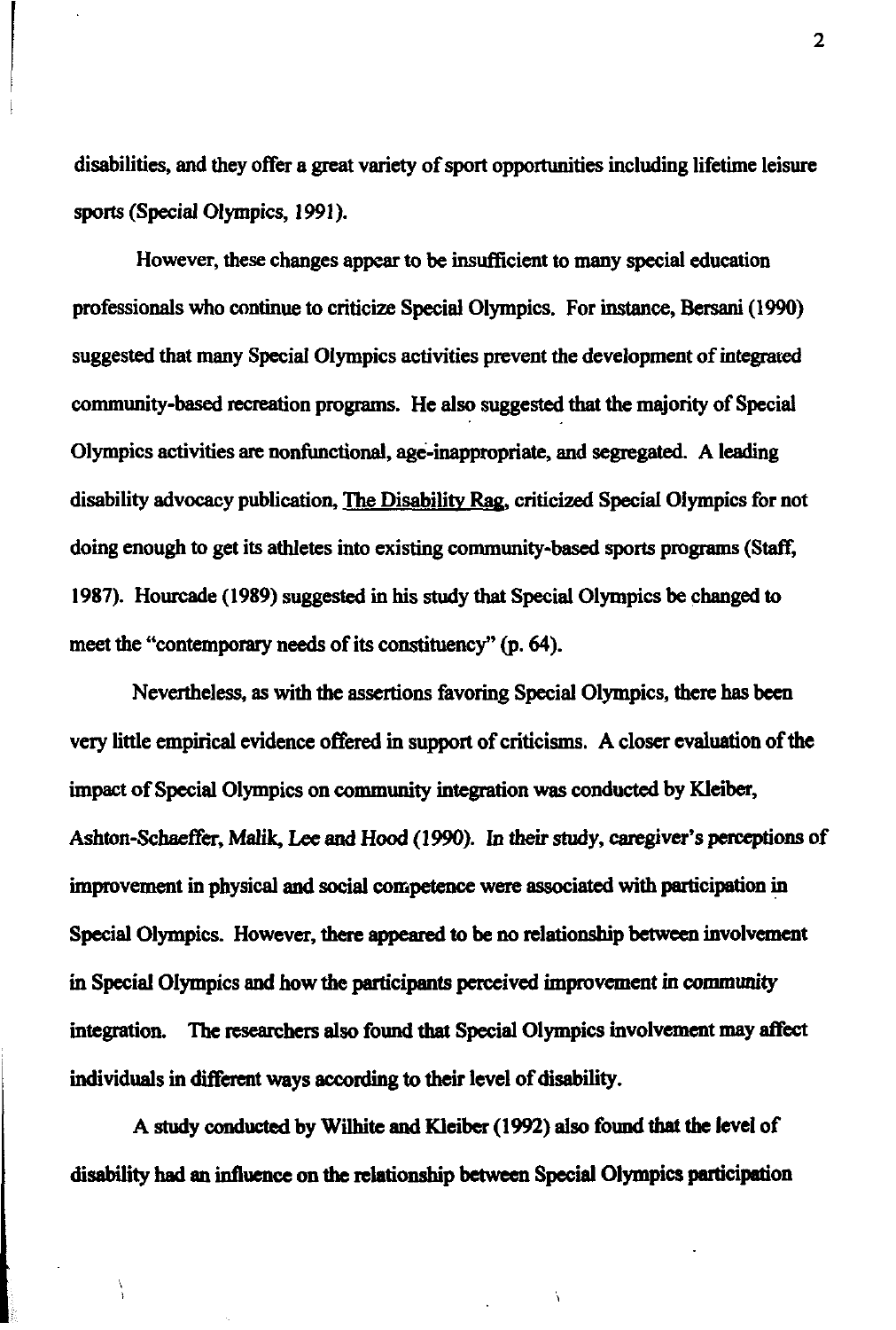and indicators of community integration. The *i*, esearchers found that involvement with Special Olympics may be influential in community integration for individuals with moderate to severe cognitive disabilities. However, participation in Special Olympics may have had a deflating effect on community integration for individuals with a mild cognitive disability, even though it was positively associated with perceived improvement in **physical** competence **(Wilbite** & Kleiber, 1992). **A study conductad** by Dykens and Cohen (1996) indicated that Special Olympics participants have higher social competence scans **and mon** positive se1f-percqdions than a comparison group **comprised** of non-Special Olympians.

Needless to say, the picture demonstrating the effect of Special Olympics participation on **pea** and community integration is unclear at the **present.** Although Wilhite and Kleiber (1992) demonstrated that Special Olympics involvement affects individuals in different ways according to their level of disability, no research exists concerning the effects of age of Special Olympics participants on community integration. Since the effect that age has on the perceived benefit of Special Olympics participation **on community** integration **has yet** to be investigated, finzher **rtsearch** is clearly **wananted**  in this area.

#### **Statement of the Problem**

The pwpose of this study is **to** determine **the** perceived benefit of Special Olympics participation **on** community integration **amwg** school-aged participcmts with a mild **to modaue cqpitive** disability.

ł,

 $\left\{ \cdot \right\}$ 

 $\overline{\mathbf{3}}$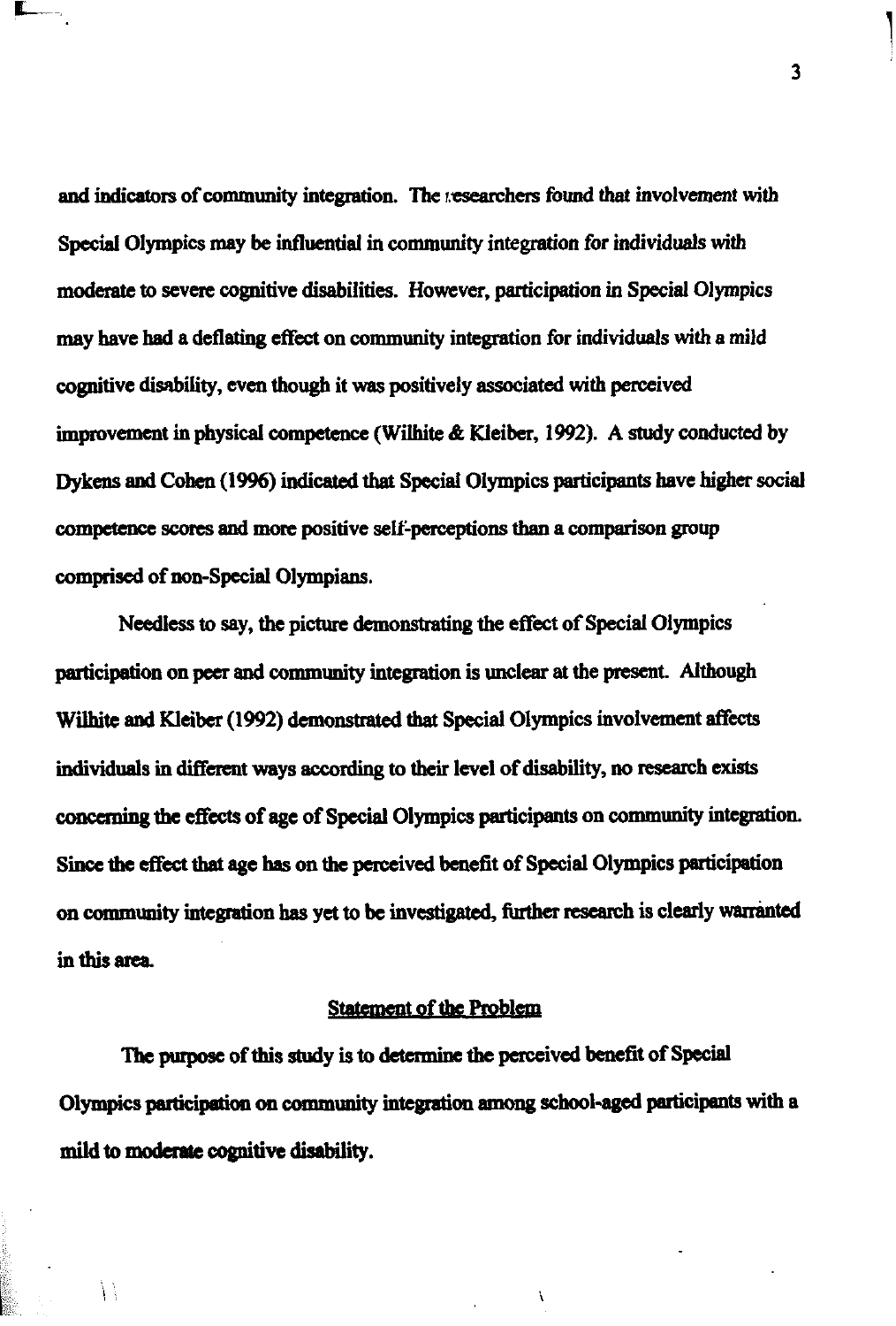#### **Hypothesis**

The hypothesis of this study is there is no significant difference in perceived community integration between Special Olympics participants and non-Special Olympians who are in the 8-18 year age group.

### **Definition of Terms**

Special Olympics – an international program of year-round sports training and competition for individuals with cognitive disabilities. Participants have to be at least eight years of age.

Mental Retardation – significantly sub-average general intellectual functioning existing concurrently with deficits in adaptive behavior and manifested during the developmental period (Rimmer, 1994).

Mild Cognitive Disability – a person who scores between  $55-70$  on a standard intelligence test.

Moderate Cognitive Disability - a person who scores between 40-55 on a standard intelligence test.

Community Integration – reflected in measures of physical integration (the various places the respondent frequents) and social integration (the range of people with whom he or she interacts).

School-Aged Special Olympics Participants – individuals between the ages 8-18 years old and identified by an agency or professional as having one of the following conditions: mental retardation, cognitive delays as measured by formal assessment,

ţ.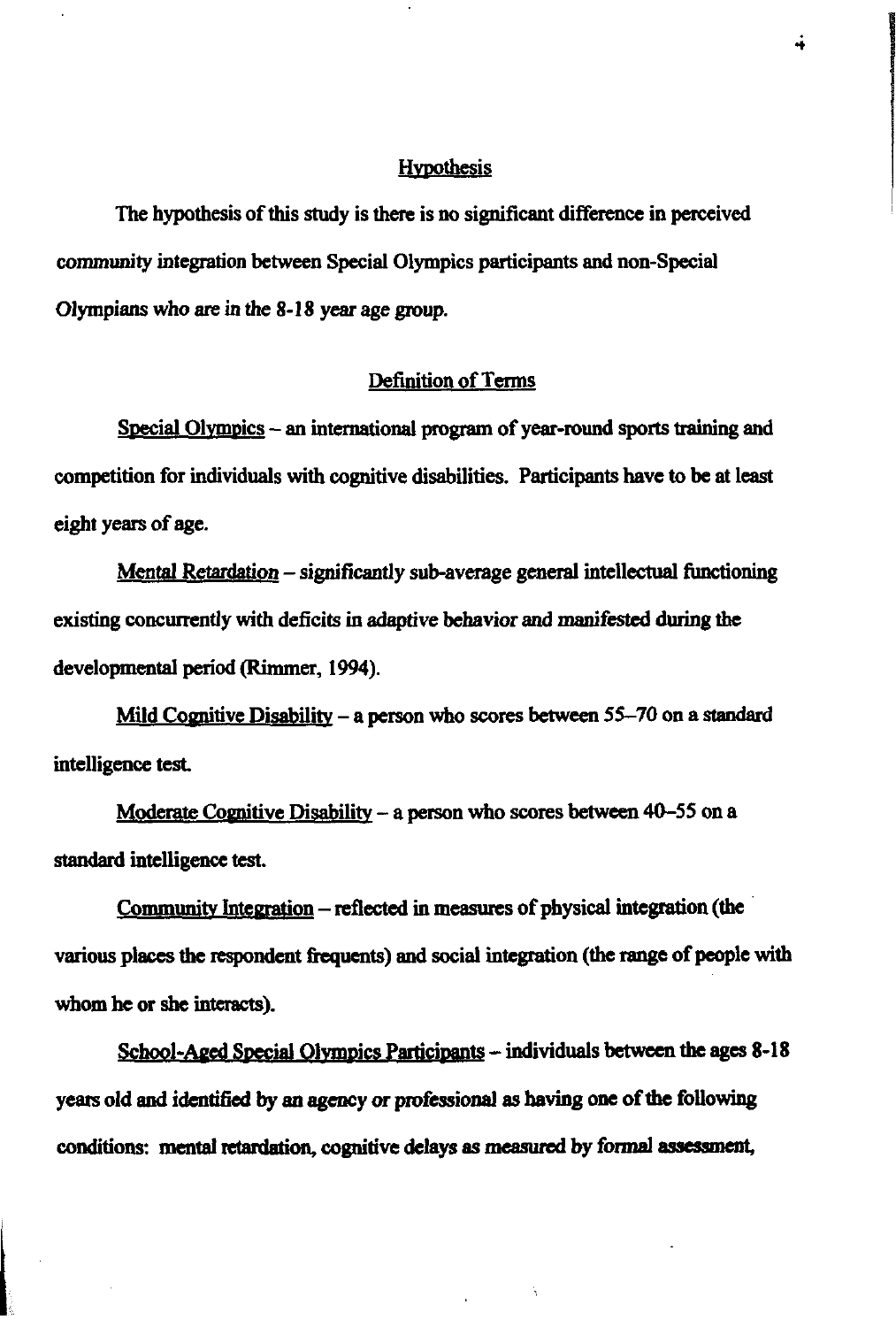**sigaificant learning or vocational problems due to cognitive delay that required specially designed instruction (Special Olympics, 1993).** 

 $\sum_{i=1}^{n}$ 

 $\ddot{\phantom{a}}$ 

 $\bar{p}$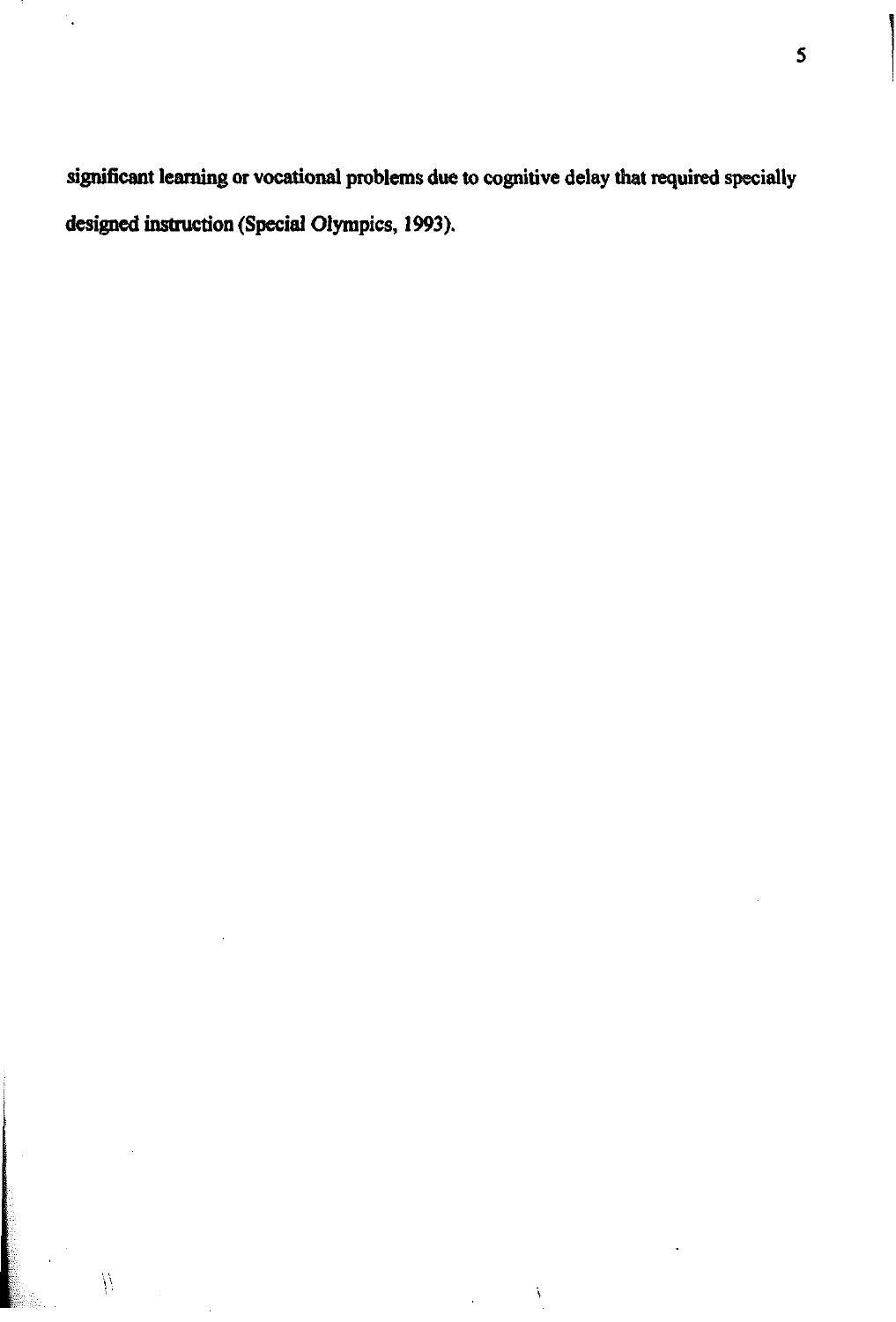#### **CHAPTER I1**

#### **REVIEW** OF **RELATED LITERATURE**

#### **Introduction**

Despite a lack of empirical evidence, much has been written in the past **two**  decades about the positive and negative aspects of Special Olympics participation. Pleasure and enjoyment derived from participating in a supportive and reinforcing atmosphere, increased social contacts, gains in physical fitness and recreational skills, improved self-esteem, higher **peer** acceptance, opportunities to experience **success, and**  gains in self-help skills **arc** examples of **the benefits attributed** to participation in Special Olympics Oykens & Cohen, **1996,** Krebs, Smith, & **Martch, 1991). Yet,** Special Olympics has its share of critics and has not been without controversy (Wehman & **Moon, 1985).** Most notably, critics believe that Special Olympics participation is stigmatizing and limiting, especially for individuals with mild disabilities. Whether intentional or not, participation tends to emphasize individual deviations or differences (Brickey, **1984,** Orelove, Wehman, & Wood, **1982).** In addition, Special Olympics participation may not **Witate** achievement of **maximum** potential of **higher Iimctioning**  participants (Brickey, **1984, Hwrcade, 1989;** Polloway & Smith, **1978).** Criticism has **also** focused on **the** competitive **mtw** of Special Olympics participation **aod** the lack of emphasis on **practical or** limctional physical **and** don **skills related to m1ong**  community **and** leisure involvement (HOW, **1989;** Wehmao & **Moon, 1985).** This review of related literature will (a) briefly describe the history of Special Olympics, **(b)**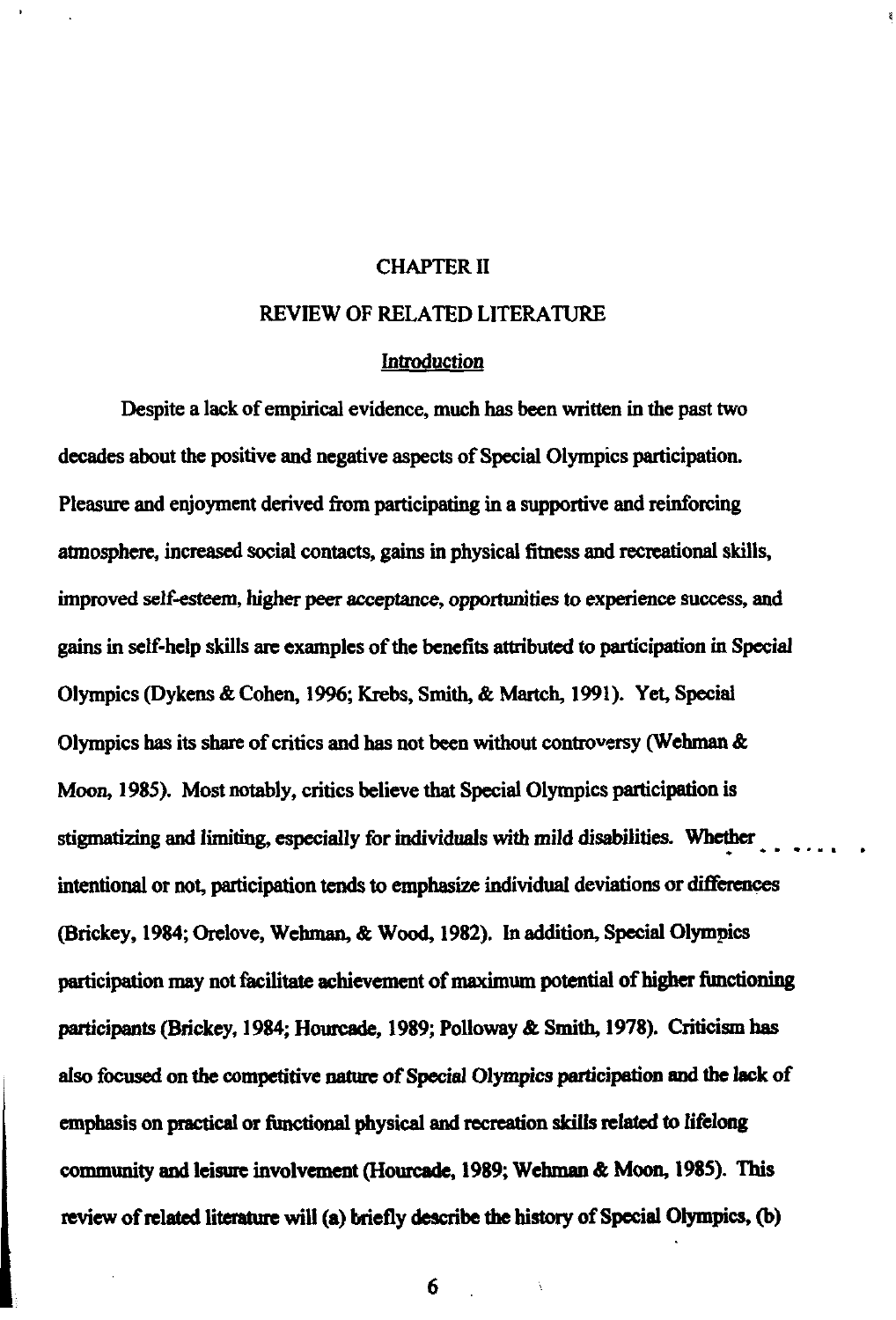discuss **the** positive aspects of Special Olympics, (c) discuss **the** limitations of Special Olympics, (d) examine Special Olympics in **the** 1990s and determine if Special Olympics **has** responded, via progmmmtic changes, to **the** criticisms pointed out by professionals, (e) **mamine the** effects of Special Olympic participation on community integration, and (f) offer a summary.

#### **History of Special Olympics**

**The** concept of Special Olympics **began** in **the** early **1% when** Eunice Kenaedy Shriver, **the** former chairperson of Special Olympics International, started a day camp for people **with** cognitive disabiiities in Maryland (Johnson, 1991). From that experience, Mrs. Shriver and others realized that persons with cognitive disabilities were far more capable of participating and competing in sports than many experts of the time believed. In 1%8, Mrs. Shriver organized **the first** Summer Special Olympic **Games** (ISSOG) at **Soldiers Field in Chicago. These inaugural games included athletes representing the** United States, **Cananda,** and **Frame.** Athletes competed in **track** and field and aquatic **events~~n~** 1991; Special Olympics, 1991). Today, over one million **athletes** with cognitive dkhilities rrpresenting all 50 **statcs, the District** of Columbia, **and** over 100 **countries worldwide** including China **and the** USSR are involved in Special Olympics. **The 1991 ISSOG, held in Minneapolis, included over 6,000 athletes from over 100** countries, 2,000 coeches, *30,000* volunteers, 10,000 **family** and friends, **and** 25,000 to 50,000 qcchtom **each day** (Special Olympics, 1991). Competitions **were** held in 10 **official sports md** 6 dcwmstrcltion **spoa.** In addition, **more** than 2,000 **athletes** 

Â.

ļ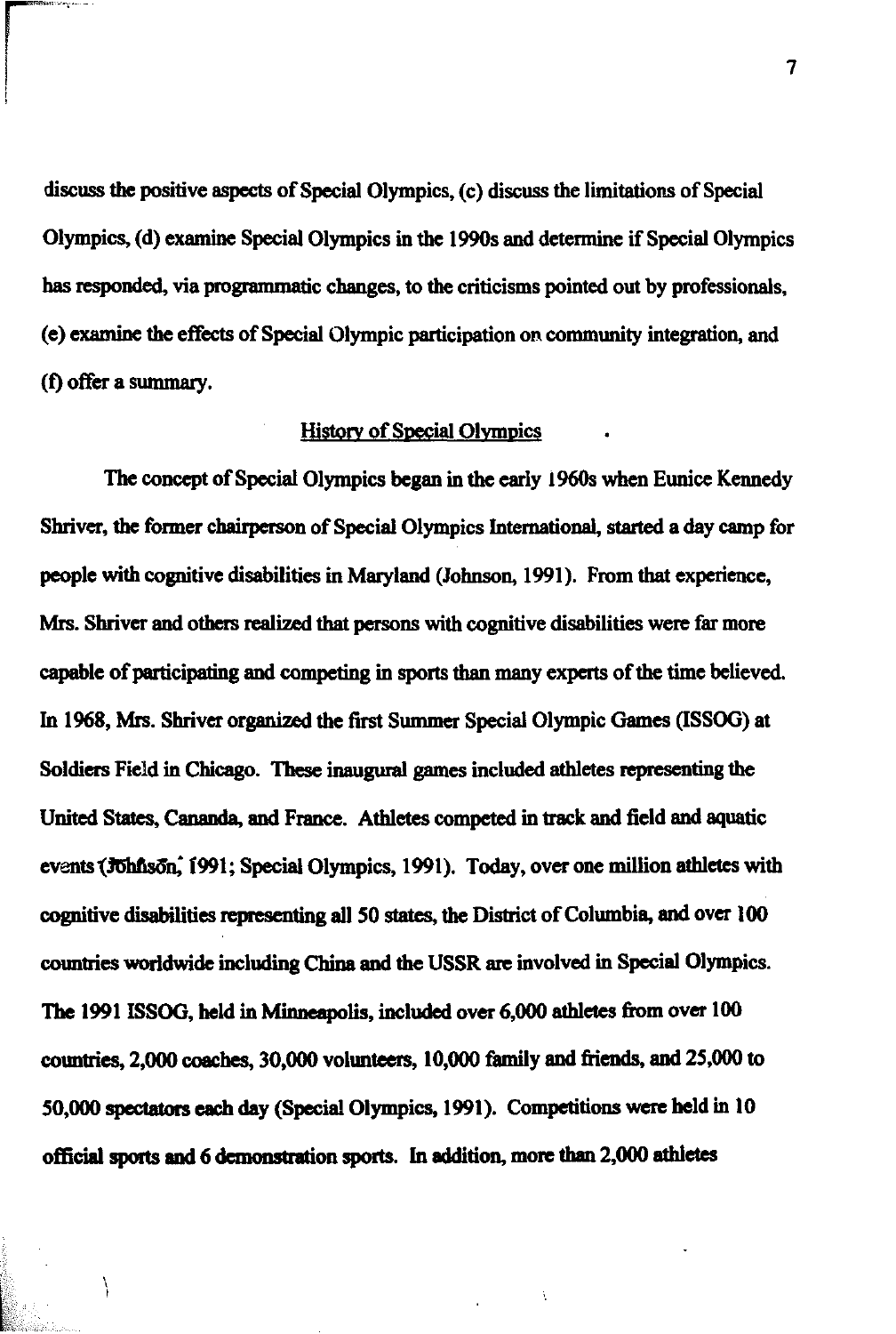competed in the fifth World Winter Games in 1993, in Schmalding/Salzburg, Austria (Special Olympics, 1993).

Special Olympics is now a multimillion dollar nonprofit agency organized and **administered** through local, state, and national offices under the guidance of Special Olympics International headquarters in Washington, **DC.** The pmgram continues to be supported financially by charitable donations from businesses, agencies, and individuals. While there are paid staff members at all levels of the organization, the vast majority of Special Olympics coaches, area coordinators, and event directors and support staff are volunteers from local communities (Special Olympics, 1991)

The philosophy of Special Olympics is basically the same today **as** it **was** in **1968.**  That is, people with cognitive disabilities **can,** with **proper** instruction and encouragement, learn, enjoy, and benefit from participation in individual and team sports, **adapted as necessary** in order to meet the need of those with **ccr.** riitive and physical limitations (Special Olympics, 1993). Special Olympics officials feel that consistent training is indispensable to the development of sport skills, and that competition among.  $\cdots$ those of equal ability is **the** most **appmpriate means** of **testing** those fils, **measuring progress,** and providing incentives for **personal growth.** Special Olympics officials **state:** 

Tlnough **sports** training **aad** competition, people with cognitive disabilities benefit physically, mentally, socially, and spiritually; families are strengthened; and the community at large, both through participation and observation, is united with person with cognitive disabiities, in **the** environment of equality, respect, and acceptance **(Krcbs ct al.,** 1991, p. 11)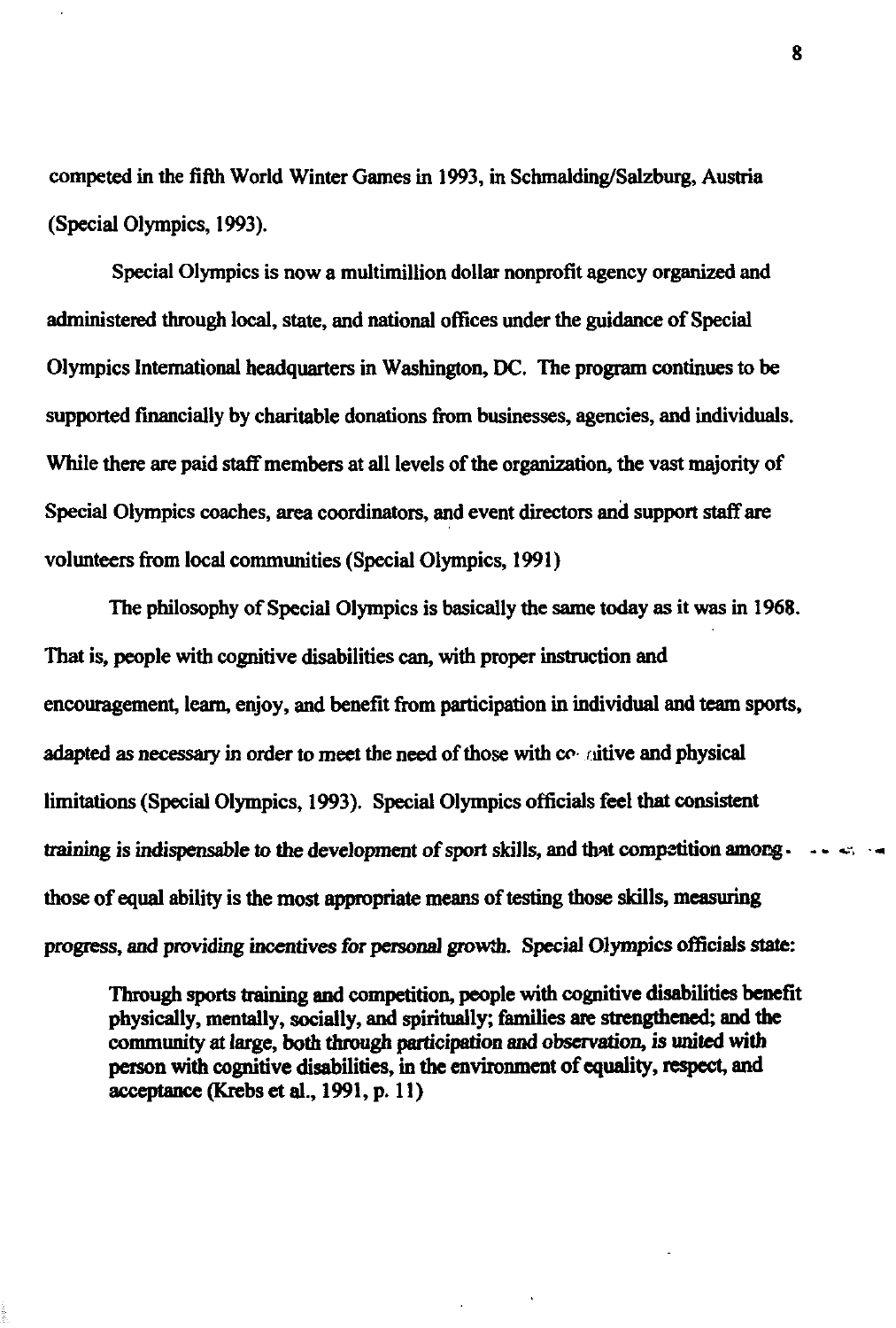Many professionals, parents, and citizens with cognitive disabilities have strong positive feelings about the Special Olympics. Each of these aspects will be discussed briefly.

First, it is recognized that children and youth with cognitive disabilities, especially those with more severe physical and mental handicaps, are motorically unable to perform on **the same** level **as** the typical individual -vho is non-disabled (Shcnill, **1981).** Therefore, the Special Olympics program often has the effect of minimizing differences in the athletic and motor ability by having children with cognitive disabilities compete at their own level. Most Special Olympics athletes are afforded the opportunity to experience success merely by participating in the Olympics and by being reinforced by their teachers, parents, and **peers.** 

Second, Special Olympics often provides the participant with many favorable and supportive contacts with a variety of other children and adults. **As** in any communitybased activity, the student benefits from speaking and listening to other persons. In addition, athletic events are generally non-threatening and fun, thus giving Special Olympics a warm and reinforcing atmosphere. **The** pleasure and enjoyment derived **from**  this **type** of social contact has **been** a major argument advanced by proponents of Special Olympics (Polloway & Smith, **1978).** 

**Third,** most **schools** *prepare* the students prior **to** the actual competition. In some cases, this training is year-round. It can be argued that the benefits of training extend **beyond the specific demands of the Special Olympic events. These benefits include the @tion** of **genarl motor abilitier** (e.g.. balance, **coo~on, and strength),** specific

Í.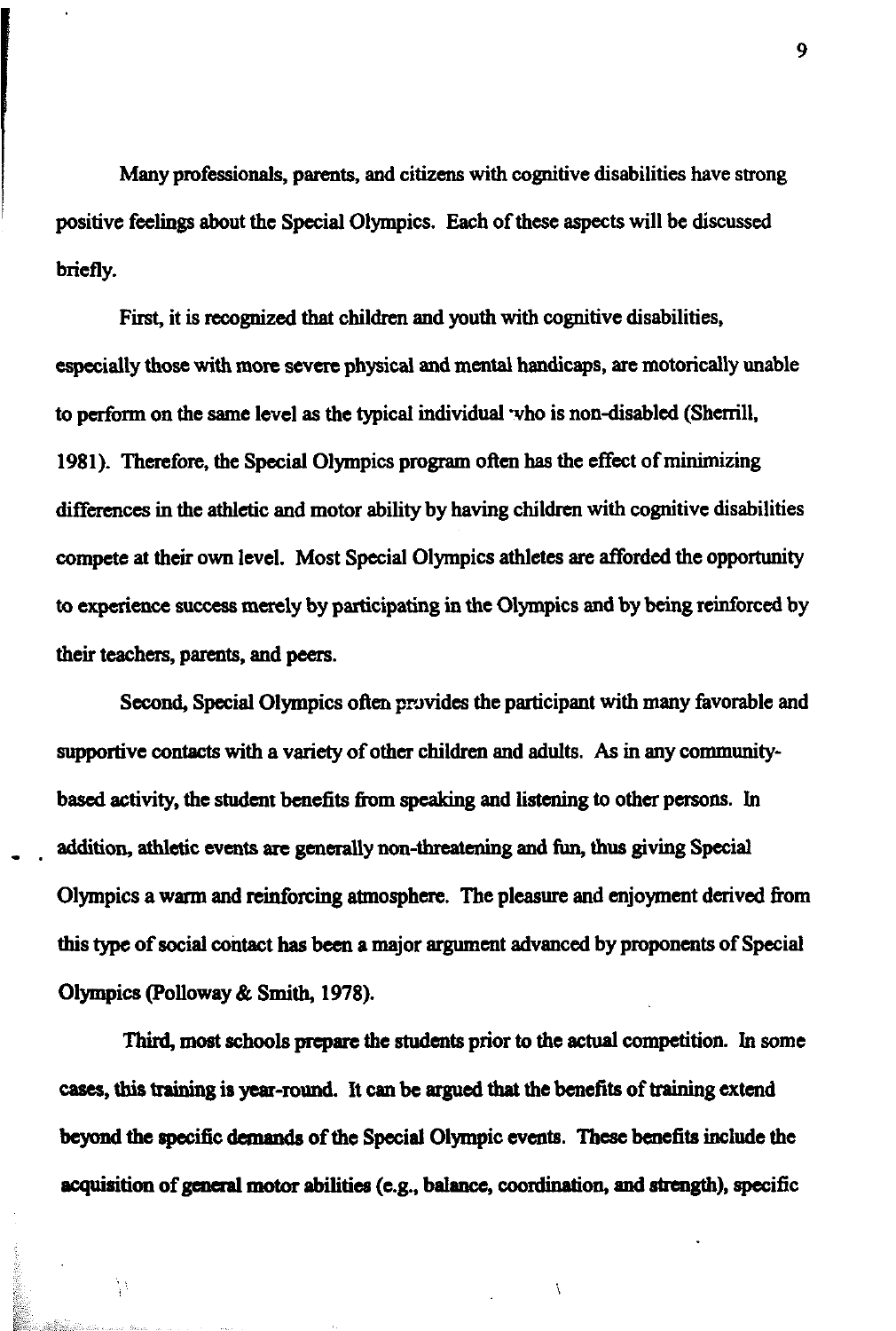athletic skills (e.g., throwing and catching), and social and language skills (e.g., following directions, waiting one's **turn,** and sportsmanship) **(Krebs** et al., 1991).

Fourth, parents tend to respond favorably to their children participating in Special Olympics and feel it is a wholesome experience for participants. It has been cited **as** an excellent vehicle for promoting more active school-home relationships and for providing social involvement and support for parents (Orelove **et** al., 1982). Brickley (1984) reported that Special Olympics provided parents with something in which they could participate and helped them feel they were **better** parents.

Finally, **because** of the publicity and recognition it has received, **the** Special Olympics program has become a highly visible and widely accepted community event. A large amount of human and financial resources have been devoted to Special Olympics by local businesses, charities, and civic groups. This wide base of support may produce positive effects on the layperson in the community, as well **as the** local school **board**  members toward special services in general. In addition, **the** program **attracts** a large number of volunteers who are or may eventually become teachers, health **professionalgy**. or active members of **the** community. Without a doubt, Special Olympics **has** been a major event for which community members can contribute their time and money. Therefore, Special Olympics is an excellent vehicle for providing recognition for children and youth with cognitive disabilities.

#### Limitations of Special Olympics

While many professionals feel strongly **about the** positive **impects** of Special Olympics, **there are elso** professionals who **are** critical of **the** program. Critics **argue that** 

Ä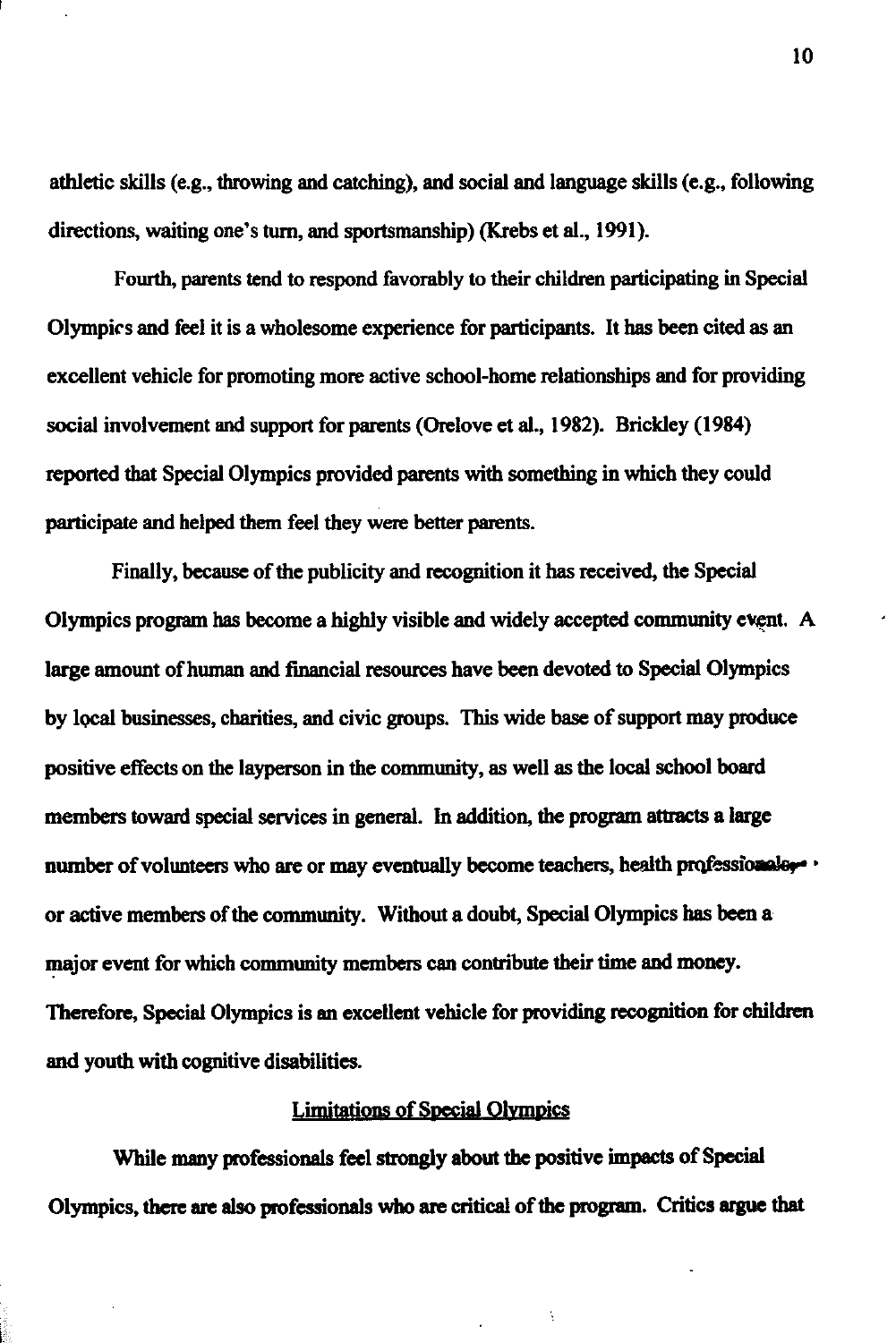although unintentional, Special Olympics can have a negative impact on the lives of children with cognitive disabiities. Each of these criticisms will be briefly discussed.

First, a strong argument comes from proponents of the principle of normalization as described by Wolfensberger (1972). **These** individuals feel that grouping **persons** with cognitive disabilities together into one competition is abnormal. In addition, the notion of non-disabled individuals viewing individuals with disabilities can set a negative selffulfilling prophecy about the deviant characteristics of individuals with cognitive disabilities. Polloway and Smith (1978) **state** that **because** of this format, Special Olympics often evokes sympathy and pity.

**Second,** since Special Olympics athletes only train and compete with other athletes with cognitive disabilities, these athletes will **miss** out on the opportunity to train and interact with athletes who are non-disabled (Orelove et al., 1982).

Third, critics **argue against the** amount of time spent training for events that **are**  considered to be non-functional, or of low priority in the overall development of persons with cognitive disabilities (Moon & Block, 1992). Events such as relay races, 50-meter dashes, and softball throws are felt by some to lack importance when compared to basic **living,** play, **communication,** and social skills. In addition, many professionals **are** only **exposed** to the **one** day event of Special Olympics, and feel that **the** amount of **practice**  dedicated to such **an** event is a drawback **when** compared with the **need** of ongoing community recreation activities (Orelove, et al., 1982).

Ì.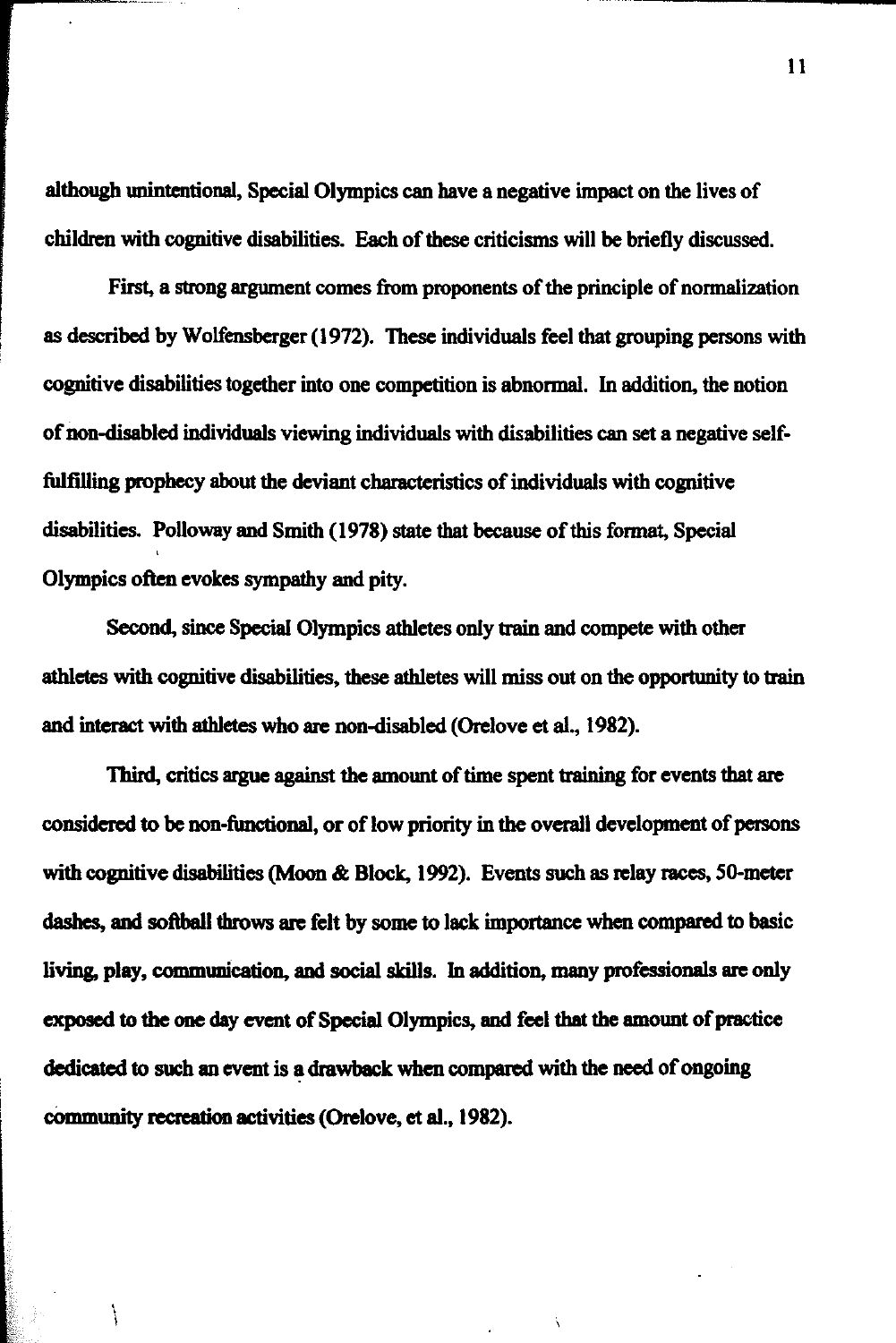Fourth, Special Olympics has become a highly competitive event at **area, state,**  and international levels. One can question whether professionals and parents have lost sight of the original participatory focus of Special Olympics.

#### Special Olympics in the 1990s

**A** re-evaluation of Special Olympics in 1996 reveals that Special Olympics offers a variety of programs that encourage the integration of **persons** with and without cognitive disabilities **(Krebs et** al., 1991). In addition, Special Olympics now offers a variety of sports programs, many of which focus on functional, lifetime leisure sports (Special Olympics, 1991). **When** compared to the Special Olympics program of 15 years ago, Special Olympics **has** made **great** strides in its overall program. Perhaps the most important change is that Special Olympics is now a viable recreation option for individuals with and **without** disabilities in many, if not all communities. Unfortunately not all local programs have implemented the changes and still only offer the tmditional one day event. Rofesionals who only **sce** the old format taking place **may** continue to view Special Olympics in a negative manner. Special Olympics must do a better job of ensuring that all local programs follow the new changes and improvements made to the program. 12<br>urth, Special Olympics has become a highly competitive event at area, state,<br>ational levels. One can question whether professionals and parents have lost<br>original participatory focus of Special Olympics.<br>Special Olympic

In a recent study of the impact of involvement with organized athletics on individuals with cognitive disabilities (Kleiber **et al.,** 1990), **cangiver** and athlete **eons** of **improvement** in physical and social competence **wen associated** with participation in Special Olympics. There appeared to be no relationship, however,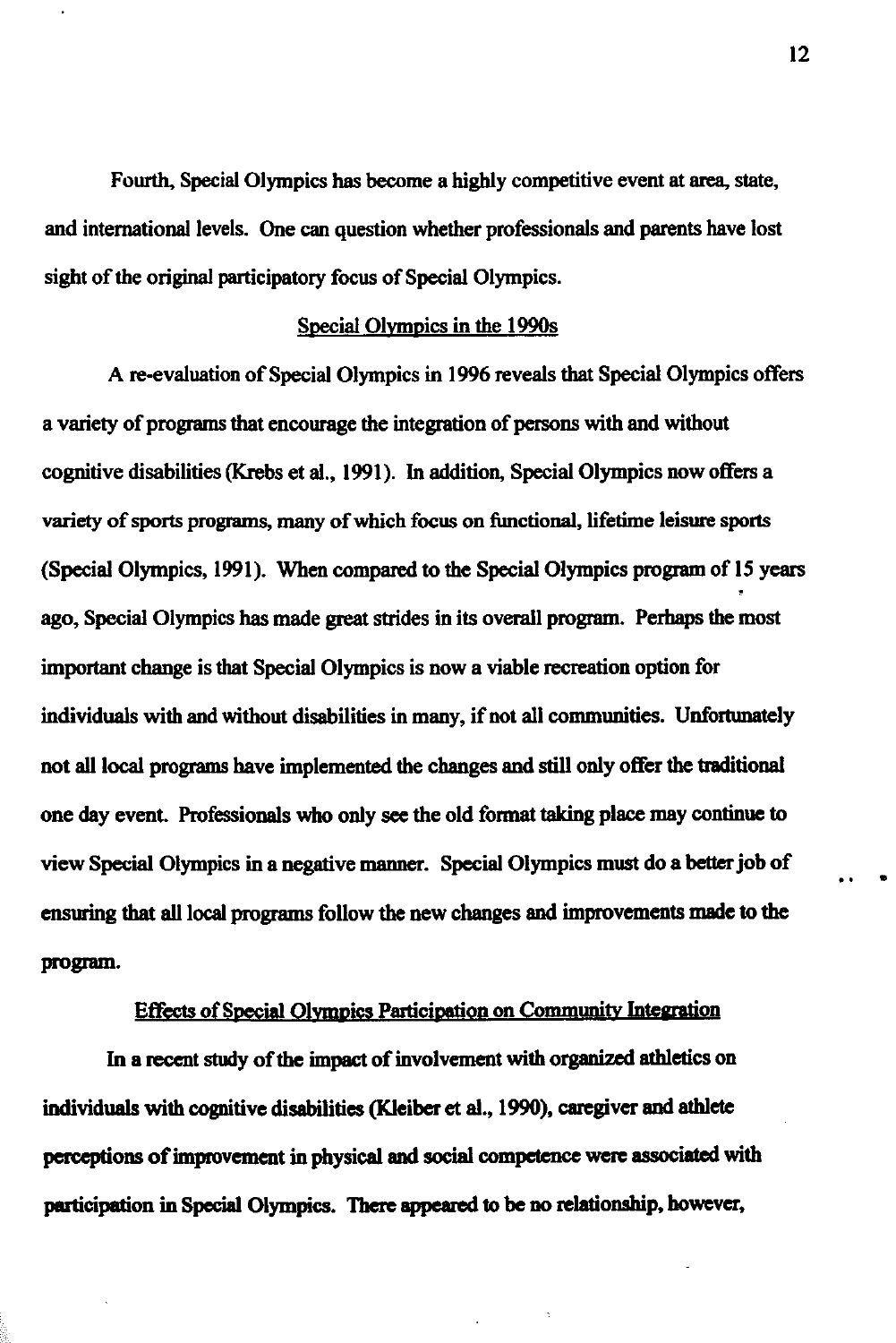**between** involvement in Special Olympics and perceived impmvement in community integration. In the study conducted by Malik, Ashton-Shaeffer, and Kleiber **(1991),** interview **response** validity among individuals with cognitive disabilities **was established.** Using the same interview techniques developed by Malik et al. (1991), Wilhite **and Klciber** (1992) conducted an investigation to look more closely at this apparent **lack** of relationship between involvement in Special Olympics and improvement in community integration, taking into account level of disability and the perception of **the**  individuals themselves. The result of the investigation conducted by Wilhite and Kleiber (1 992) indicated that **the** relationship between participation in Special Olympics and community integration was progressively negative among individuals with a mild cognitive disability, while progressively positive among individuals with moderate to severe disabilities.

#### **Summarv**

Involvement with Special Olympics by individuals with cognitive disabilities has **been** thought by **many** to contribute to well being of participants in a variety of **ways.**  Others view involvement with Special Olympics as a potentially negative influence. Some attention has been given to the subject of community integration in past literature. The concept of the severity of the disability influencing the type of association between **Special** Olympics participation **and** community integration **hrs** been somewhat **established for young adults (19-28). Research on perceived improvement that Special** Olympics has on community integration of school aged children has yet to be investigated.

Ň

I

Ħ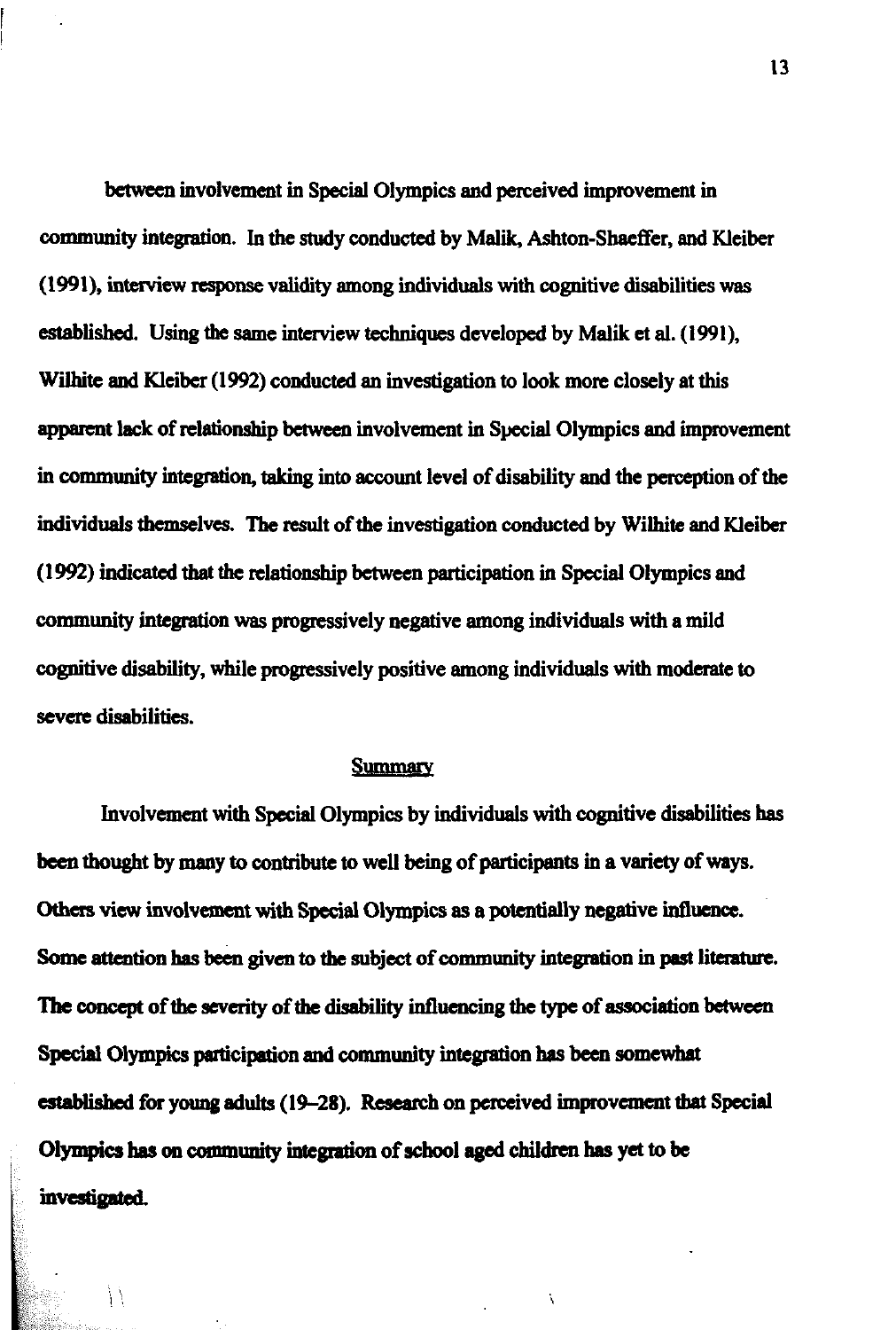#### CHAPTER **111**

#### **METHODS**

#### Introduction

The purpose of this **study** is to investigate the effects of participation in Special Olympics on community integration among school-aged participants who have mild to **moderate** cognitive disabilities. The researcher **will ascertain** if a positive correlation **between** Special Olympics involvement and community integration exists. Special Olympics participants will be matched to a control group of non-Special Olympics participants on age, **sex,** and intellectual characteristics.

#### **Subiects**

An experimental sample was solicited from the greater La Crosse area Special Olympics team. The selected **subjects were** divided **into three** age groups of **5 members**  each. The age groups **were 8-1 1 years, 12-14 years,** and **15-18 years.** The disability classification of interest for this study is students with mild or moderate cognitive disabilities. A control sample of boys and girls was solicited **hm** a pool of non-Special Olympics students **hm** the **greater** La **Cmssc** area The age, **sex,** and intellectual characteristics **were** matched to those of **the qmimental** group.

#### Recruitment Procedures

The researcher contacted Special Olympics personnel and gave them a detailed **description** of the **testing** procechnc, protocols, and purpose of the study. **The Specid**  Olympics personnel contacted the caregivers of perspective subjects providing them with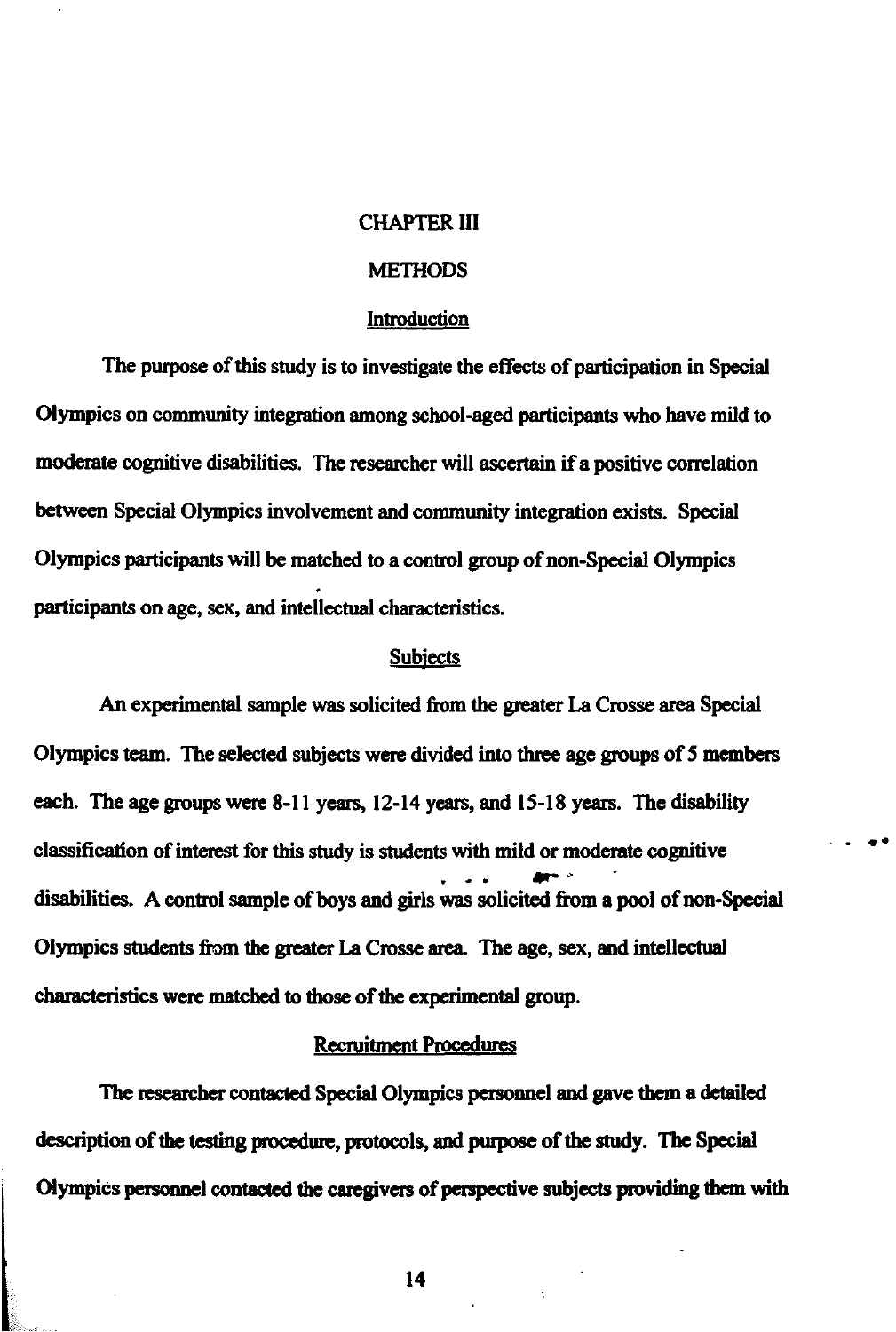**details** of **the project Those** individuals voluntming to participate were contacted **by** the researcher **and an** interview date **was** arranged. Volunteen for **the** control group were obtained through **the** assistance of **area** advocacy **group** personnel who contacted the cangivers of paspective non-Special Olympics subjects, providing them with a detailed description of the **project.** Those individuals volunteering to participate were contacted **by the mearcher to** anange an interview time.

#### Variables of Interest

**Community** integration was **assessed from reports** of **the** Special Olympics participants themselves as to how **much** actual involvement they have had **at home,**  outside **the home,** and beyond **the** confines of the Special Olympics program. This was assessed with an interview procedure (see Appendix A). From the interview procedure, community integration **was** reflected in **measures** of general recreation **(the** various things **the** respondent likes **to** do **at and away from home),** physical integration **(the** various **places the respondent frequents)** and andial inwon (the range of people with **whom**  the respondent interacts).

#### **Informed Consent**

Upon arrival at the subject's residence for testing, subjects and their caregivers **wen** pnsented with **an** Informed **Consent** form **to** be filled out **and** signed by the cangiver **(see** Appendix B). **The subjects already** hed **a** detailed description of testing procedures, protocols, and purpose of the study given to them, via telephone, by the investigator. The Informed Consent form reiterated the procedures involved with

ň.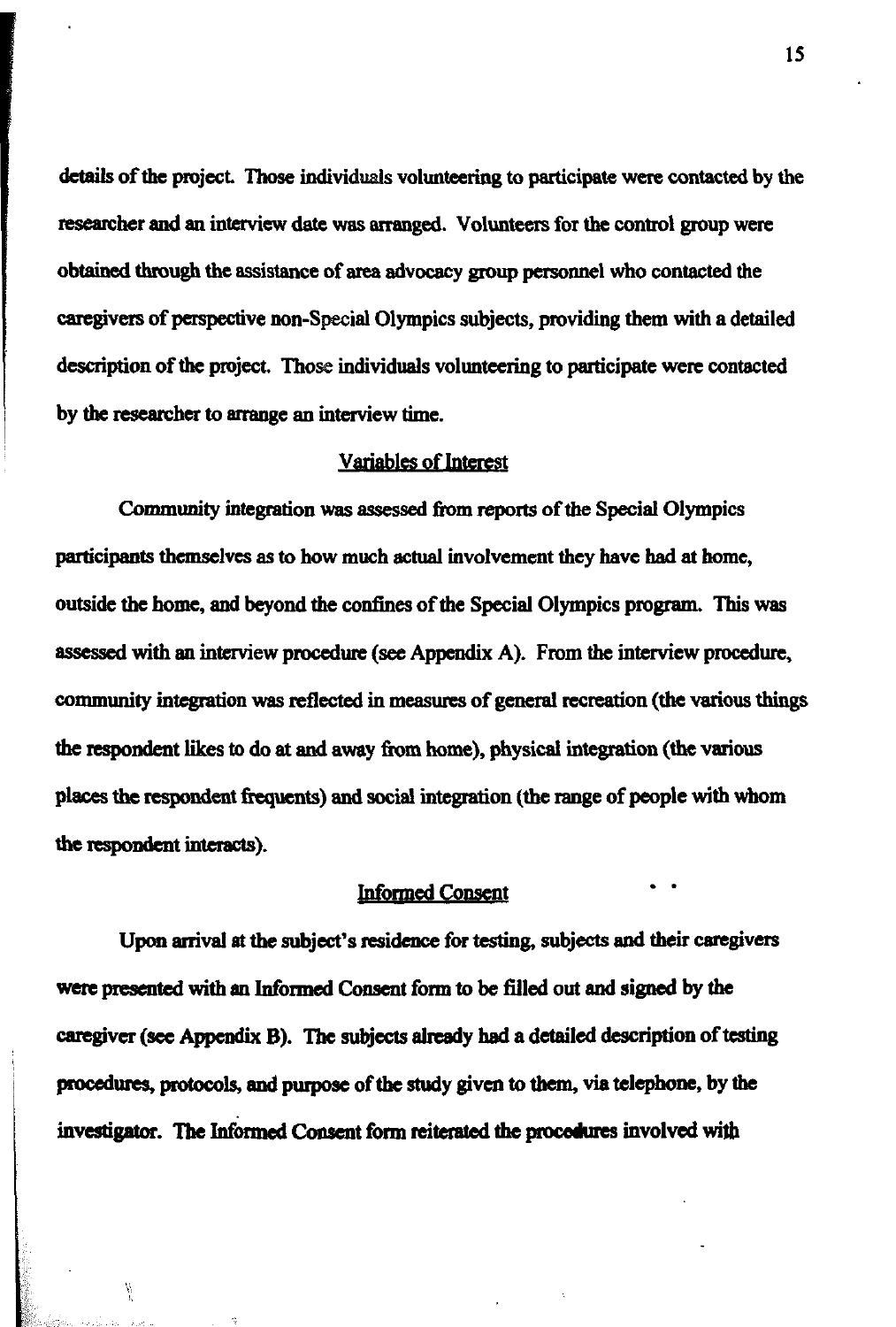participation in the study. Confidentiality was explained and assured. The investigator answered **any** existing questions **at** that time.

#### The Interview

Special Olympics **and** non-Special Olympics participants were given a thirtyminute 19-item interview. Interviews were conducted in the respondent's home. The interview addressed the recreation and leisure activities of individuals and their pemptions of how involvement with Special Olympics effects them. **The** interview included questions **about** leisure activities at home, **away from** home, **and** general recreation events in the community. At the beginning of the interview, the interviewer introduced himself and engaged the respondent in a brief period of "small tak" *After*  **about** 3-5 minutes, **the** focus was returned to **the** interview with a brief explanation of **the**  purpose of the interview. The respondents were told that there are no right or **wrong**  answers. They were also told that if **they** did not want to answer a question **they** did not have to, **they** could stop **anytime** for a **break, and they** could **end the** interview **at any time.** 

Questions were read to the respondent during the interview. When a respondent -\* . appeared to have difficulty understanding a question, paraphrasing was substituted until the respondent understood. Questions that are paraphrased were marked with an asterisk and counted with answers in the "doesn't understand question" category. The interviewer gave three **prompts** for **all** open ended questions (e.g., **"how often** do **you** go to a friend's house?"). The interviewer completed a subjective summary of his general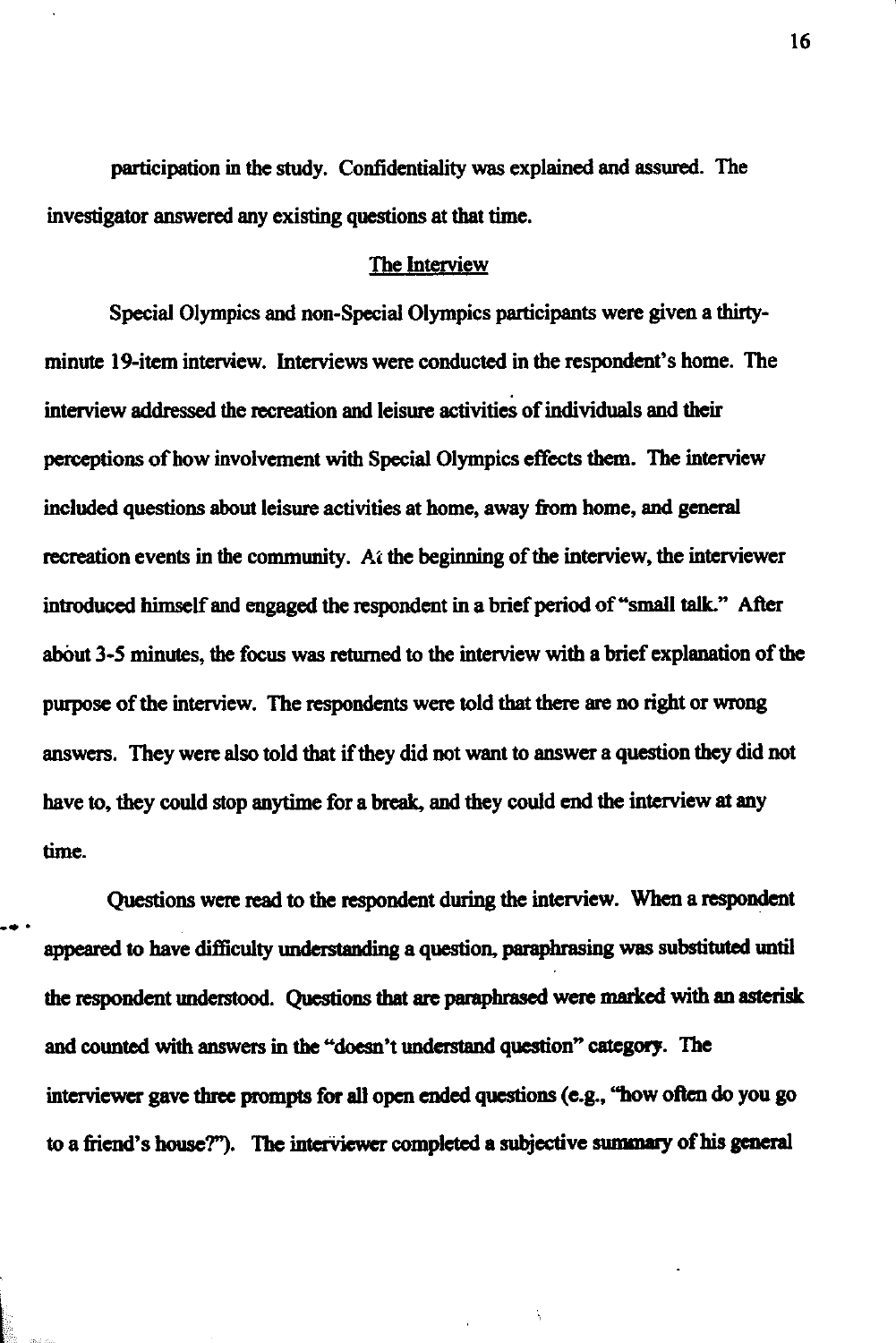impression of the interview and any unusual circumstances encountered during the interview. Each interview was conducted without interruption.

Reliability (mterview-reinterview stability) and validity of the items were established at acceptable levels (Malik et al., 1991). The measures of community integration provided by the interview include general recreation, as well as physical integration and social integration items. *Geaeral* recreation tendencies were reflected in responses to **questions about what they** liked **to** do **away** from home **and what they** lied to do **at** home. Physical integration **was** reflected in **responses** to questions **about** things **they** have done. in the past 12 month such as going to **a** movie, **a** sporting event, or the library. Social integration was reflected in responses to questions about whether or how often they did things with other people, including visiting friends at their homes, visiting relatives at their homes, and spending time doing fun things with neighbors. The response fonnat for both **sets** of items included **an** initial **yes** or no. If the individual said yes, he/she was asked how often. The responses were divided into a lot, sometimes, not very often, or unsure/don't know/don't understand categories.

#### Special Olympics Program

In keeping with the purpose of this research, the degree of involvement in Special Olympics was a variable of interest. Program records revealed that participation in organized competition ran the gamut of Special Olympic sports including volleyball, **basketball, track and field, swimming, skiing, bowling, and roller-skating. This** researcher believed that in order to truly measure what effect Special Olympics played in the role of community integration, he must evaluate athletes who fully participated in the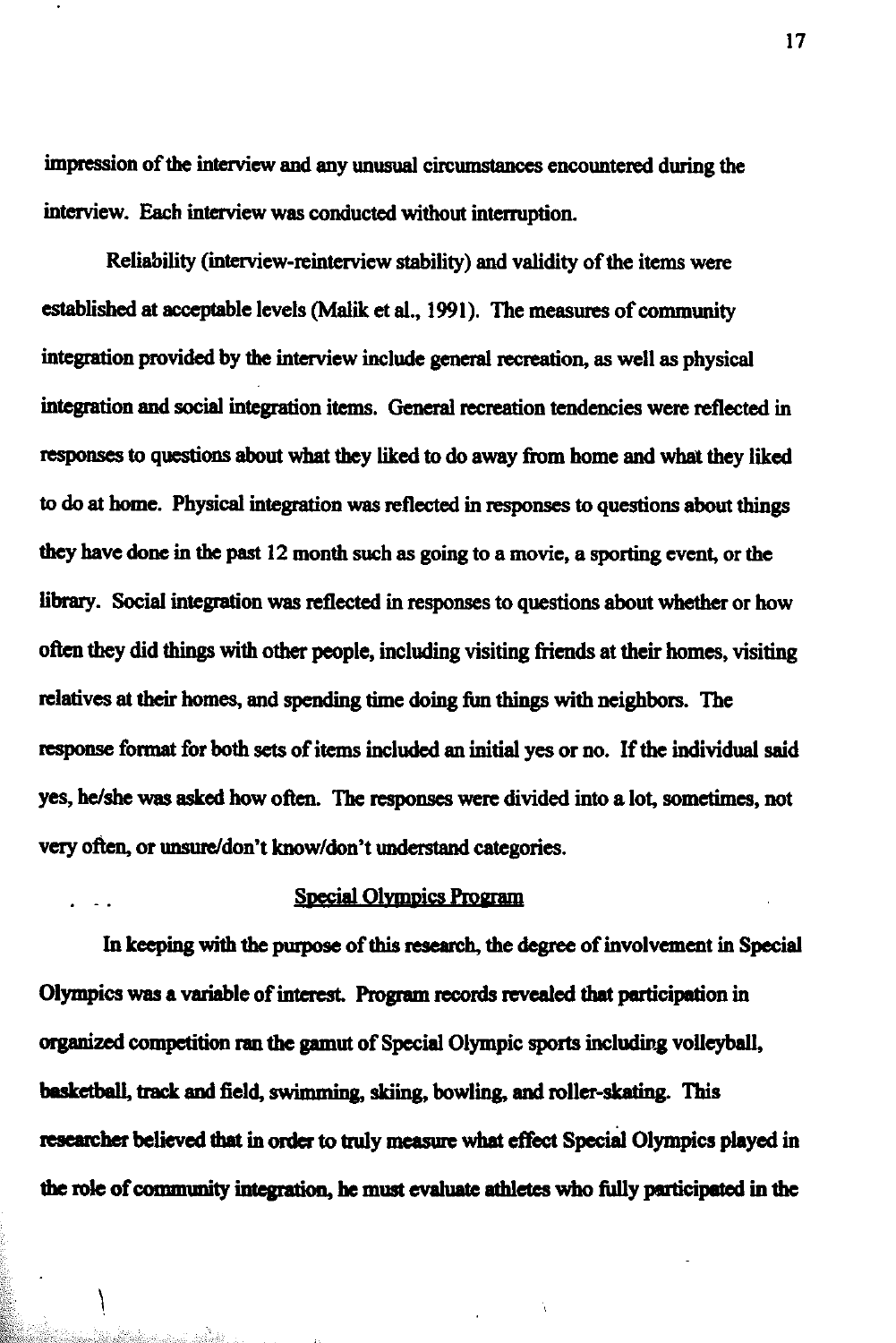program, i.e., at least two events at each state games attended and regularly attended practice sessions.

#### Statistical Treatment

A chi-square with repeated measures was utilized to determine whether a significant difference existed between results from the non-Special Olympic athlete group and the Special Olympic participant group. **The** chi-square formula was chosen because of the existence of non-qualified data representing two independent variables. For the two-way chi-square **tes&** the null hypothesis always makes a statement about the **lack** of relationship between two qualitative variables in the underlying population (Witte, 1993). In this case, most generally, it makes a statement about the lack of a relationship between amount of **community** integration and the type of general recreation in which a person participates. More specifically, this is **the** same as claiming that the amount of **community** integration among school-aged participants doesn't depend on whether they participate in Special Olympics.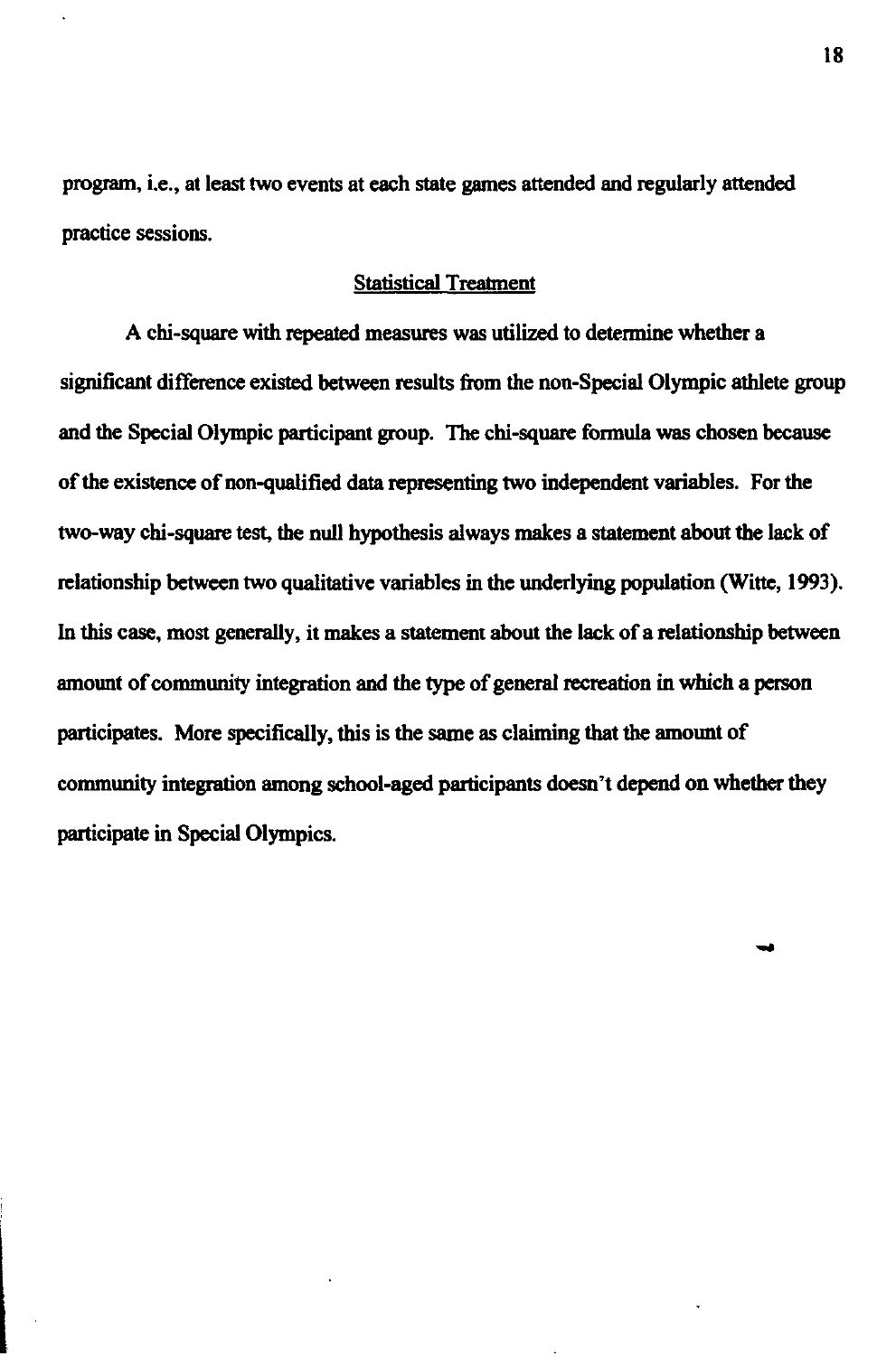#### **CHAPTER IV**

**CHAPTER IV<br>
RESULTS AND DISCUSSION<br>
<u>Purpose of the Study</u><br>
rudy was to compare the amount of community integ<br>
reen an experimental Special Olympics participant g** The **purpose of this study was to compare the amount of community integration in**   $school-aged individuals between an experimental Special Olympics participant group and$ **a control group comprised of non-Special Olympics participants. The comparisons were**  besad **on measures hm a** thirty-minute **interview devised by Malilt, d al., (1991).** 

#### **Subiects**

**Subjects were asked to participate in a thirty-minute interview. The study took place over a threemonth** period, **from April** through **June 19%. Thirty subjects**  volunteered to participate in the study with 15 belonging to the experimental group and **15 belonging to thc control group.** Ihe **factor that detamined which group each subject would participate in** was whether **or not they participated in a Special Olympics program.**  The researcher contacted area support groups and agencies to gather information on potential subjects for the study. Table 1 presents the descriptive characteristics of the subjects in both groups. The Special Olympics group was equally matched with the non-**Special Olympics group in regards to sex, age, and intellectual characteristics. There** were five subjects in each of the three age categories across both experimental  $(n = 15)$ and control  $(n = 15)$  groups. The number of males and females was approximately the same for both experimental and control groups. The breakdown by age groups reveals that the 8-11 year old group was comprised of 4 males and 1 female for the experimental

19

Y.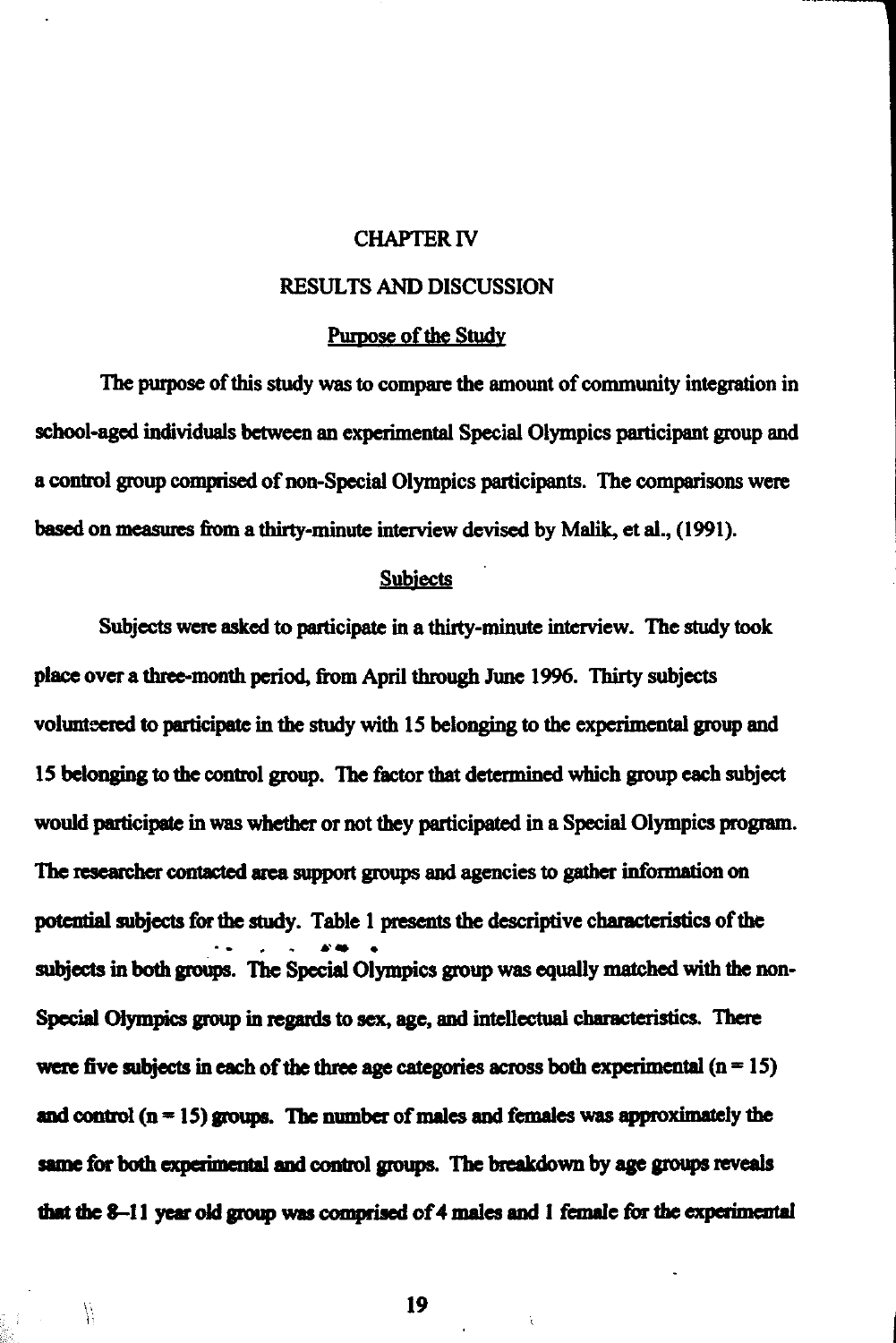group, and 2 males and 1 female for **the** control group. The 12-14 **year** old group **was**  comprised of 1 male and 4 females for the experimental group, while **the** control group **was** comprised of 2 males and 3 females. The 15-18 **year** old group **was** comprised of 2 males and 3 females for the experimental group, while the control consisted of 2 males and 3 females. Overall, the experimental group **was** comprised of 46 percent males, and 54 percent females. The control group **was** comprised of 40 percent males and 60 percent females. The average age of **the** 8-1 1 **year** old group **was** 9.8 in the experimental group **and** 9.6 in the control group. The average age for the 12-18 **year** old group **was** 13.6 in the experimental group **and** 16.8 in **the** control group. The overall averageage **was** 13.5 **years** for the experimental group and 13.3 for the control group.

In addition, intellectual characteristics **were** compared **and were** found **to** have no significant differences **between** the two groups. The 8-1 1 **year** old group **was** comprised of 2 subjects with mild **CD** (cognitive disability) and 3 with moderate **CD** for **the**  experimental group, while the control group was comprised of 3 subjects with mild **CD**  and 2 with moderate **CD.** The 12-14 **year** old group **was** comprised of 2 subjects **with**  mild **CD and** 3 subjects with modeme **CD** for **the** experimental group while **the** control group had 4 subjects with mild **CD and** 1 subject with moderate **CD.** The 15-18 **year** old group **was comprised** of 2 subjecls with mild **CD** and 3 **subjects** with moderate **CD** for the experimental group, while **the** control group had 3 subjects with mild **CD and** 2 subjects with **modrmtc CD. The** overall intellectual composition of **the** experimental **group was** 40 percent with mild **CD and** 60 percent with **moderate CD. The control**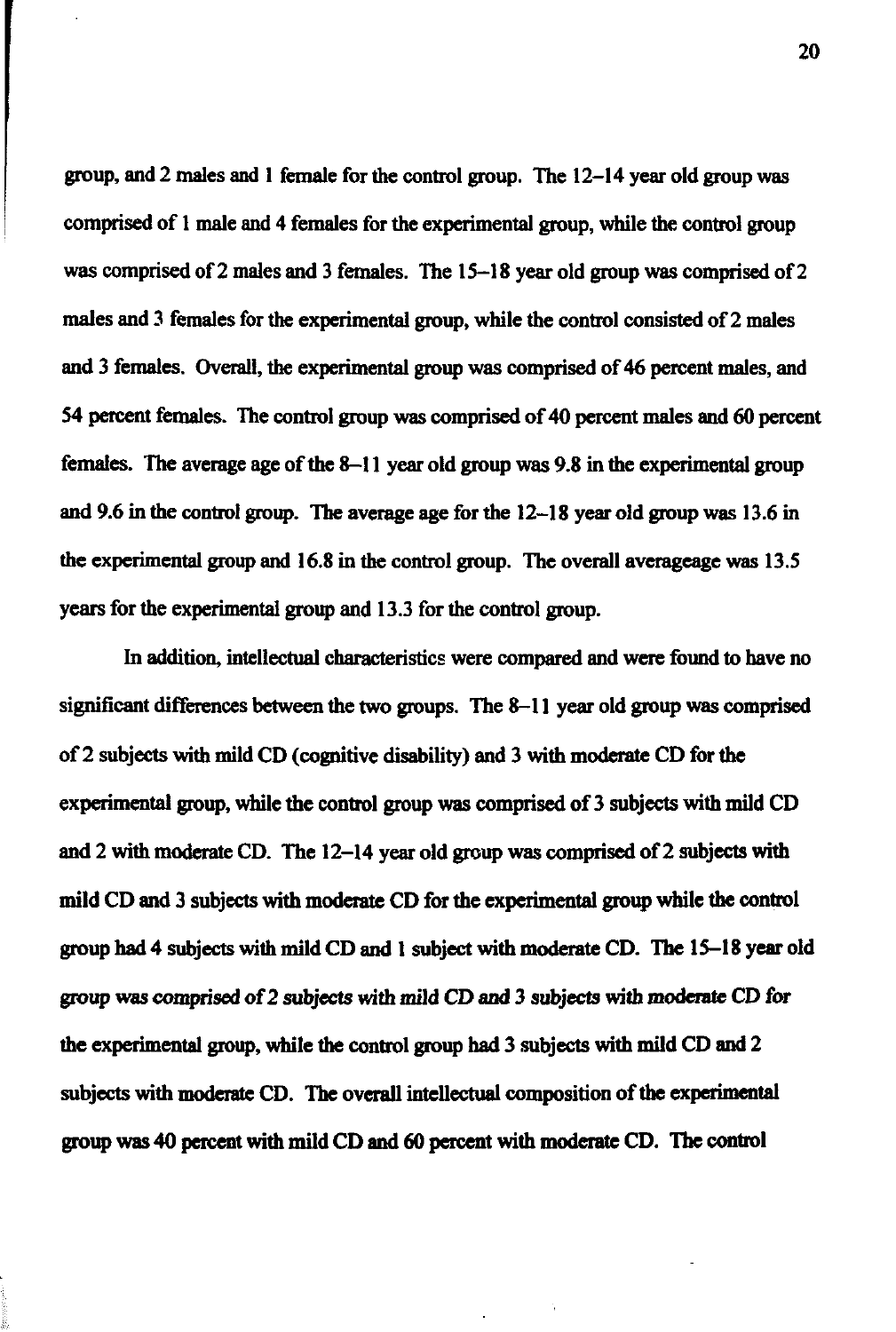group overall composition consisted of 34 percent of the subjects having mild CD, and 66 percent having **moderate CD.** 

|                            | Non-S.O. Group $(n = 15)$ | S.O. Group $(n = 15)$ |
|----------------------------|---------------------------|-----------------------|
| Average Age (Years)        | 13.2                      | 13.5                  |
| Female (%)                 | 60                        | 54                    |
| Male (%)                   | 40                        | 46                    |
| Intellectual Cap: Mod (%)  | 66                        | 60                    |
| Intellectual Cap: Mild (%) | 34                        | 40                    |
| Total number each group    | 15                        | 15                    |

|  |  | Table 1. Descriptive Characteristics of the Subjects |  |  |
|--|--|------------------------------------------------------|--|--|
|--|--|------------------------------------------------------|--|--|

S.O. = Special Olympics

### General Recreation

Data analysis of the Special Olympics participation and non-Special Olympics participant group's involvement in general recreation is presented in Tables 2 and 3. At-home and Away-from-home activities were the variables of interest.

Table 2. Data Regarding General Recreation Participation (At-Home Activities)

| <b>Activity</b>        | Non-S.O. Group $(n=15)$ | $S.O.$ Group $(n=15)$ |
|------------------------|-------------------------|-----------------------|
| <b>TV</b>              | 14                      | b                     |
| Play                   | 11                      | 10                    |
| Sega/Computer          | 5                       | 3                     |
| Listen to Music        | 4                       | 4                     |
| Read                   | 3                       |                       |
| Eat                    | າ                       | 3                     |
| <b>Play Basketball</b> | 3                       | 0                     |

 $\bar{\lambda}$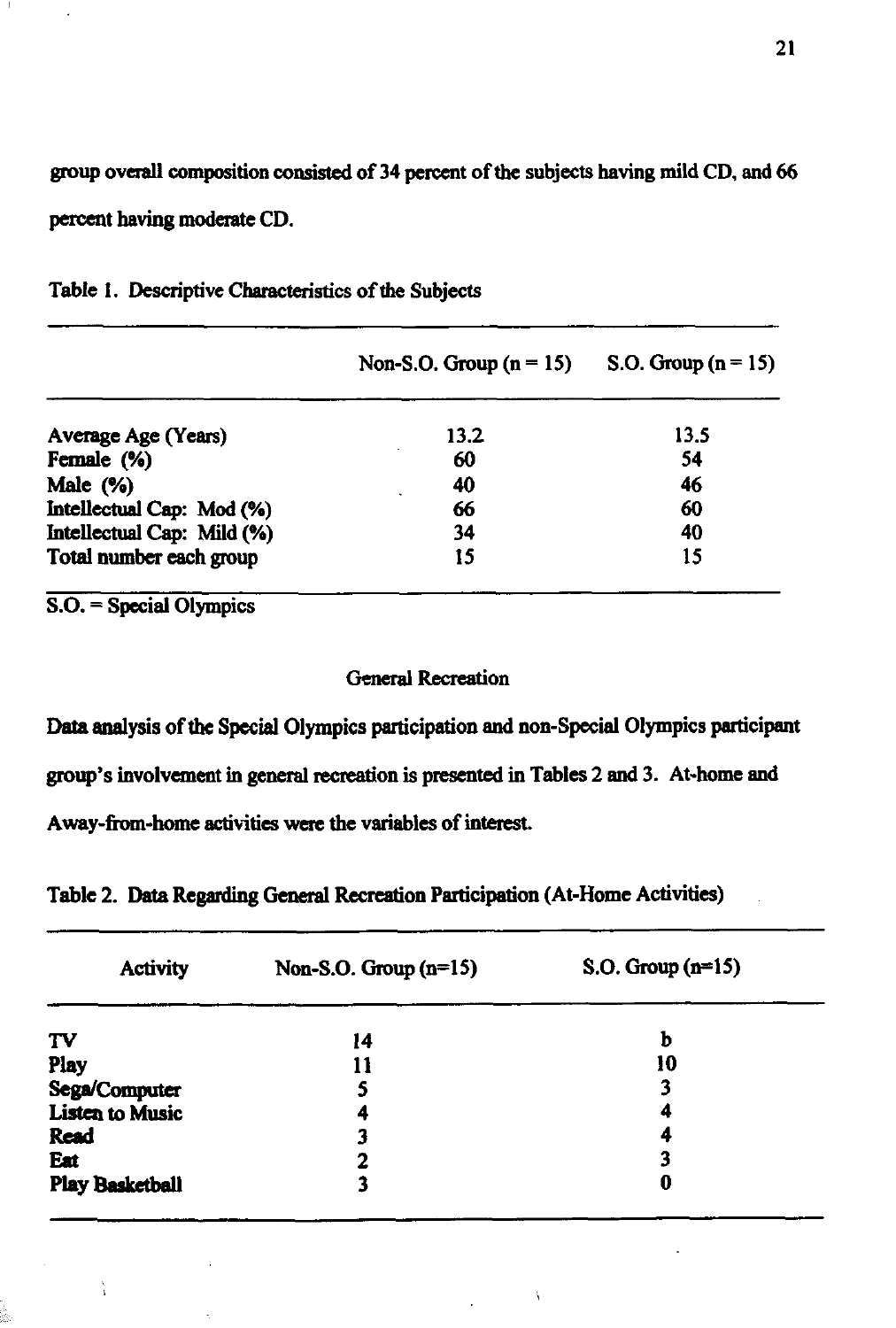Table 2 corresponds to question number 9: "What do you like to do most when you are at home?" No statistically significant difference  $(p > .05)$  between the two study groups in the amounts and the types of community integration was found.  $(X = 2.09, p =$ 12.59).

| <b>Activity</b>         | Non S.O. Group $(n-15)$ | $S.O. Group (n-15)$ |
|-------------------------|-------------------------|---------------------|
| <b>Special Olympics</b> | 0                       |                     |
| <b>Travel</b>           |                         |                     |
| <b>Play Outside</b>     | 3                       |                     |
| <b>Shop</b>             | າ                       | 6                   |
| UW-L                    |                         | 9                   |
| <b>Visit Relatives</b>  | 6                       | 3                   |
| Ski                     |                         |                     |
| Swim                    |                         |                     |
| <b>Restaurant</b>       |                         | 2                   |
| Fish                    | 2                       | 0                   |
| Camp                    | 2                       | 2                   |

Table 3. Data Regarding General Recreation Participation (Away-from-Home Activities)

S.O. = Special Olympics

Table 3 corresponds to question number 11: "What do you like to do most when away from home?" No statistically significant difference  $(p > .05)$  was found between the study groups  $(X = 15.40, p = 16.92)$ .

Both **groups** had very similar recreation interests along all three **age** categories. **The** favorite at-home activities in **both groups** were playing **with family members, friends, or pets;** watchhg **TV,** *eating;* **and** playing with **sega** or **wmputcm. The** favorite activities away from home were participating in the University of Wisconsin La Crosse's **Motor Developncnt** CI-, **travclii visiting** relatives, **6-g and** shopping.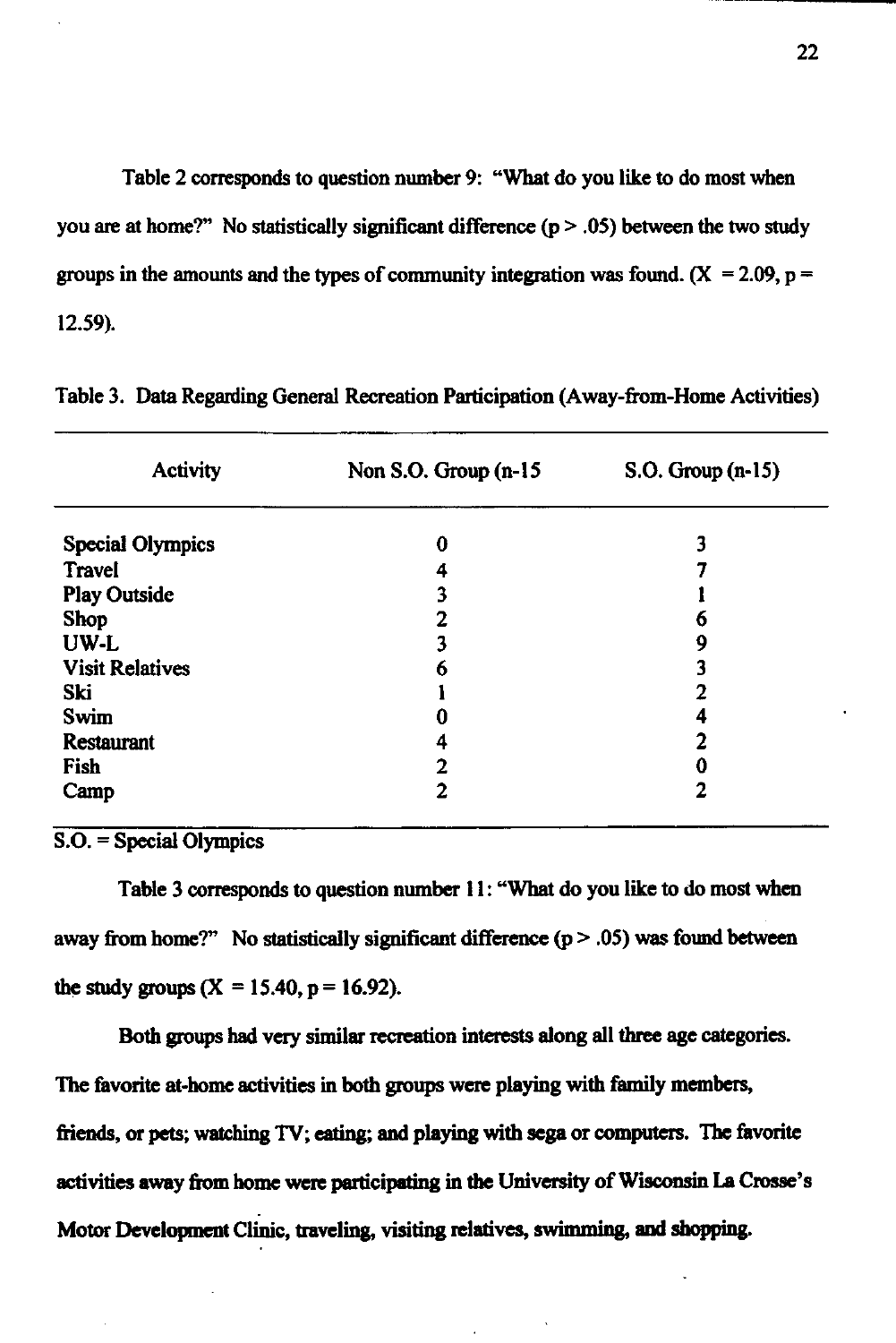### **Physical Integration**

Data analysis of the Special Olympics participant and non-Special Olympics participant groups' involvement in the types of physical integration is presented in Table 4. Physical integration is assessed with questions related to places the subjects have been in the last 12 months. No statistically significant difference  $(p < .05)$  between the two study groups was found concerning amounts and the types of physical integration activities.  $(X = 7.21, p = 19.68)$ . Both groups had similar physical integration interests. The favorite places of frequency between both groups were restaurants, grocery shopping, and the mall.

| <b>Activity</b>       | Non S.O. Group $(n=15)$ | S.O. Group $(n=15)$ |  |
|-----------------------|-------------------------|---------------------|--|
| Movie                 | 11                      | 13                  |  |
| Concert/Music         | 9                       | 9                   |  |
| <b>Sports</b>         | 4                       | 9                   |  |
| <b>Restaurant</b>     | 15                      | 15                  |  |
| <b>Bowling</b>        | 9                       | 15                  |  |
| Park                  | 9                       | 11                  |  |
| <b>Mall</b>           | 15                      | 13                  |  |
| <b>Grocery Store</b>  | 15                      | 15                  |  |
| Church                | 6                       | 8                   |  |
| Sleep Over            |                         | 8                   |  |
| Library               | 10                      | 12                  |  |
| <b>Special Events</b> | 11                      | 12                  |  |

Ň

| Table 4. Data Regarding Physical Integration |  |  |  |  |  |
|----------------------------------------------|--|--|--|--|--|
|----------------------------------------------|--|--|--|--|--|

 $S.O. = Special Olympics$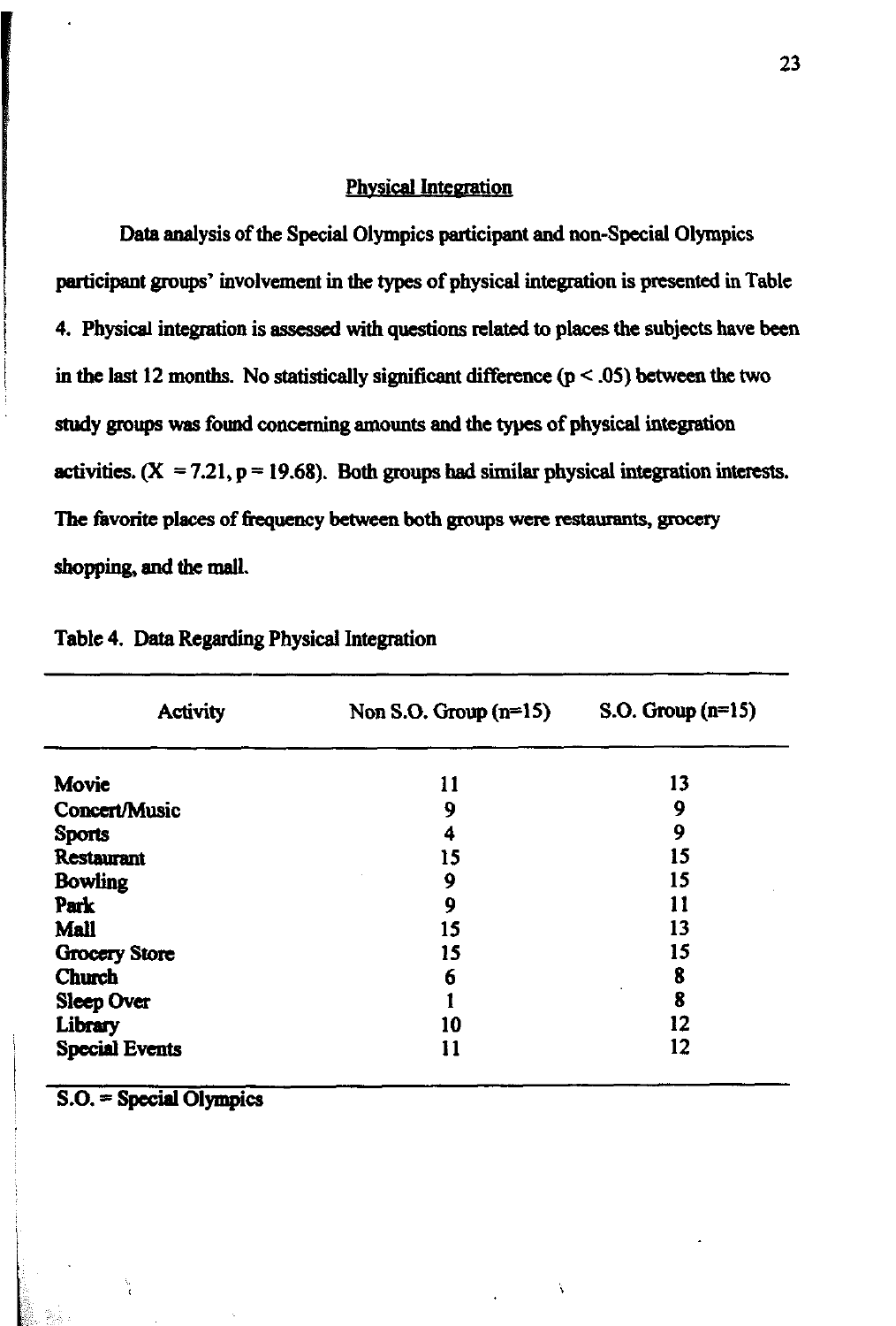#### Social Integration

Data analysis of **the** Special Olympics participant and non-Special Olympics participant groups' involvement in the types of social integration activities is presented in Table 5. The **data** presented reflects answers to question number 22: "How often do you do things with other people?" No statistically significant difference  $(p < .05)$  between the two study **groups** in the amounts and the types of social integration activities was found. Both groups had similar social integration interests.  $(X = 1.15, p = 7.81)$ . The favorite social integration activity between both groups was visiting their relatives.

| <b>Activity</b>                           | Non-S.O. Group $(n=15)$ | S.O. Group $(n=15)$ |
|-------------------------------------------|-------------------------|---------------------|
| Visiting friends at their<br>home         | 9                       | 13                  |
| Visiting relatives at their<br>home       | 15                      | 15                  |
| Spending enjoyable time<br>with friends   | 10                      | 12                  |
| Spending enjoyable time<br>with neighbors | 3                       | 7                   |

|  |  |  |  | Table 5. Data Regarding Social Integration |
|--|--|--|--|--------------------------------------------|
|--|--|--|--|--------------------------------------------|

S.O. = Special Olympics

#### **Discussion**

Earlier studies by Kleiber et al.  $(1990)$  indicated an apparent lack of relationship between involvement in Special Olympics and pcrccivcd improvement in **community**  integration. Wilhite and Kleiber (1992) further determined that the relationship between

Â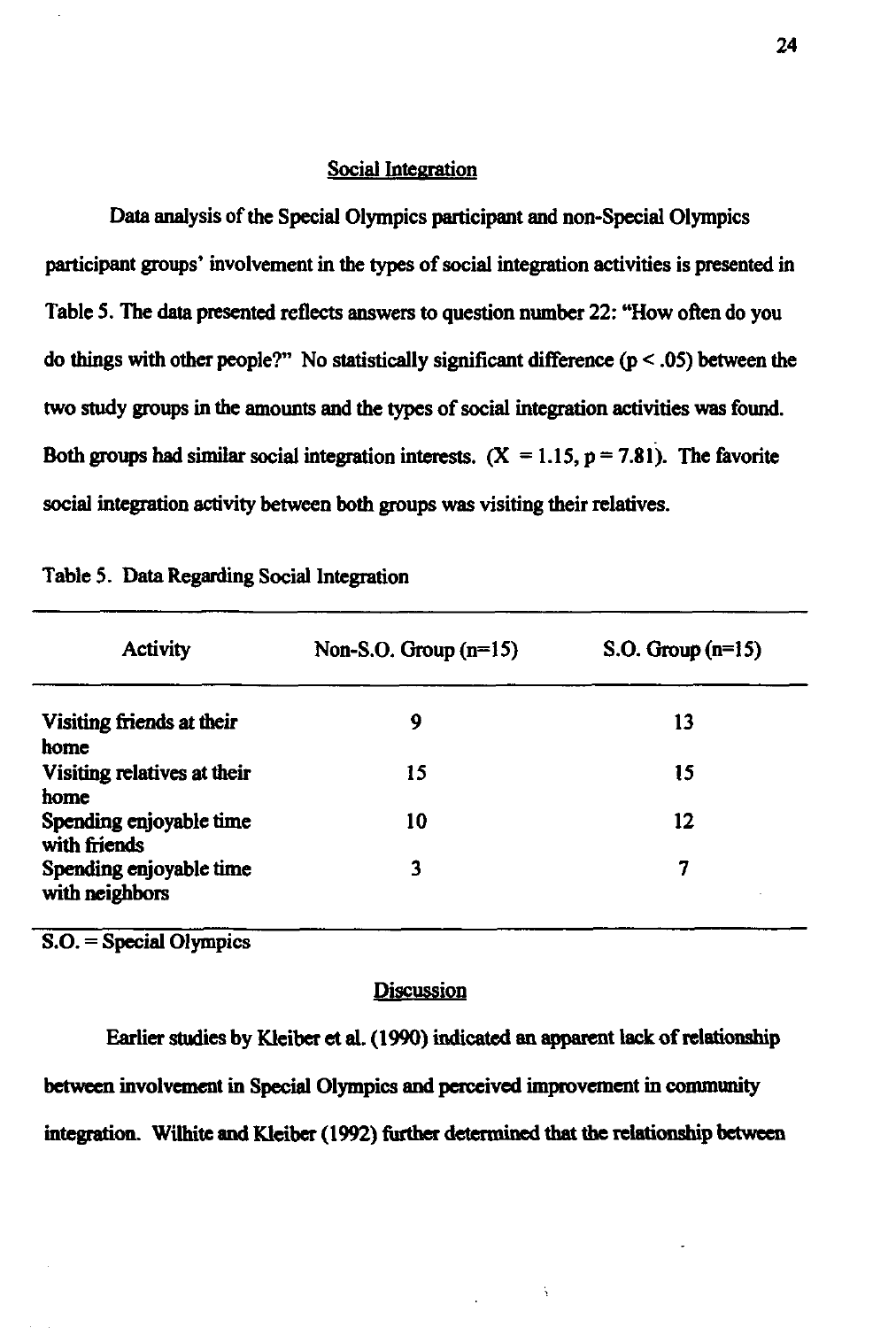**Special** Olympics **and** community integration varied, depending on cognitive ability level.

Utilizing the same interview techniques developed by Malik et al. (1991), this study sought to examine what role age plays in **the** relationship **between** involvement in **Special** Olympics **and** perceived community integration. **Both the** control **and**  experimental **groups** included individuals with mild to **moderate** cognitive ability levels. School-aged individuals with evere cognitive disabilities **were** not included in this study.

The results from this study coincided with earlier studies conducted on older participants in **that** no relationship was found **between** involvement in **Special** Olympics and perceived improvement in community integration. General recreation, physical integration, and social integration items taken from the Malik interview determined the **amount** of community integration of **both** the control **and** experimental **groups.** 

Differences in general recreation habits for both groups were not found to be sbtktically **signitlcant. The** fsvorite at-home **activities** in **both groups** were **playing with**  family members, friends, or pets; watching TV; eating; and playing with sega or computas. **The** favorite actives away from **home** were participating in **the** University of **Wisconsin La Crosse's Motor Development Clinic, traveling, visiting relatives,** swimming, and shopping.

Differences in physical integration habits for **both groups** were not found **to** be statistically significant. The places frequented over the last twelve months for both groups were restaurants, grocery shopping, and the mall.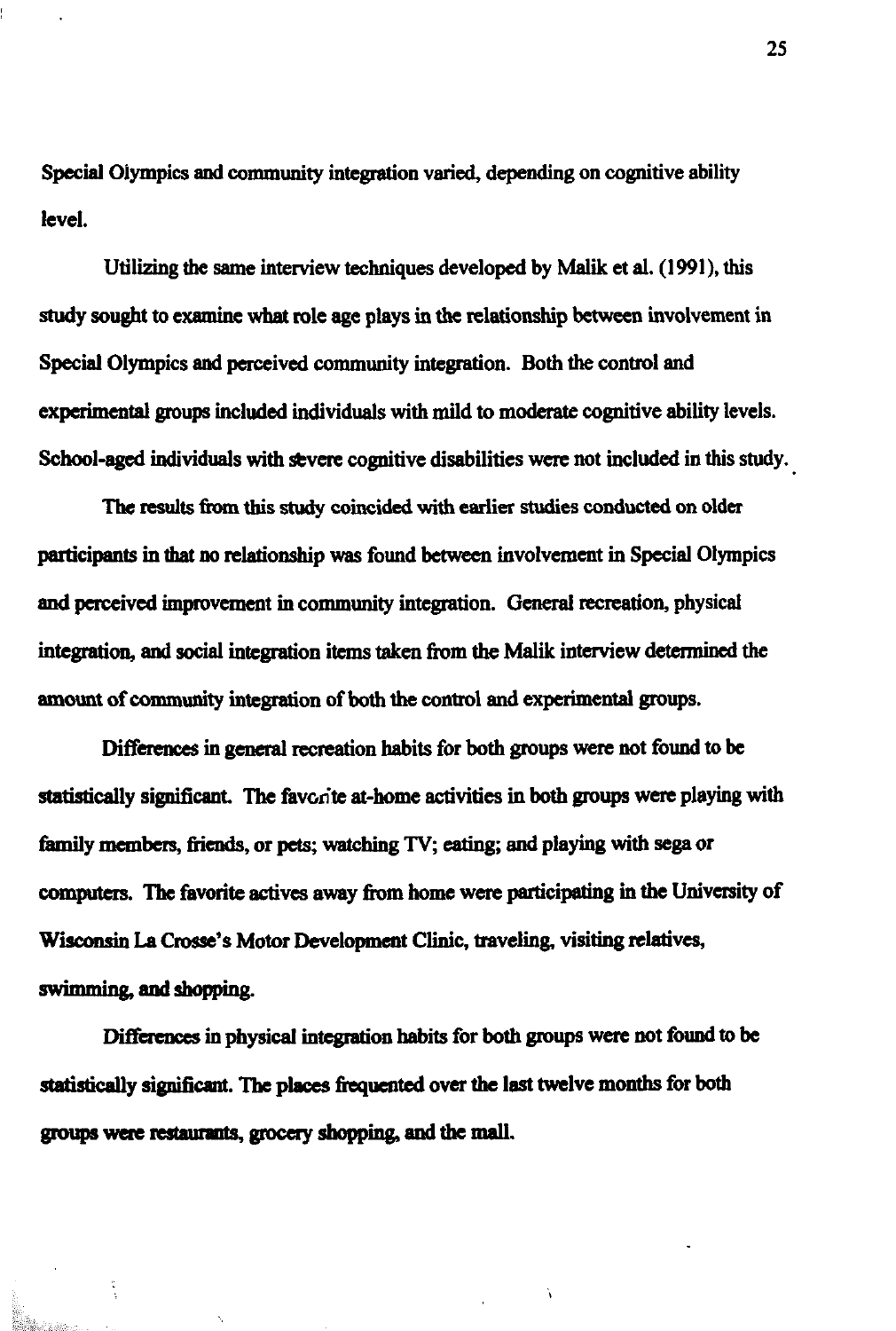Differences in social integration activities for both groups were not found to be statistically significant. The favorite social integration activity for both groups was visiting their relatives.

**A** possible **reason** for lack of diffennce could be the small sample size used for this study. Considering the total amount of school-aged children participating in Special Olympics events worldwide, the sample size of  $n = 15$  is small, and only very large effects will be **detected** (Witte. **1993).** 

However, the lack of statistically significant differences in the amount of community integration **between** the two groups may suggest **that** not participating in Special Olympics is as effective, in **tenns** of increasing community integration, as participating in Special Olympics. It was hypothesized that the interaction experienced by **the** Special Olympics group **through** participation in traditionally **held** Special Olympics events would have no bearing on the amount of community integration **when compared** to a non-Special Olympics group. Both groups were similar in **age,** gender, and cognitive ability levels. It thus appears that it may be other factors **that may** dictate **the amount of community integration one has, as opposed to the type of program in** which they participate.

 $\tilde{\gamma}$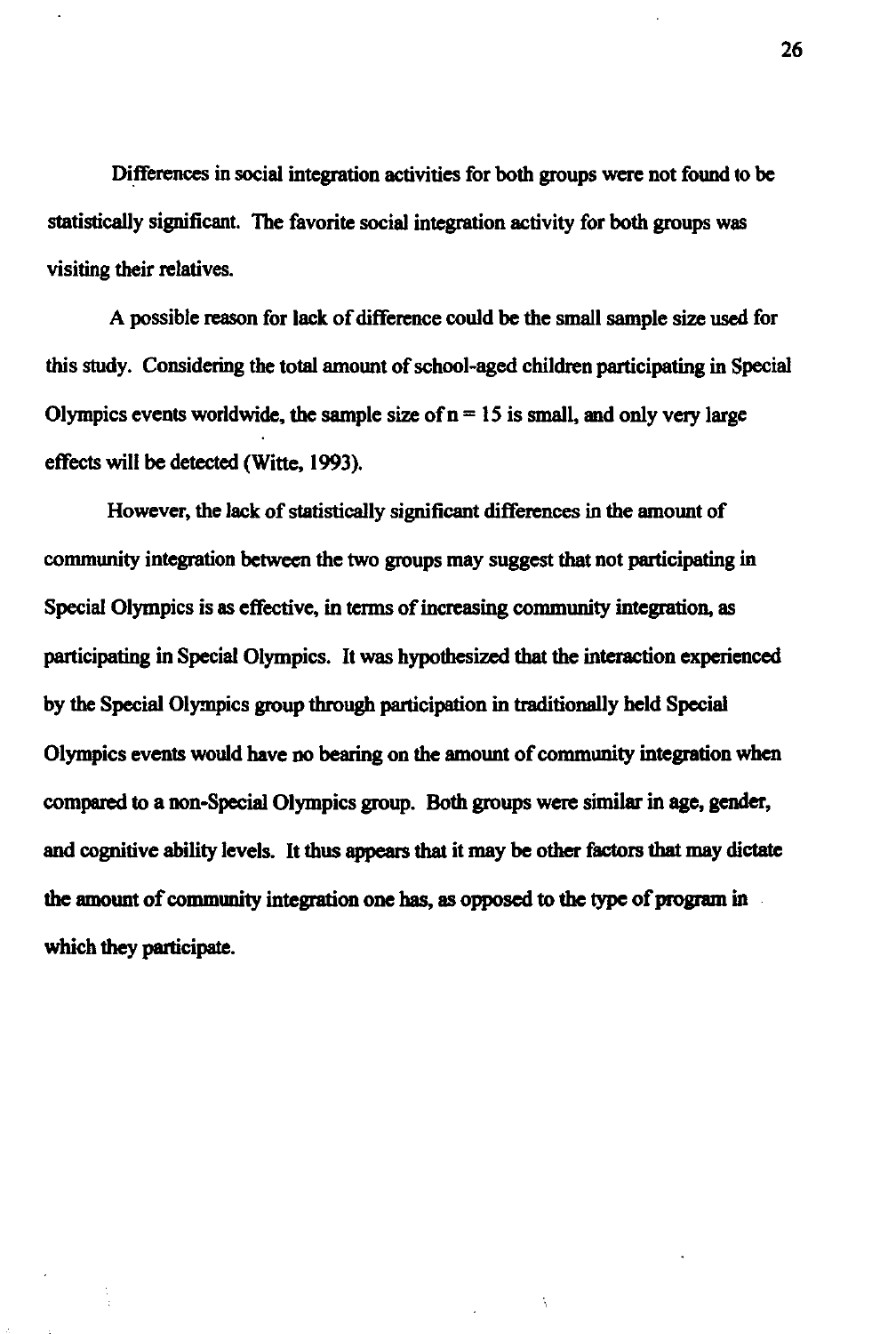#### CHAPTER V

#### SUMMARY, CONCLUSIONS, AND RECOMMENDATIONS

#### **Summary**

Fifteen subjects comprised the experimental group and 15 subjects comprised the control group. Both **groups** were similar in age, cognitive ability levels, and **gender**  distribution. The Malik et al. (1991) interview was used to measure perceived physical and social **community** integration. The interview **took** approximately 30 **minutes** to **administer.** The Special Olympics **group** participated in a supervised year-around Special Olympics program. The criteria used to **establish whetha a participant was** "year**muad' or** not was **that** they have participated in a least two **state games with** a **minimum**  of **two events per** game attcndcd. The control **group** did not participate in any Special Olympics games or events. Both groups were from the greater La Crosse area.

#### Conclusions

Conclusions must be carefully considered when interpreting the effects of Special Olympics **participation has on community** integration **among** school-aged participants with mild to moderate cognitive disabilities.

- **1.** When analyzing general recreation habits, no statistically significant differences were found between the two groups.
- 2. When analyzing physical integration habits, no statistically significant differences were found between the two groups.

27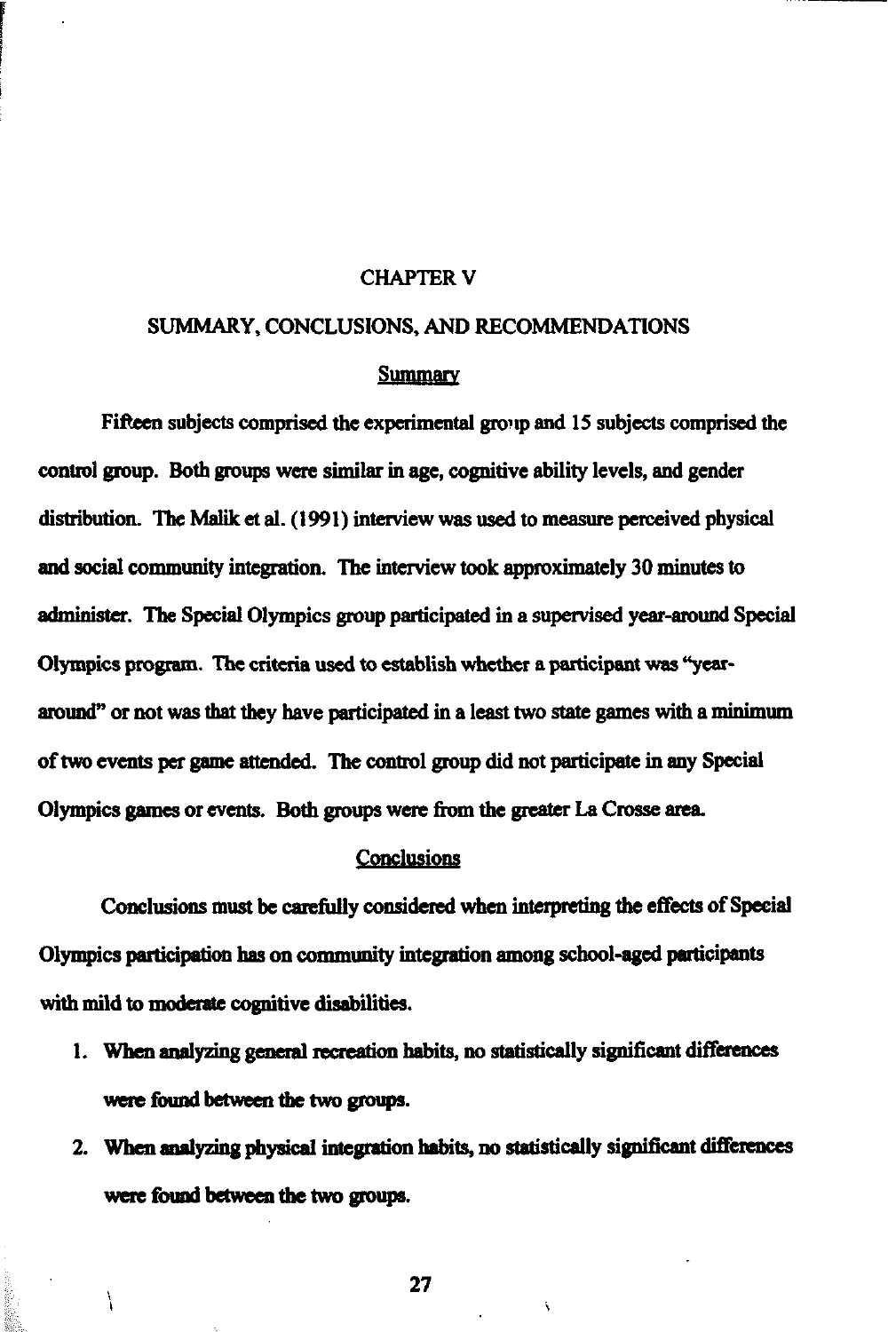- 3. When analyzing social integration habits, no statistically significant differences were found between the two groups.
- 4. The result of this study suggest that there are no statistically significant differences in **the** amount of community integration among school-aged participants with mild to moderate cognitive disabilities between the two groups.

#### Recommendations

Based on the results of this study, the following recommendations for further investigations are made:

- 1. A similar study examining the level of disability and its effect on community integration among school-aged participants should be conducted.
- 2. A specific age group should be used to lessen the variation among subjects.
- 3. A similar study comparing males to females should be conducted.
- 4. A similar study, including those with severe cognitive disabilities should be conducted.
- 5. A different set of inventories to measure community integration perceptions should be used.
- 6. **The** inventories should be administered four **weeks** post-Special Olympics event to determine community integration perceptions at that time.
- 7. Future studies should examine individuals with mild cognitive disabilities who **participate** in Special Olympics Unified Sports events.
- 8. A similar **study** on school-aged individuals using a **largcr number of subjects**  should be conducted.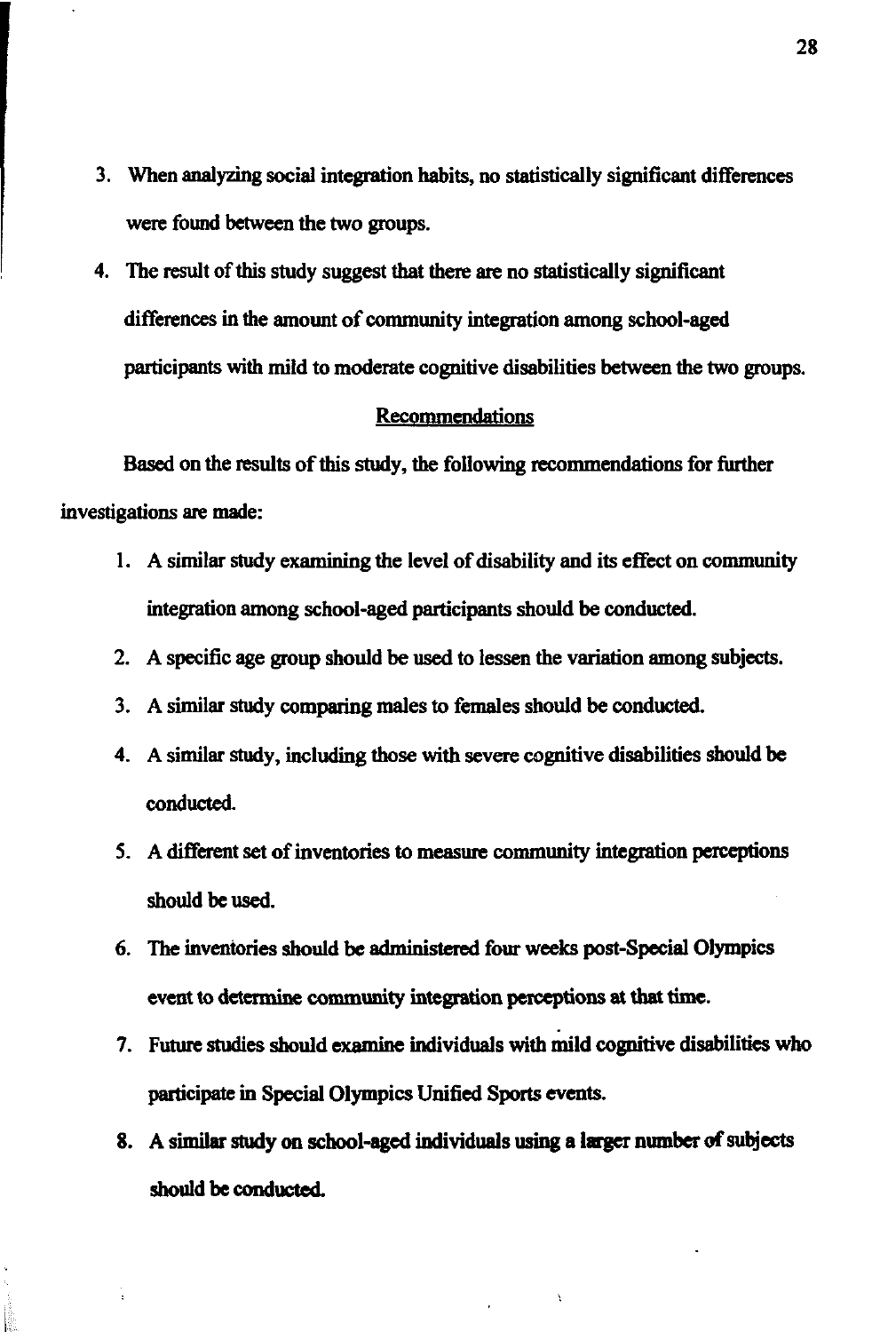#### **REFERENCES**

Bersani, H. (1990). Special Olympics: It is an idea that has come and gone. Paper presented at the National Conference of the Association for Persons with Severe Handicaps, Chicago, IL.

Brickey, M. (1984). Normalizing the Special Olympics. Journal of Physical Education, Recreation and Dance, 55, 28-29, 75-76.

Dykens, E. M. & Cohen, D. J. (1996). Effects of Special Olympics International on competence in persons with mental retardation. Journal of American Academy of Child Adolescent Psychiatry, 35, 223-229.

Hourcade, J. J. (1989). Special Olympics: A review and critical analysis. Therapeutic Recreation Journal, 23, 56-58.

Johnson, L. (1991) Eunice Kennedy Shriver. Palastra, 7, 33-34.

Kleiber, D. A., Ashton-Schaeffer, C., Malik, P. B., Lee, L. L., & Hood, C. D. (1990). Involvement with special recreation association: Perceived impacts in early adulthood. Therapeutic Recreation Journal, 24, 32-44.

Krebs, P. L., Smith, G. W., & Martch, T. (1991). Special Olympics Unified Sports Activities, Washington, DC: Special Olympics International.

Malik, P. B., Ashton-Schaeffer, C. & Kleiber, D. A. (1991). Interviewing Young Adults with mental retardation: A seldom used research method. Therapeutic Recreation Journal, 25, 60-73.

Moon, M. S., & Block, M. E. (1992). Orelove, Wehman, and Wood revisited: An evaluative review of Special Olympics ten years later. Education and Training in Mentally Retardation, 27, 379-386.

Orelove, F. P., Wehman, P., & Wood, J. (1982). An evaluative review of Special Olympics: Implications for community integration. Education and Training of the Mentally Retarded, 13, 432-433.

Polloway, E. A., & Smith, J. D. (1978). Special Olympics: A second look. Education and Training of the Mentally Retarded, 12, 403-404.

Rimmer, J. H., (1994). Fitness and Rehabilitation Programs for Special Populations, 249.

a<br>F

29

 $\lambda$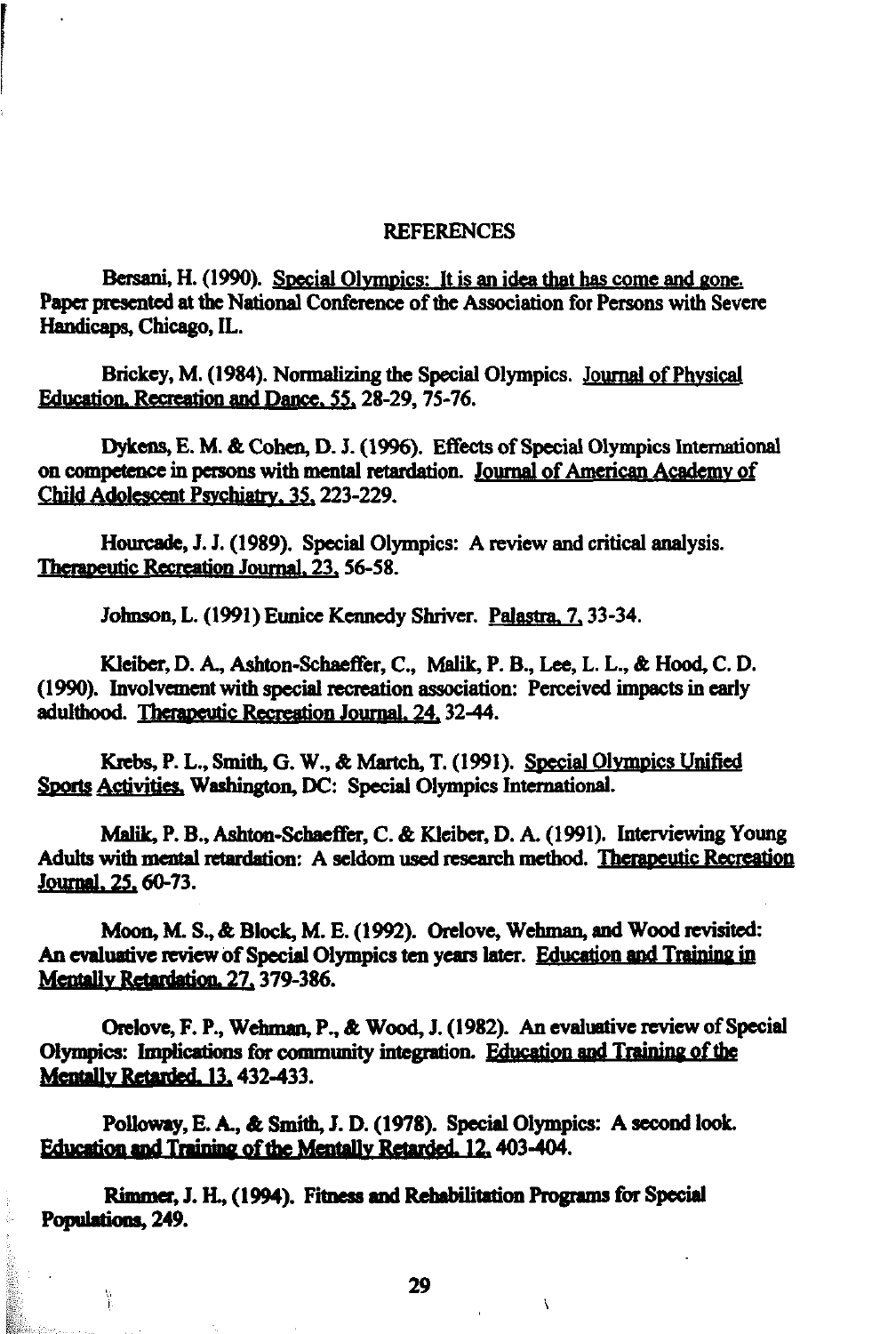Sherrill, C. (1981). Adapted physical education and recreation  $(2^{nd}$  ed.), Dubuque, IA: **Brown.** 

Special Olympics (1991). Special Olympics International Official Media Guide, Washington, **DC:** Author.

Special Olympics (1993). Special Olympics International Fact Sheet, Washington, **DC:** Author.

Staff (1987). Ragtime. Disabilitv **Rag,** 10,32.

Stein, J. (1987). A challenge to change. Journal of Phvsical Education, Recreation, and Dance, 55, 44-46.

Storey, K., Stern, R., & Parker, R. (1990). A comparison of attitudes towards<br> *typical recreation activities versus Special Olympics. Education and Training in Mental* Retardation. 25.94-99.

Wehman, P. & Moon, M. S. (1985). Designing and implementing leisure programs for individuals with severe handicaps. Integrating Moderately and Severely Handicapped Learners, Springfield, IL: Thomas.

Wilhite, **B.** & **Kleibcr, D. A.** (1992). **The** effect of Special Olympics participation on community integration. Therapeutic Recreation Journal, 4, 9-19.

Witte, R. S. (1993). Statistics (4<sup>th</sup> ed.), Orlando, FL: Harcourt Brace.

Wolfensberger, W. (1972). The principal of normalization in human services. Toronto: National Institute of Mental Retardation.

 $\hat{\gamma}$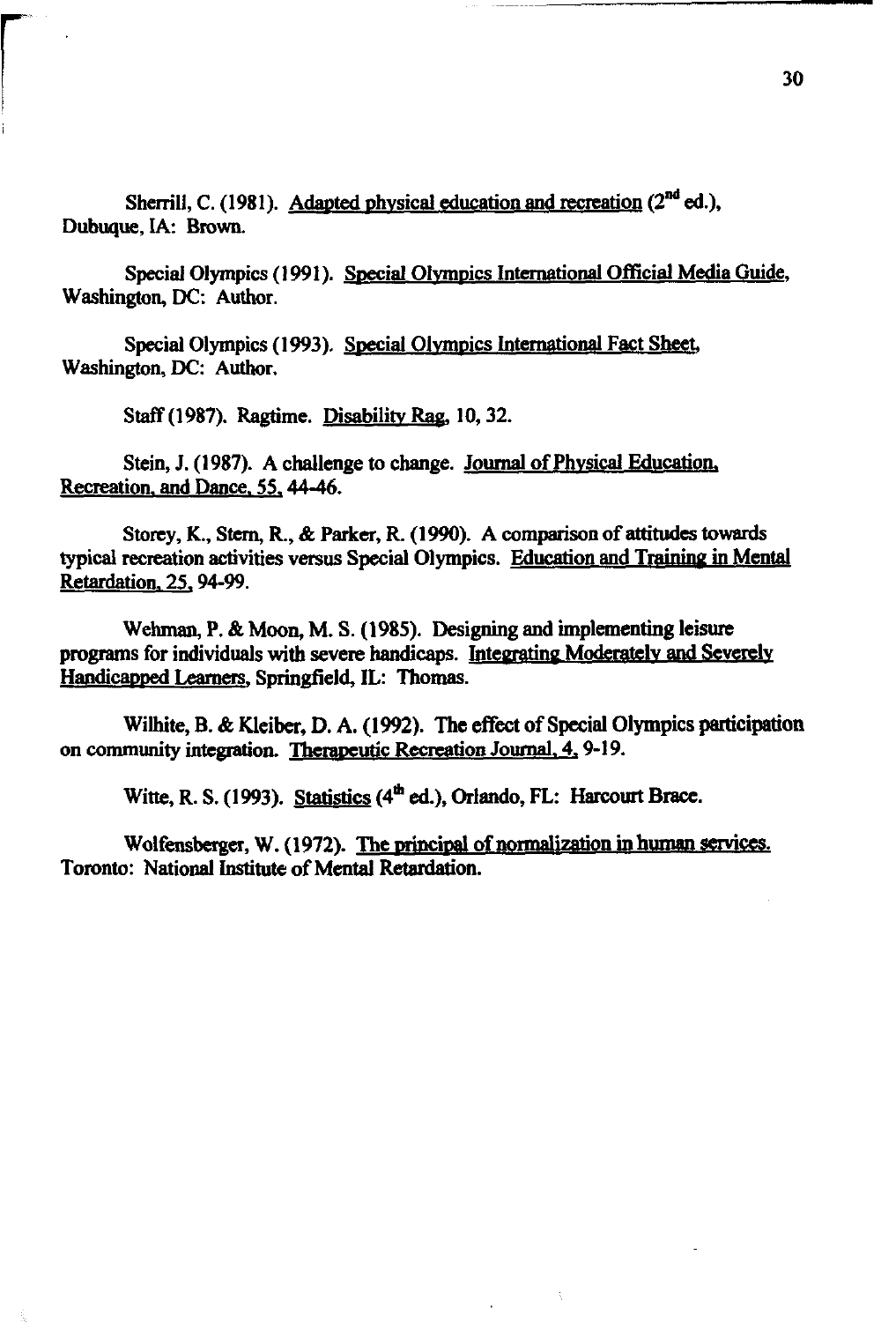# **APPENDIX A**

# MALIK, ASHTON-SCHAEFFER,

## **& KLEIBER'S**

## **INTERVIEW**

 $\mathcal{A}$ 

٠,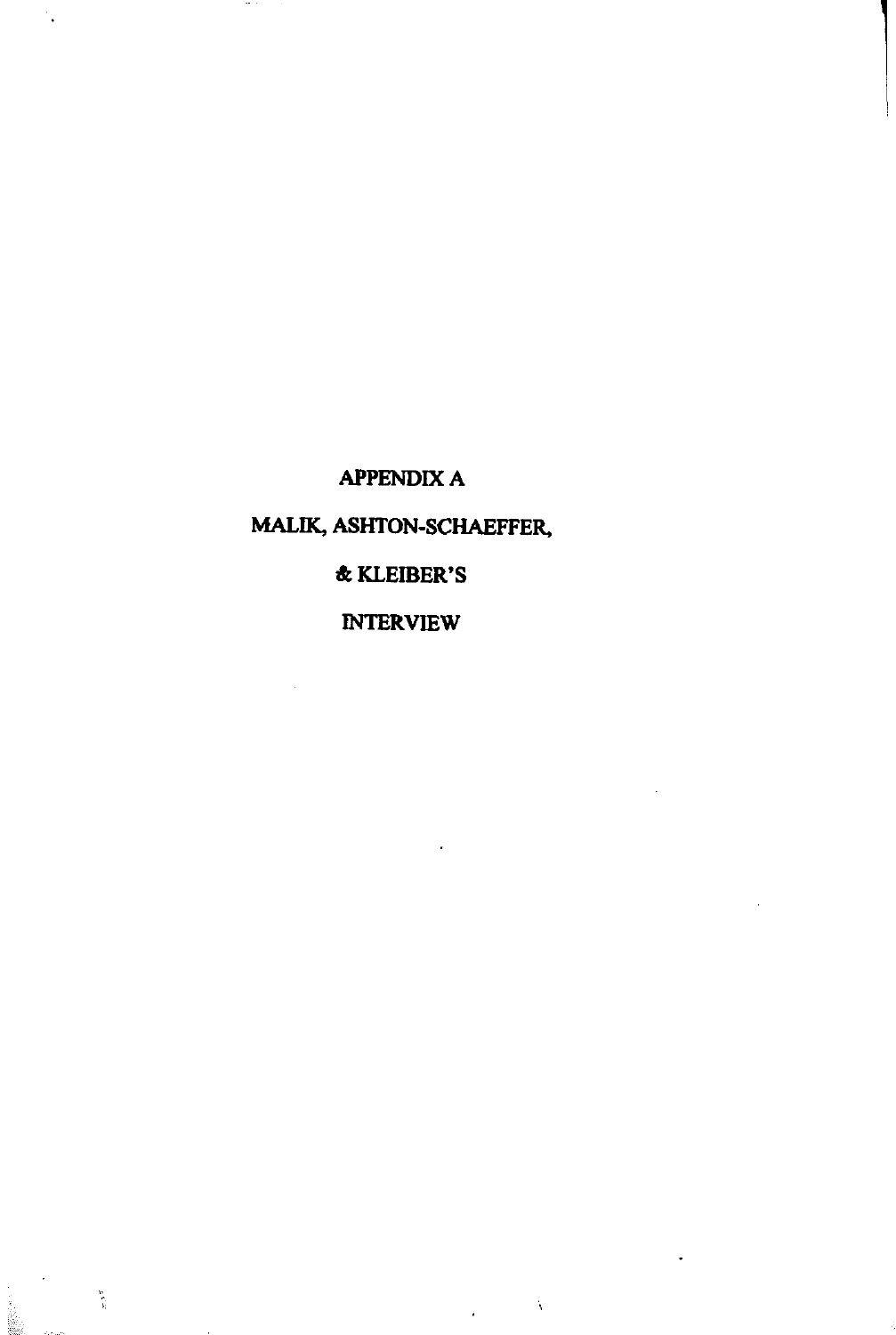#### **SECTION I - BACKGROUND INFORMATION**

#### **FIRST NAME OR RESPONDENT:**

**Questions 1 through 8 may be completed before the interview from records of Special** 

**Olympics S.O. persomrel, advocacy groups, and caregivers)** 

**0 S.O. Participant 0 Noa-S.0. Participant 1. Sex of respondent 2.** How old are you? **All 2.** Years **3.** Level of Cognitive Disorder (circle appropriate category) 1 = mild  $2 =$  moderate **4. Type(s) of additional disabiiity(ies) 5. Special Olympics Program: 6. Games attended: Fall** - **Wmter Spring/Summer** - **7. Number of Events at S.O. games attendad:** - **8. Length of S.O. participation:** <u>\_\_\_</u><br>**8. Length of S.O. participation:** \_\_\_\_ **SECTION II -GENERAL RECREATION AND S.O. PARTICIPATION 9. What do you most like to do when you are at home?** 

(After each response ask "Is there anything else you like to do?)

**(Give up to 2 prompts)**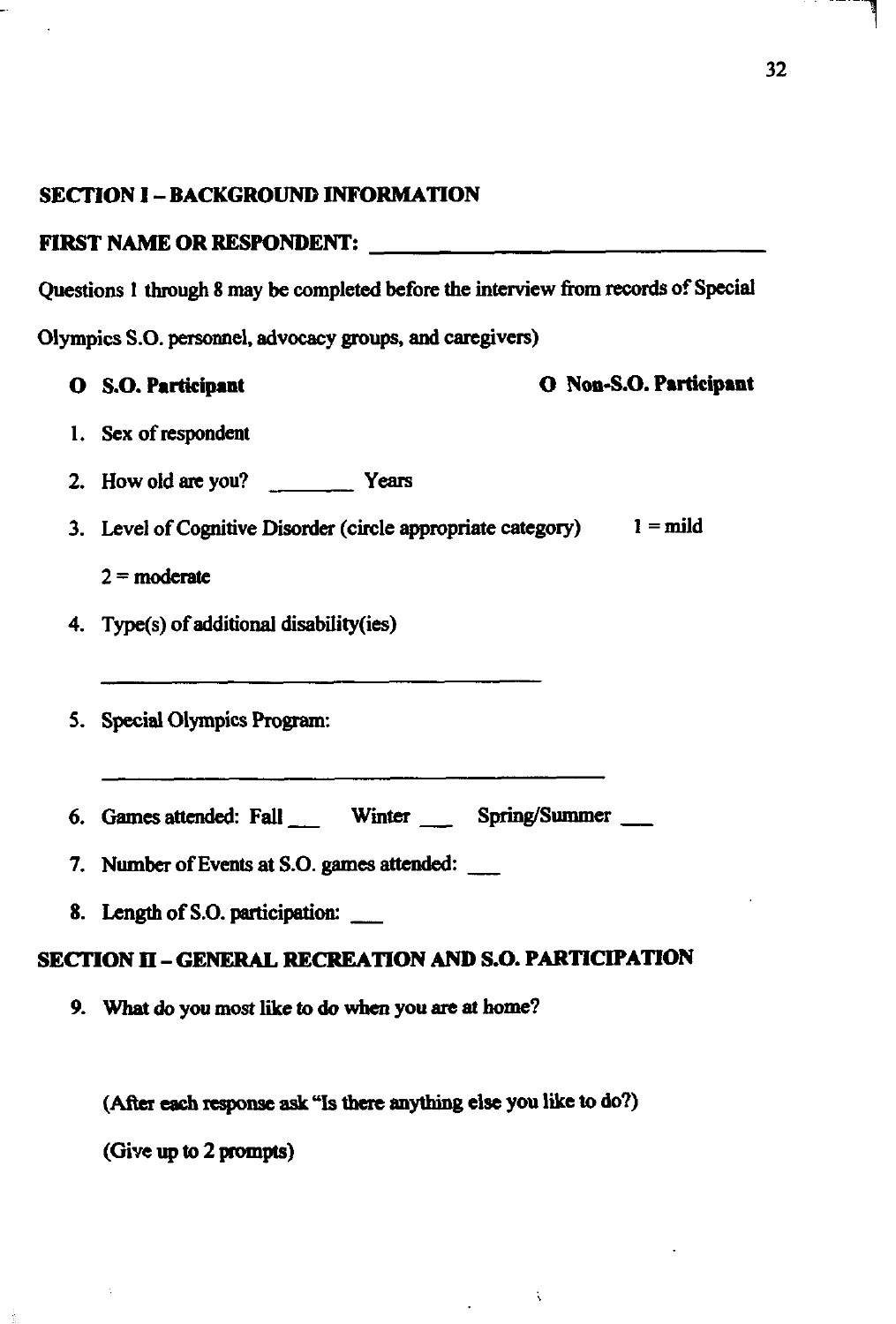(After respondent has named activities, ask the following question for each activity named)

- a. Who do you do this activity with: (Prompt: do you do this activity alone? With family? With friends?
- b. If activity is skill based ask: How good are you at  $\frac{1}{2}$   $\frac{1}{2}$   $\frac{1}{2}$   $\frac{1}{2}$  $1 =$  really good  $2 =$  pretty good  $3 =$  not very good but I like it  $4 =$  unsure/don't know  $5 =$  doesn't understand

Activity #1: <u> 1989 - Johann John Stone, mars et al. 1989 - John Stone Barnett, fransk konge og store for de store for de s</u>

- a. Who do you do this activity with: (Prompt: do you do this activity alone? With family? With friends?
- b. If acvity is skill based ask: How good are you at  $\frac{1}{2}$   $\frac{1}{2}$   $\frac{1}{2}$  $1 =$  really good  $2 =$  pretty good  $3 =$  not very good but I like it  $4 =$  unsure/don't know  $5 =$  doesn't understand

Activity #2:

ĩ

- a. Who do you do this activity with: (Prompt: do you do this activity alone? With family? With friends?
- b. If activity is skill based ask: How good are you at  $\frac{1}{2}$   $\frac{1}{2}$   $\frac{1}{2}$

 $2 =$  pretty good  $3 =$  not very good but I like it  $1 =$  really good

 $4$ <sup> $\text{m}$ </sup> unsure/don't know  $5$   $\text{m}$  doesn't understand

<u> 2001 - Jan James, martin de la componenta</u>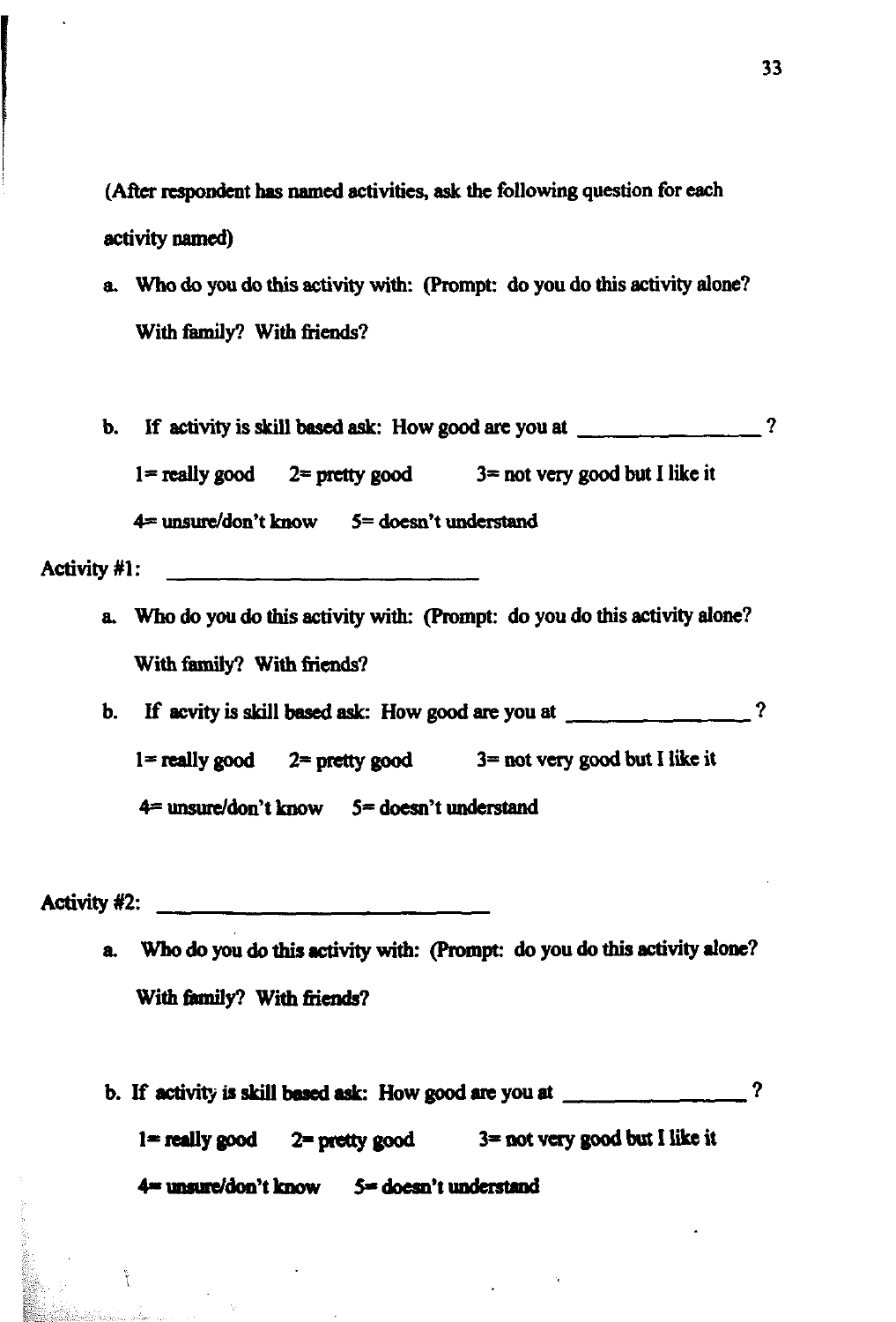Activity #3:

a. Who do you do this activity with: (Prompt: do you do this activity alone? With family? With **friends?** 

b. If activity is skill based ask: How good are you at ?

 $1 =$  really good  $2 =$  pretty good  $3 =$  not very good but I like it

**4=** muddon't know **5=** doesn't understand

Activity **#4:** 

a. Who do you do this activity with: (Prompt: do you do this activity alone? With family? With friends?

b. If activity is skill based ask: How good are you at \_\_\_\_\_\_\_\_\_\_\_\_\_\_\_?

 $1 =$  really good  $2 =$  pretty good  $3 =$  not very good but I like it

**4=** muddon't know **5=** doesn't understand

10. For S.O. participants **ask:** Do you feel that participating in **Special** Olympics helped increase your skill level in those activities?  $1 = Yes$   $2 = No$ 

11. What do you most like to do away from home? (Prompt - In your free time? After school? **On** the weekend?)

**(After each mpome ask** "Is there **anything else yon** like to **do'?'')** 

(Give up to 2 **prompts)**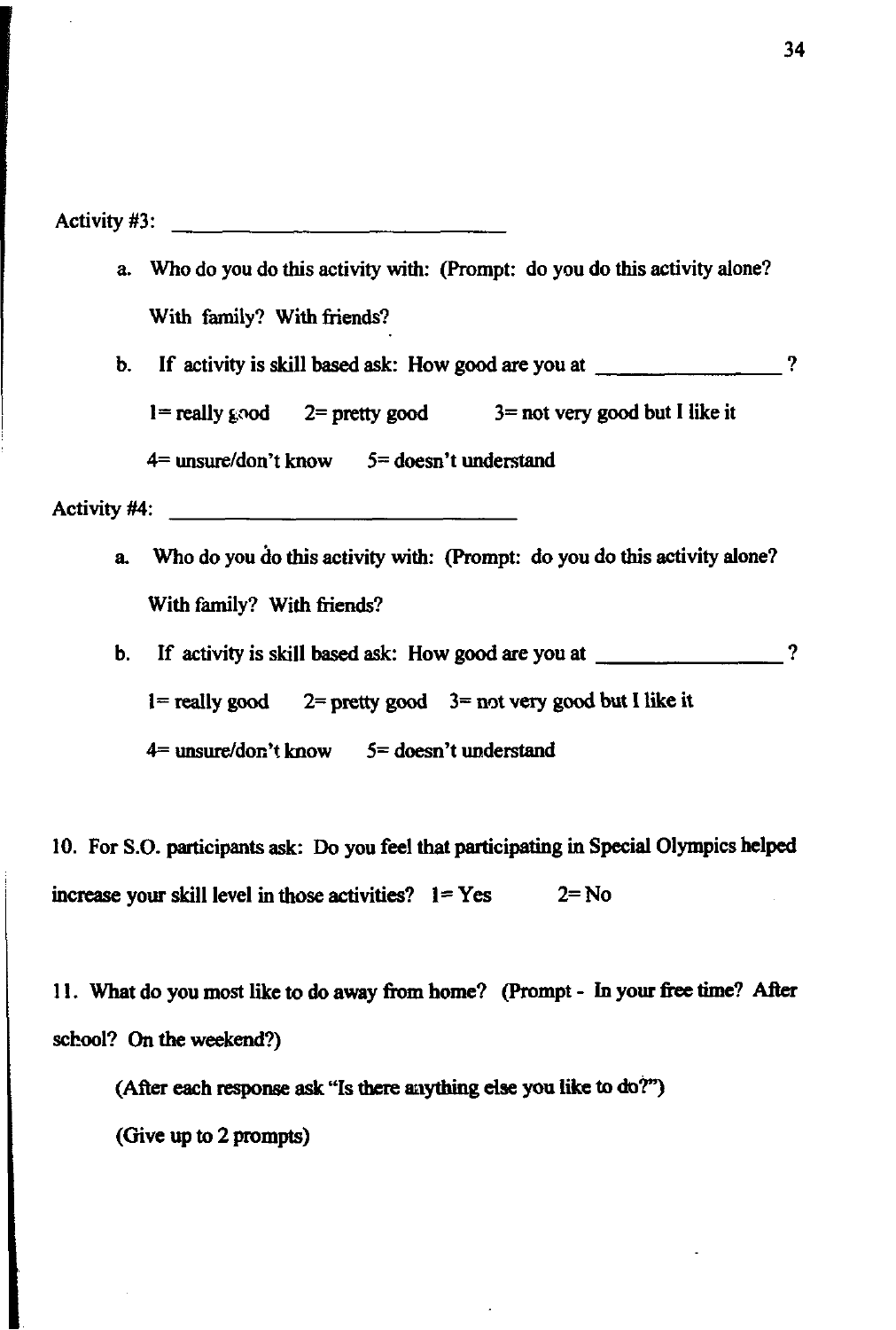**(Aftex each respondent has named activities, ask the following questions for each activity ?named)** 

- **a** Who **do you do this activity with? (Prompt Do you do this activity alone? With family?** With friends?
- **b.** If activity is skilled based ask: How good are you at  $\binom{2}{3}$ **I= really good2= pretty good 3= not very good but I like it 4= unsure/don't know 5= doesn't understand**

**Activity #I** :

- a. Who do you do this activity with? (Prompt Do you do this activity **alone? With family? With friends?**
- **b. If activity is skilled based ask:** How good are you at  $\qquad \qquad \qquad$  ?

 $1 =$ **really good**  $2 =$ **pretty** good  $3 =$ **not** very good but I like it

**4= uasurddon't know 5= doesn't understand** 

**Activity #2:** 

W.

a. Who do you do this activity with? (Prompt – Do you do this activity **alone? With family? With fieads?**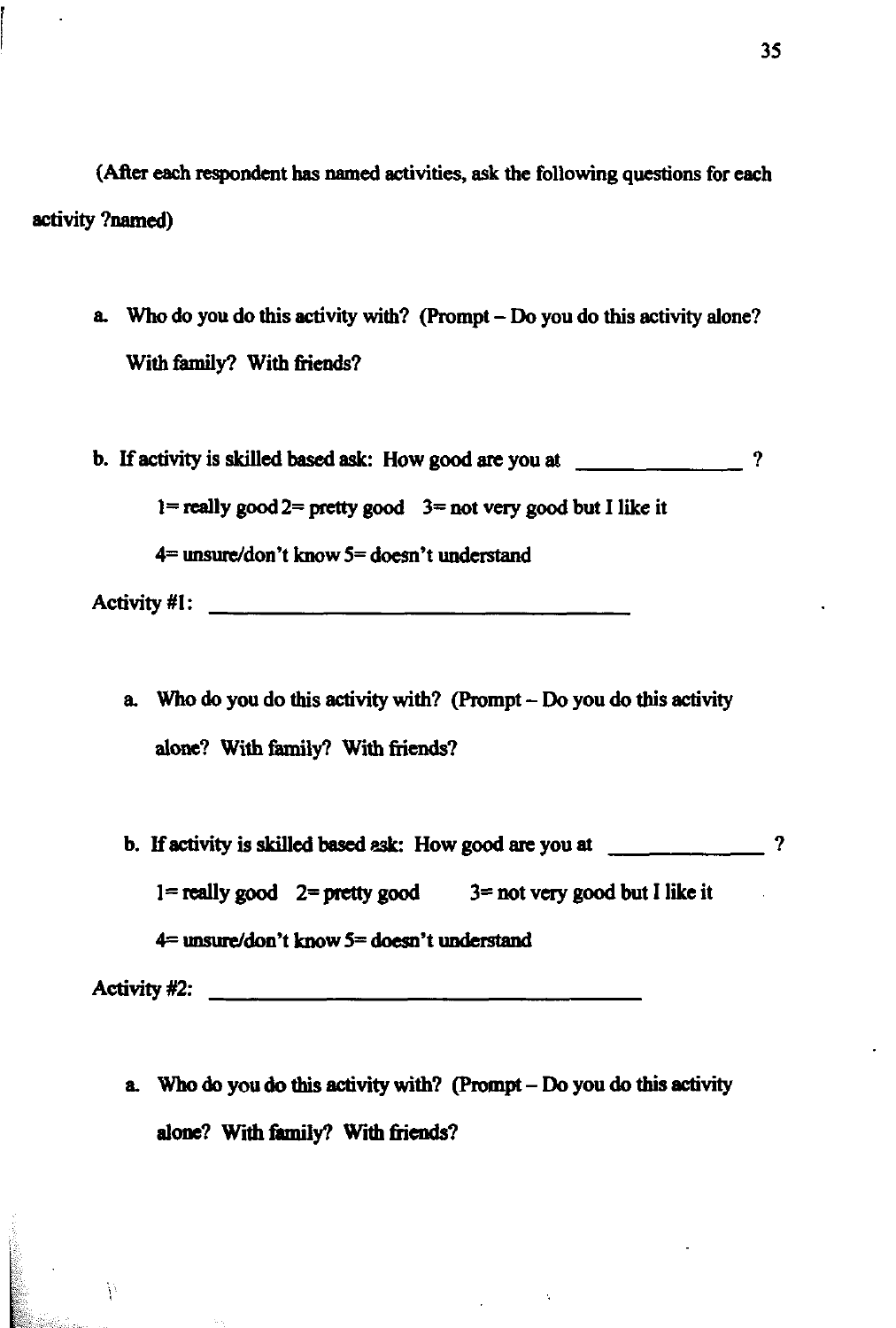b. If activity is skilled based ask: How good **are** you at ?  $1 =$  really good  $2 =$  pretty good  $3 =$  not very good but I like it **4=** unsurddon't know **5=** doesn't understand Activity **\$3:** 

a. Who do you do this activity with? (Prompt - Do you do this activity alone? With family? With friends?

b. lf activity is skilled based **ask:** How good **are** you at ?

 $1 =$  really good  $2 =$  pretty good  $3 =$  not very good but I like it

**4=** unsddon't know **5=** doesn't understand

Activity #4:

a. Who do you do this activity with? (Prompt  $-$  Do you do this activity alone? With family? With friends?

b. If activity is skilled based **ask:** How good **are** you at ?

1= really good 2= **pretty** good **3=** not very good but I like it

**4= &don't** know **5= doesn't** lmderstand

12. (16) Do you feel that participation in Special Olympics has helped you go out more offen and do **things** away **from** home? 1= **Yes** 2= No

**13.** (Ask the following question if respondent did **not** mention television as a favorite activity). How often do you watch television?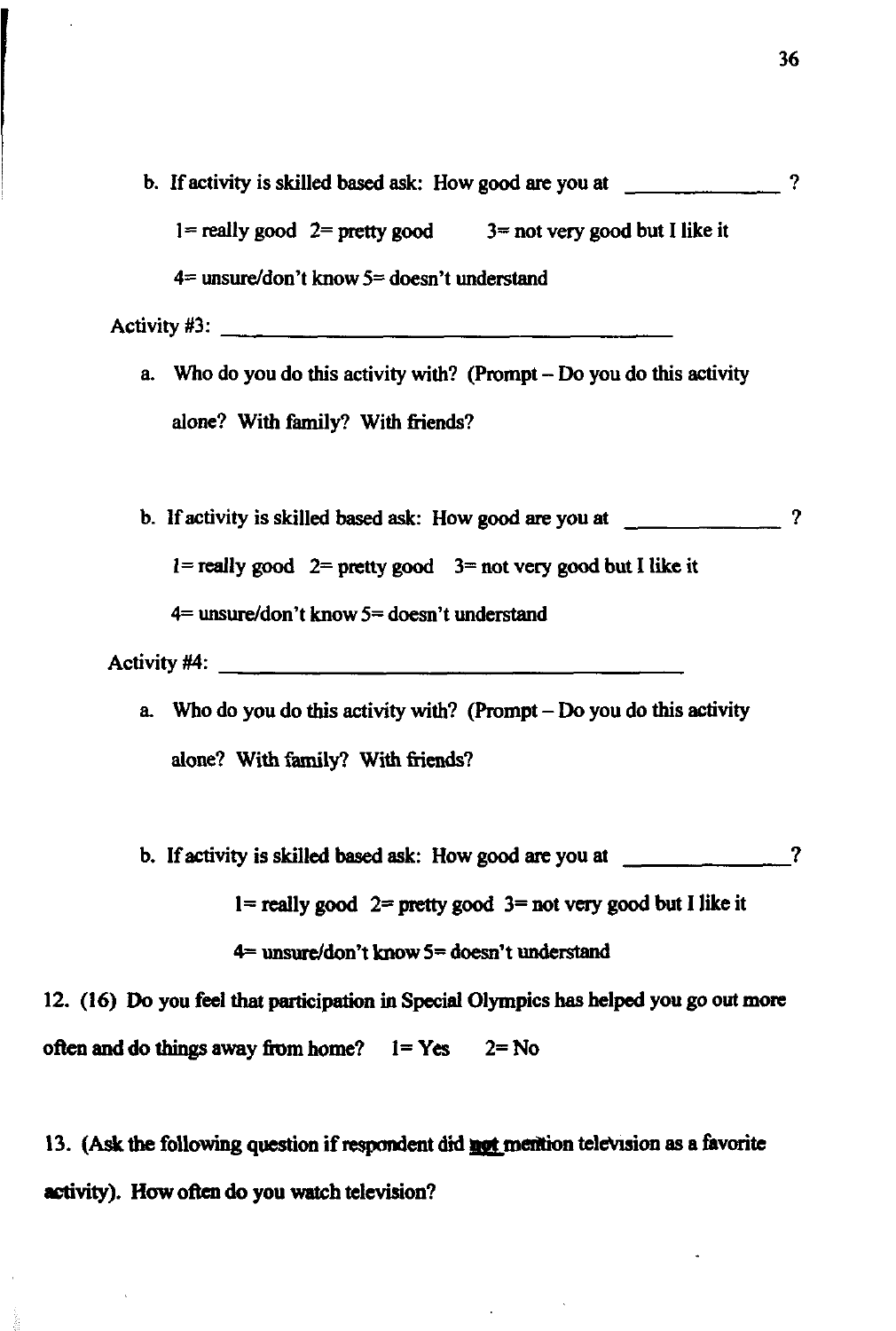a. Who do you watch television with? (Prompt -- Do you watch television **alooe?** With **fiends?** With family?

For **non-S.O.** perticipmts **ask.** why **haven't** you participated **in S.O.** programs? (Prompt

- Are there my other **reasons?)** 

(Give up **to** 2 prompts) (Circle appropriate number(s)).

 $1 =$  lack of prerequisite leisure skills/lack of ability

2 = limited/lack of transportation

 $3 =$  lack of money

 $4 = not enough time$ 

5 **=didn't bw about other S.O. programs** 

 $6 =$  lack of support/encouragement by significant other

 $7 =$  programs of no interest

 $8 = other (specific)$ 

If respondent names more than on reason ask which is the most important reason)

**(Bo** to question **#7).**  

14. For S.O. participants ask: what programs have you gone to?

(After each response ask: "Are there any others?)

**(Give up** to **2 pompts)** 

Ŵ

(After respondent has named the programs, ask the following questions for each program *named*)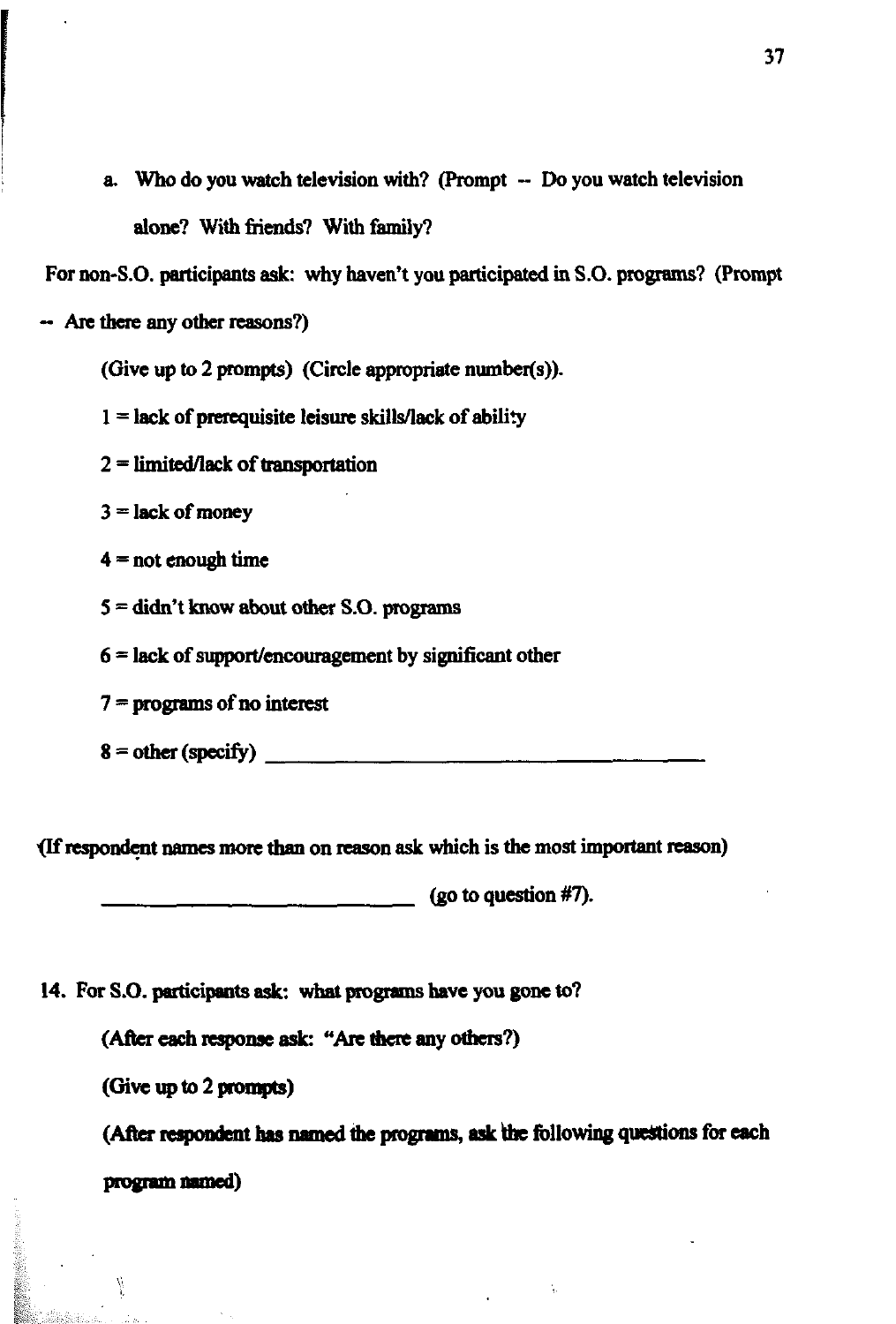- a What do you like **best** about **this** program? (Prompt up to 2 times What else do you like?)
- **b. Is** there anything you don't like about **this** program?
- c. Have you made any new fiends at **this** program?
- d. If activity is skilled based ask: How good are you at 2 2  $1 =$  really good  $2 =$  pretty good  $3 =$  not very good, but I like it  $4 =$  unsure/don't know  $9 =$  doesn't understand

**Program** # 1

a.

#### b.

c.  $1 = yes$   $2 = no$ d.  $1 =$  **really good**  $2 =$  **pretty good**  $3 =$  not very good, but I like it  $4 =$ unsure/don't know  $9 =$ doesn't understand

 $\mathbf{r}$ 

Program #2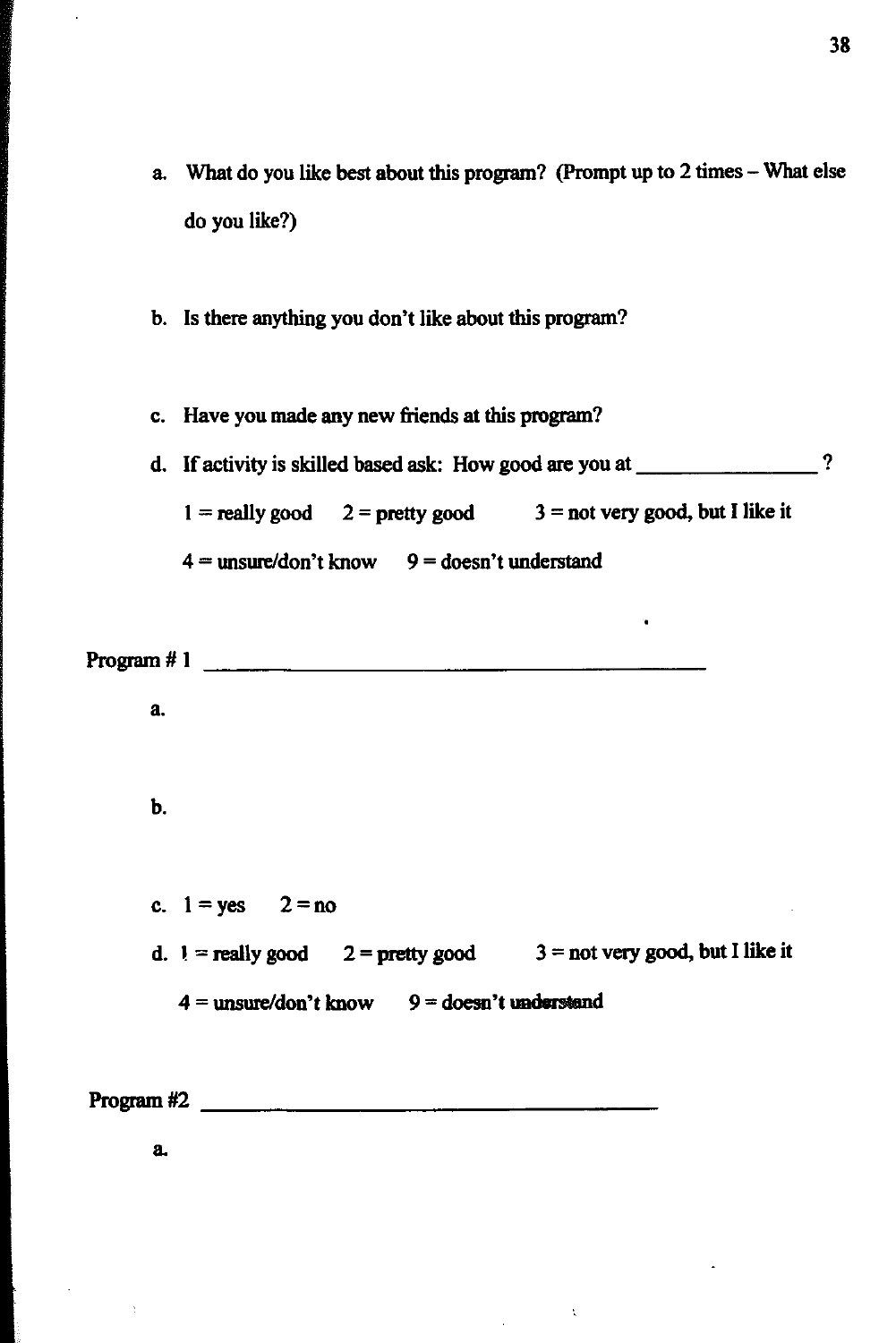c.  $1 = yes$   $2 = no$ **d.**  $1 =$ **really good**  $2 =$ **pretty good**  $3 =$ **not very good, but I like it**  $4 =$  **unsure/don't know**  $9 =$  **doesn't understand** 

Program **#3 a**   $\mathbf b$ . **c.**  $1 = yes$   $2 = no$ **d.**  $1 = \text{really good}$   $2 = \text{pretty good}$   $3 = \text{not very good}, \text{ but I like it}$ 

15. (12) For S.O. participants ask: Do you feel that participating in Special Olympics

**helped increase your skill level in those activities?**  $1 = yes$  **2 = <b>no** 

 $4 =$ **unsure/don't know**  $9 =$ **doesn't understand** 

16. Do you participate in recreation programs at the park district, YMCA, or church? **(Circle thc appropaiase answer).** 

 $1 = yes$  (go to question  $#18$ )

 $2 = no$  (go to question  $\#19$ )

ana amblika komunista

17. What are the names of the programs you attend?

 $\mathbf b$ .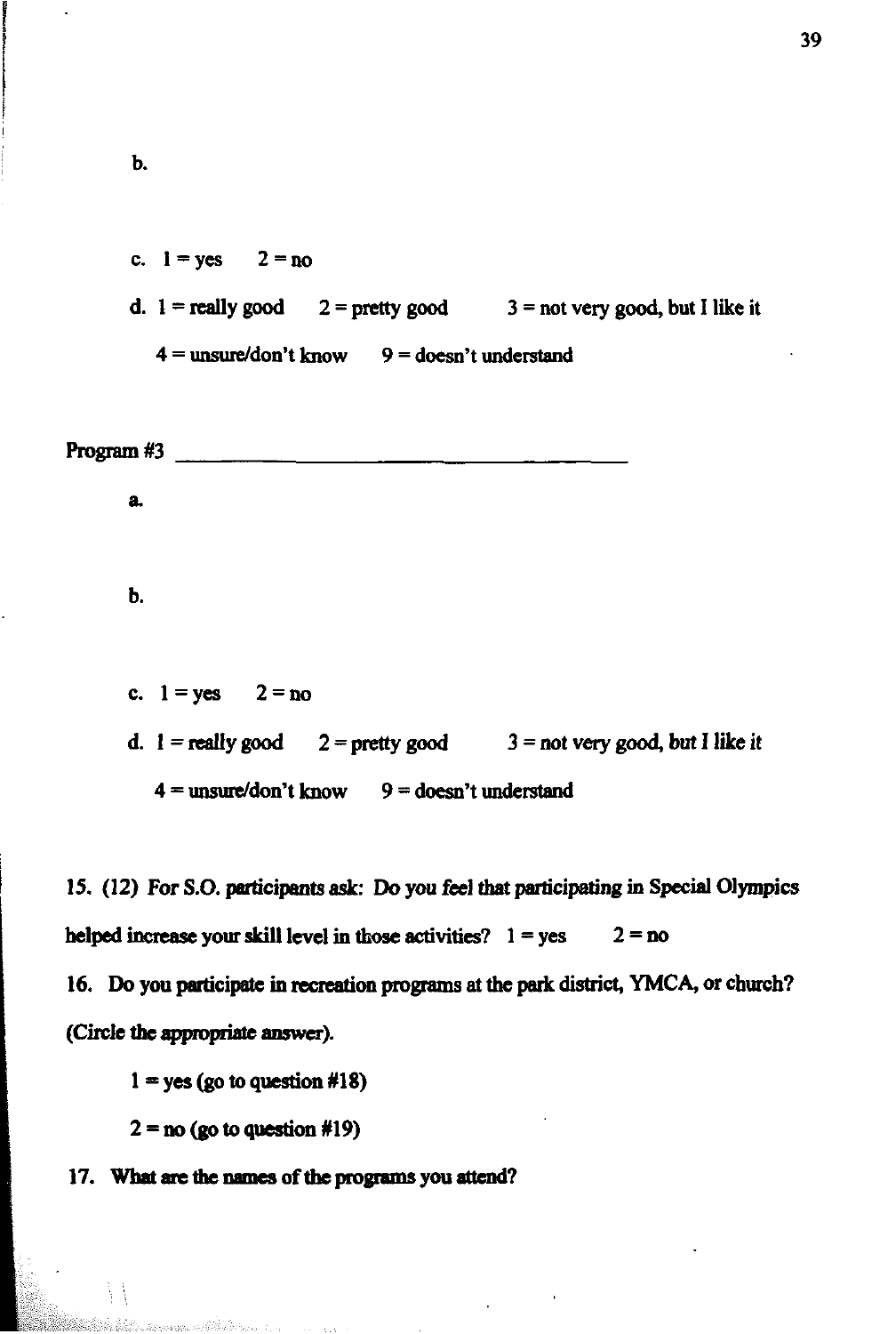**(AAer each response** ask "Are there any others?")

(Give up to 2 prompts)

**(After** respondent has named the programs, **ask** the following questions for each Program **named)** 

- a. What do you like best about this program? (Prompt up **to** 2 **times**  What else do you like?)
- b. Is there anything you don't like about this program?
- c. Have you made any new friends at this program?
- d. If activity is skill based **ask:** How **good are** you at ?

 $I =$  **really good**  $2 =$  **pretty good**  $3 =$  **not very good, but I like it** 

 $4 =$  unsure/don't know  $9 =$  doesn't understand

Program **#1 a**  Ь. c.  $1 = yes$  $2 = no$ d.  $1 = \text{really good } 2 = \text{ pretty good } 3 = \text{not very good, but I like it}$  $4 =$ **unsure/don't know**  $9 =$ **doesn't understand**  $Program #2$ a.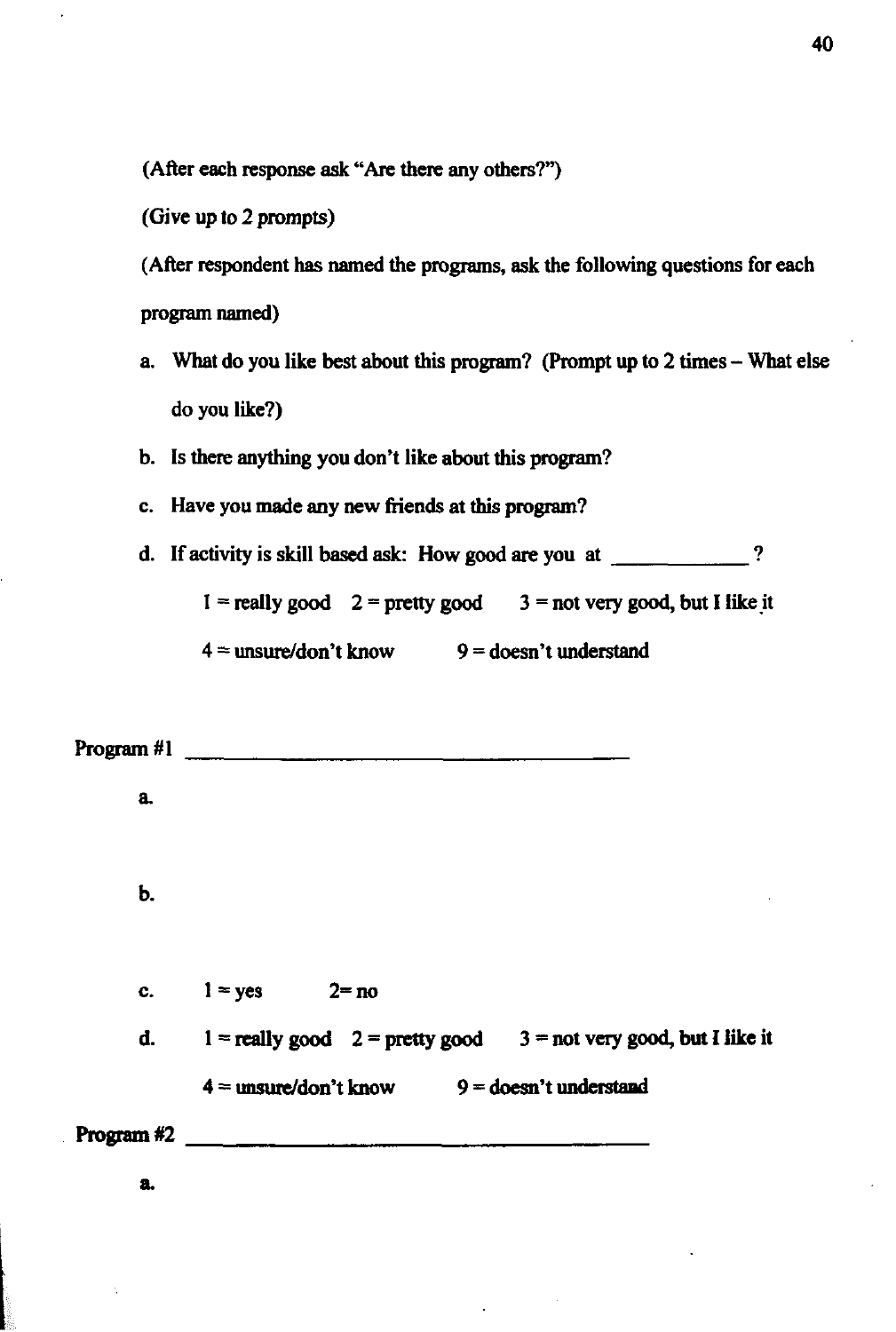**b.**  c.  $l = yes$   $2 = no$ **d. 1** = **really good**  $2$  = **pretty good**  $3$  = **not very good, but I like it**  $4 =$  **unsure/don't know**  $9 =$  **doesn't understand** Program #3 *Program #3* **a**   $\mathbf b$ . c.  $1 = yes$   $2 = no$ **d. 1** = **really good 2** = **pretty good**  $3$  = **not very good, but I like it**  $4 =$  **unsure/don't know**  $9 =$  **doesn't understand** 

### **SECTION III - INTEGTRATION**

V.

I am going to ask you how often you have gone to some places in the past year. (Circle I am going to ask you how often you have got

 $\lambda$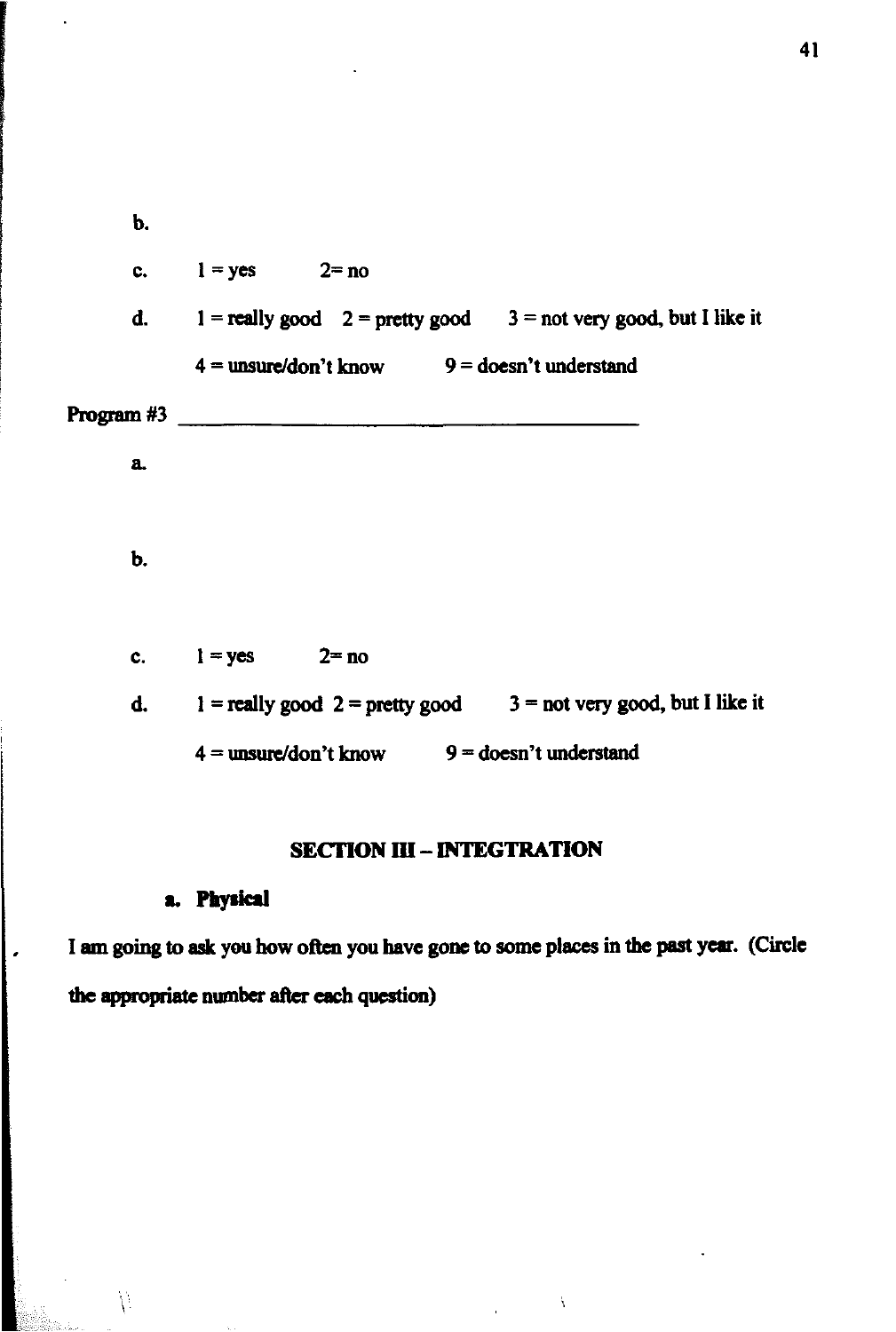|                              | A lot        | Some<br>Times  | Not                     | Unsure<br>very often don't know | Doesn't<br>understand |
|------------------------------|--------------|----------------|-------------------------|---------------------------------|-----------------------|
| 18. In the past 12 mos/yr    | $\mathbf{1}$ | $\overline{2}$ | $\overline{\mathbf{3}}$ | 4                               | 9                     |
| have you gone to a           |              |                |                         |                                 |                       |
| a. Movie?                    |              |                |                         |                                 |                       |
| $1 = yes$ $2 = no$           |              |                |                         |                                 |                       |
| If yes, how often?           | $\mathbf{1}$ | $\overline{2}$ | $\overline{\mathbf{3}}$ | 4                               | 9                     |
| b. Concert, musical?         |              |                |                         |                                 |                       |
| $1 = yes$ $2 = no$           |              |                |                         |                                 |                       |
| If yes, how often? $1$       |              | $\mathbf{2}$   | $\overline{\mathbf{3}}$ | 4                               | 9                     |
| c. Sport's event?            |              |                |                         |                                 |                       |
| $1 = yes$ $2 = no$           |              |                |                         |                                 |                       |
| If yes, how often?           | $\mathbf{1}$ | $\overline{2}$ | $\overline{\mathbf{3}}$ | 4                               | 9                     |
| c. restaurant to eat a meal? |              |                |                         |                                 |                       |
| $1 = yes$ $2 = no$           |              |                |                         |                                 |                       |
| If yes, how often?           | $\mathbf{I}$ | $\overline{2}$ | $\overline{\mathbf{3}}$ | 4                               | 9                     |
| d. bowling alley?            |              |                |                         |                                 |                       |
| $1 = yes$                    | $2 = no$     |                |                         |                                 |                       |
| If yes, how often            | Þ            | $\mathbf{2}$   | 3                       | 4                               | 9                     |

l,

 $\ddot{\phantom{0}}$ 

 $\ddot{\cdot}$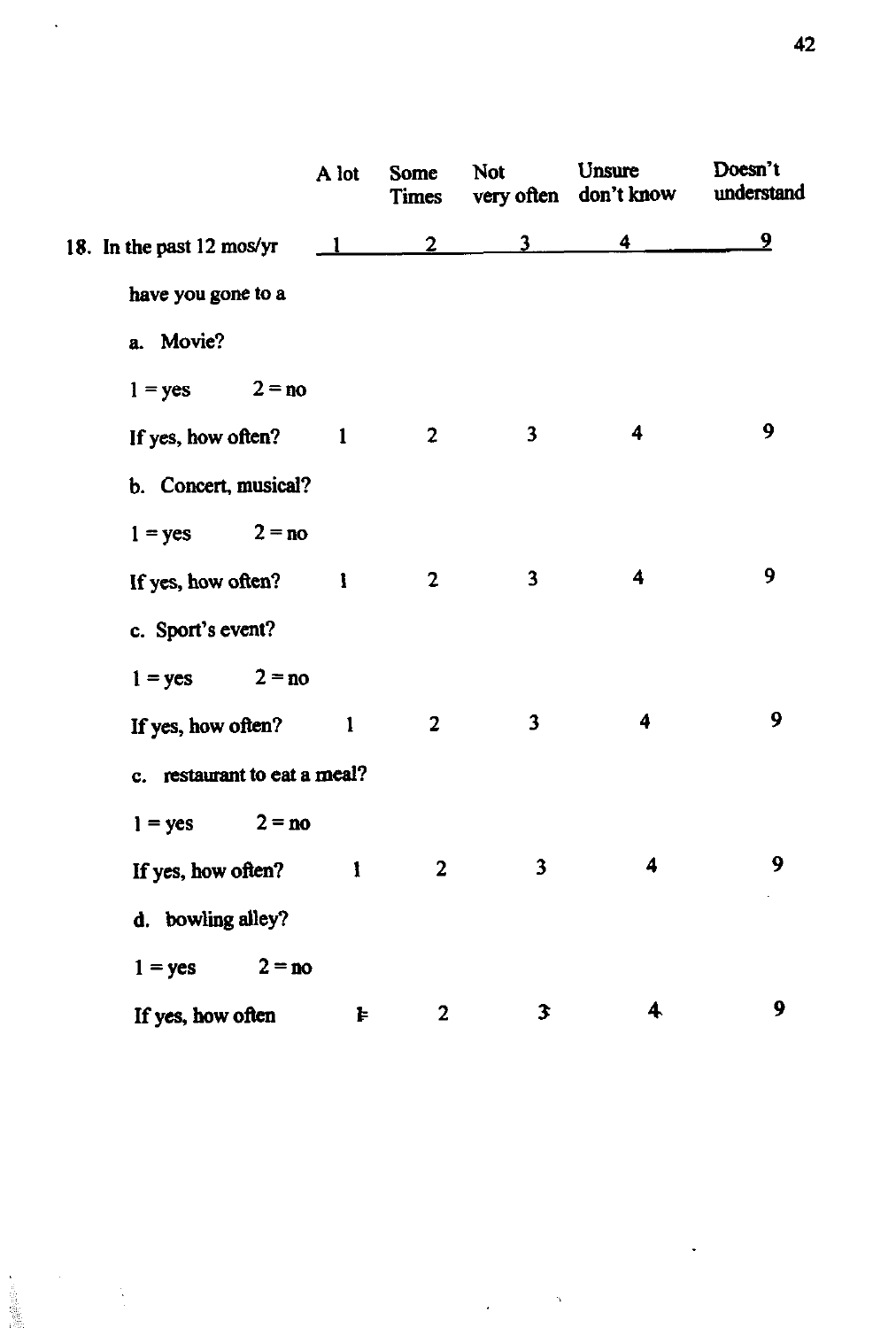|                      | A lot    | Some<br><b>Times</b> | <b>Not</b>              | Unsure<br>very often don't know | Doesn't<br>understand |  |
|----------------------|----------|----------------------|-------------------------|---------------------------------|-----------------------|--|
|                      |          | 2                    | 3                       | 4                               | $\overline{2}$        |  |
| e. park?             |          |                      |                         |                                 |                       |  |
| $1 = yes$ $2 = no$   |          |                      |                         |                                 |                       |  |
| If yes, how often? 1 |          | $\overline{2}$       | $\overline{\mathbf{3}}$ | 4                               | 9                     |  |
| f. mall to shop?     |          |                      |                         |                                 |                       |  |
| $1 = yes$            | $2 = no$ |                      |                         |                                 |                       |  |
| If yes, how often? 1 |          | $\overline{2}$       | $\overline{\mathbf{3}}$ | 4                               | 9                     |  |
| g. grocery store?    |          |                      |                         |                                 |                       |  |
| $1 = yes$ $2 = no$   |          |                      |                         |                                 |                       |  |
| If yes, how often? 1 |          | $\overline{2}$       | 3                       | $\overline{\mathbf{4}}$         | 9                     |  |
| h. church?           |          |                      |                         |                                 |                       |  |
| $1 = ycs$            | $2 = no$ |                      |                         |                                 |                       |  |
| If yes, how often? 1 |          | $\mathbf{2}$         | 3                       | $\overline{\mathbf{4}}$         | 9                     |  |
| i. sleep over?       |          |                      |                         |                                 |                       |  |
| $1 = yes$            | $2 = no$ |                      |                         |                                 |                       |  |
| If yes, how often?   | 1        | $\mathbf{2}$         | 3                       | 4                               | 9                     |  |
| j. library?          |          |                      |                         |                                 |                       |  |
| $1 = yes$            | $2 = no$ |                      |                         |                                 |                       |  |
| If yes, how often?   | 1        | 2                    | 3                       | 4                               | 9                     |  |

نې<br>ا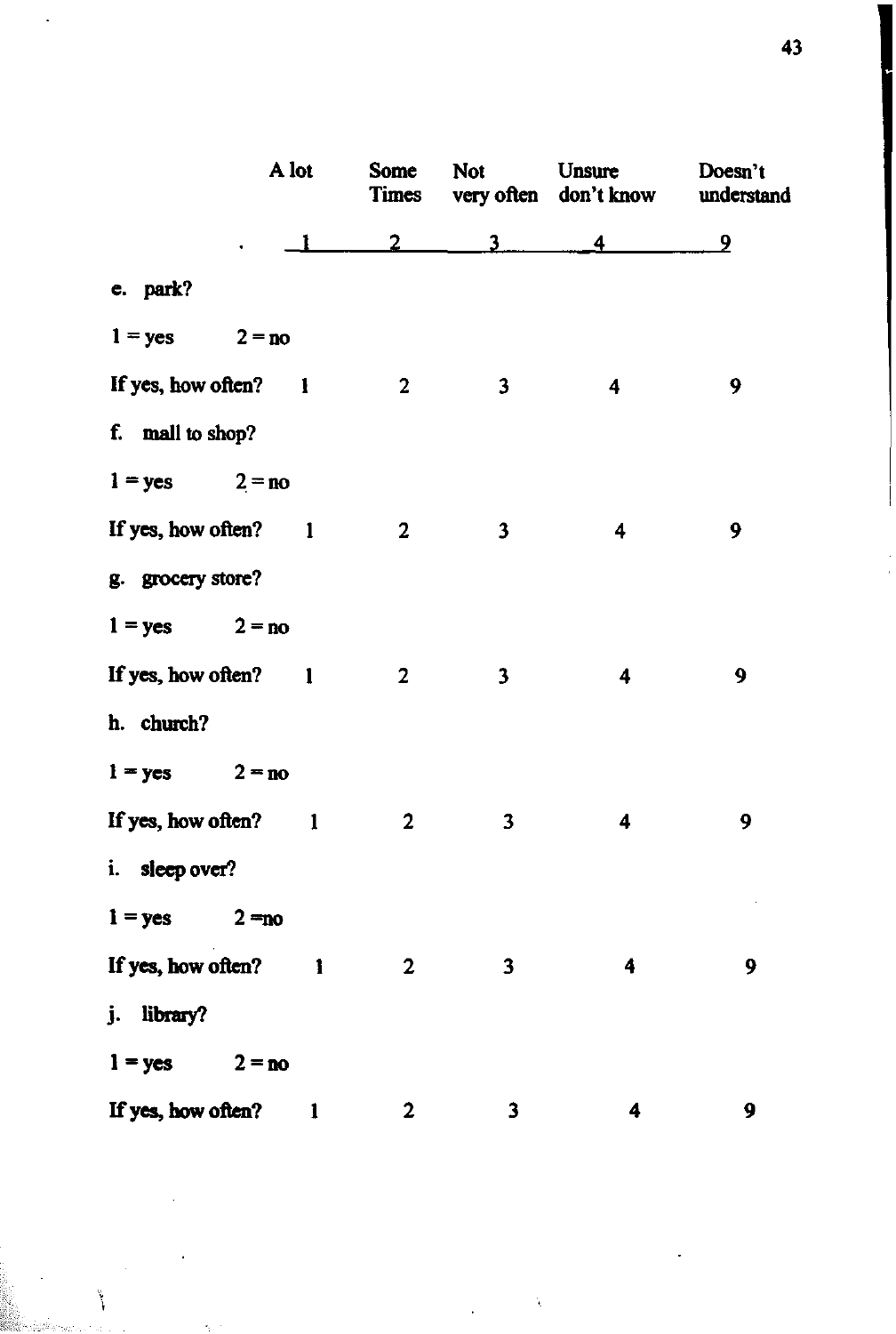|                                             | A lot    | Some<br>Times | <b>Not</b> | Unsure<br>very often don't know | Doesn't<br>understand |
|---------------------------------------------|----------|---------------|------------|---------------------------------|-----------------------|
| ٠                                           |          |               |            | 4                               | Q                     |
|                                             |          |               |            |                                 |                       |
| k. special events? (eg. Parades, festivals) |          |               |            |                                 |                       |
| $1 = yes$                                   | $2 = no$ |               |            |                                 |                       |

If yes, how often?  $1 \t 2 \t 3 \t 4$  $\overline{9}$ 

19. **Are** there any other places you go? (Circle the appropriate number)

$$
1 = yes \qquad 2 = no
$$

Ņ

(If yes, ask respondent: Where and how often they have been there in the past twelve months)

|                  | A lot | <b>Some</b><br><b>Times</b> | <b>Not</b> | Unsure<br>very often don't know understand | Doesn't |
|------------------|-------|-----------------------------|------------|--------------------------------------------|---------|
|                  |       |                             |            |                                            | ω       |
| <b>Place #1:</b> |       |                             |            | 4                                          | 9       |
| Place #2:        |       |                             |            | Δ                                          | 9       |
| <b>Place #3:</b> |       | 2                           |            |                                            | 9       |

20. For **S.O.** participants **ask:** Did participating in **S.O.** have **any effect** on your **going out to** these **ph?** 

 $1 = yes$  **2 = no**  $3 =$  **unsure/don't know**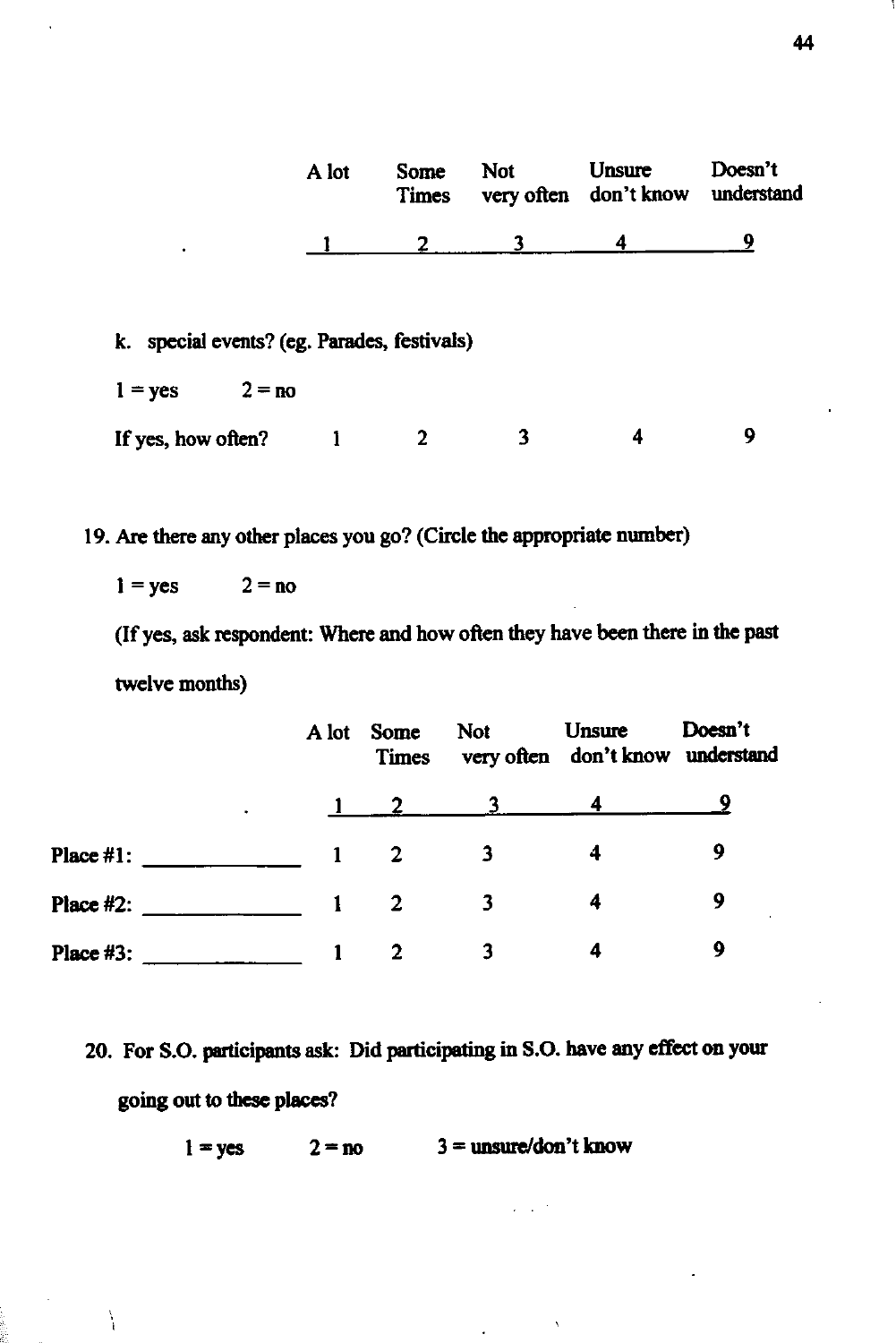## Social (Behavioral)

**I am going to ask you some questions about how often you do things with other people.** (Circle the appropriate number after each question)

|            |                                   | A lot | Some<br>Times  | <b>Not</b>              | Unsure<br>very often don't know | Doesn't<br>understand |  |
|------------|-----------------------------------|-------|----------------|-------------------------|---------------------------------|-----------------------|--|
| 21. Do you |                                   |       | $\overline{2}$ | 3                       | 4                               | 9                     |  |
|            | a. visit friends at their home?   |       |                |                         |                                 |                       |  |
|            | $1 = yes$ $2 = no$                |       |                |                         |                                 |                       |  |
|            | If yes, how often? 1              |       | $\overline{2}$ | $\overline{\mathbf{3}}$ | $\overline{\mathbf{4}}$         | 9                     |  |
|            | b. visit relatives at their home? |       |                |                         |                                 |                       |  |
|            | $1 = yes$ $2 = no$                |       |                |                         |                                 |                       |  |
|            | If yes, how often? 1              |       | $\overline{2}$ | 3                       | 4                               | 9                     |  |
|            | c. spend time doing enjoyable     |       |                |                         |                                 |                       |  |
|            | fun things with friends?          |       |                |                         |                                 |                       |  |
|            | $1 = yes$ $2 = no$                |       |                |                         |                                 |                       |  |
|            | If yes, how often? 1              |       | $\overline{2}$ | $\overline{\mathbf{3}}$ | 4                               | 9                     |  |
|            | d. spend time doing enjoyable     |       |                |                         |                                 |                       |  |
|            | fun things with neighbors?        |       |                |                         |                                 |                       |  |
|            | $1 = yes$<br>$2 = no$             |       |                |                         |                                 |                       |  |
|            | If yes, how often?                | 1     | $\mathbf{2}$   | 3                       | 4                               | 9                     |  |

 $\bar{\lambda}$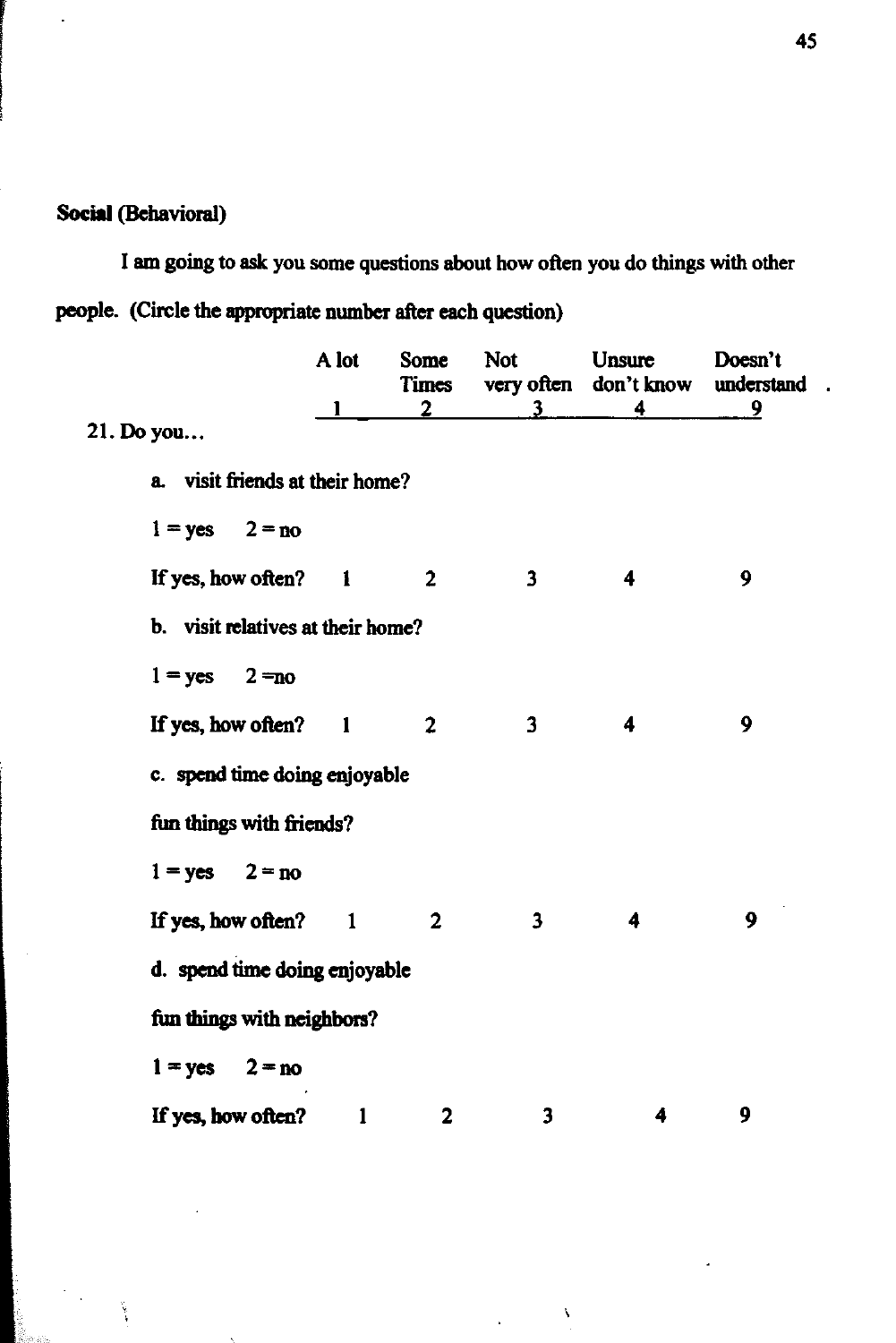23. For S.O. participants **ask:** Have you met any of these people through participation in S.O.?

```
1 = \text{ves} 2 = \text{no} 3 = \text{unsure}/\text{don't know}
```
24. (For 15 and older) Do you ever go places **where** you don't know other people well?

 $1 = \text{ves}$   $2 = \text{no}$   $3 = \text{unsure}/\text{don't}$  know

25. Do you spend most of your free time alone or with other people?

 $1 =$  with other people  $2 =$  both  $3 =$  alone

If person answers "other people", ask - tell me about him/her/them. Do they work with you? Do you know them from Special OIympics(or recreation organization)?

 $1 = \text{ves}$  2 = no 3 = unsure/don't know

26. For S.O. participants ask: do you feel that participation in S.O. has helped you get

```
along better with others? 1 = \text{yes} 2 = \text{no} 3 = \text{unsure}/\text{don't} know
27. (26.) Do you feel that participating in S.O. has allowed you to go out and meet
    people?
```
 $1 = yes$   $2 = no$   $3 =$  unsure/don't know

**Additional Notes:**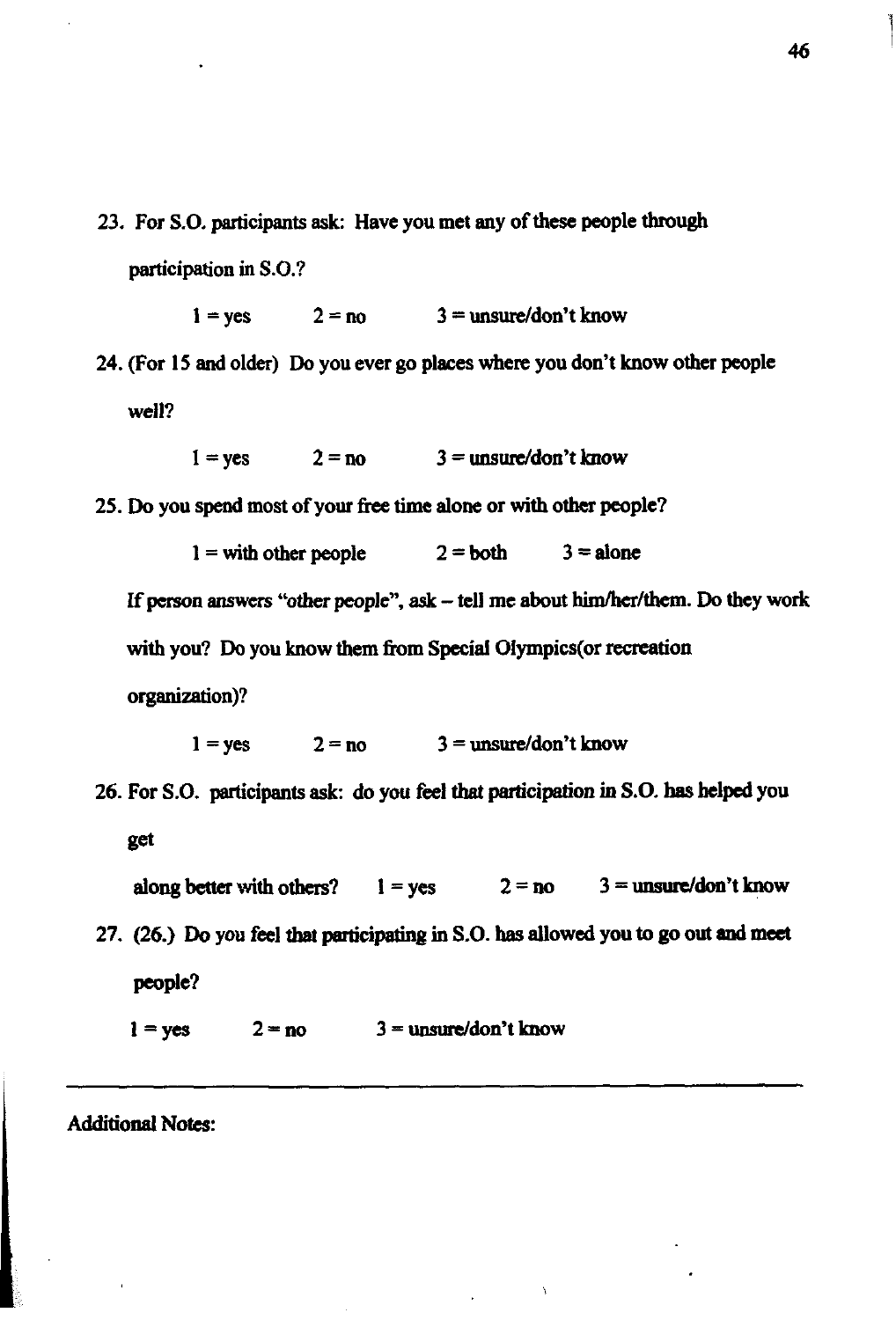**NAME OF INTERVIEWER** 

47

1 I **NAME OF CO-RECORDER** 

**DATE CONDUCTED** 

**AMOUNT OF TIME TO CONDUCT** 

 $\frac{1}{2}$  ,  $\frac{1}{2}$  ,  $\frac{1}{2}$  ,  $\frac{1}{2}$ 

 $\frac{1}{2}$ 

AN.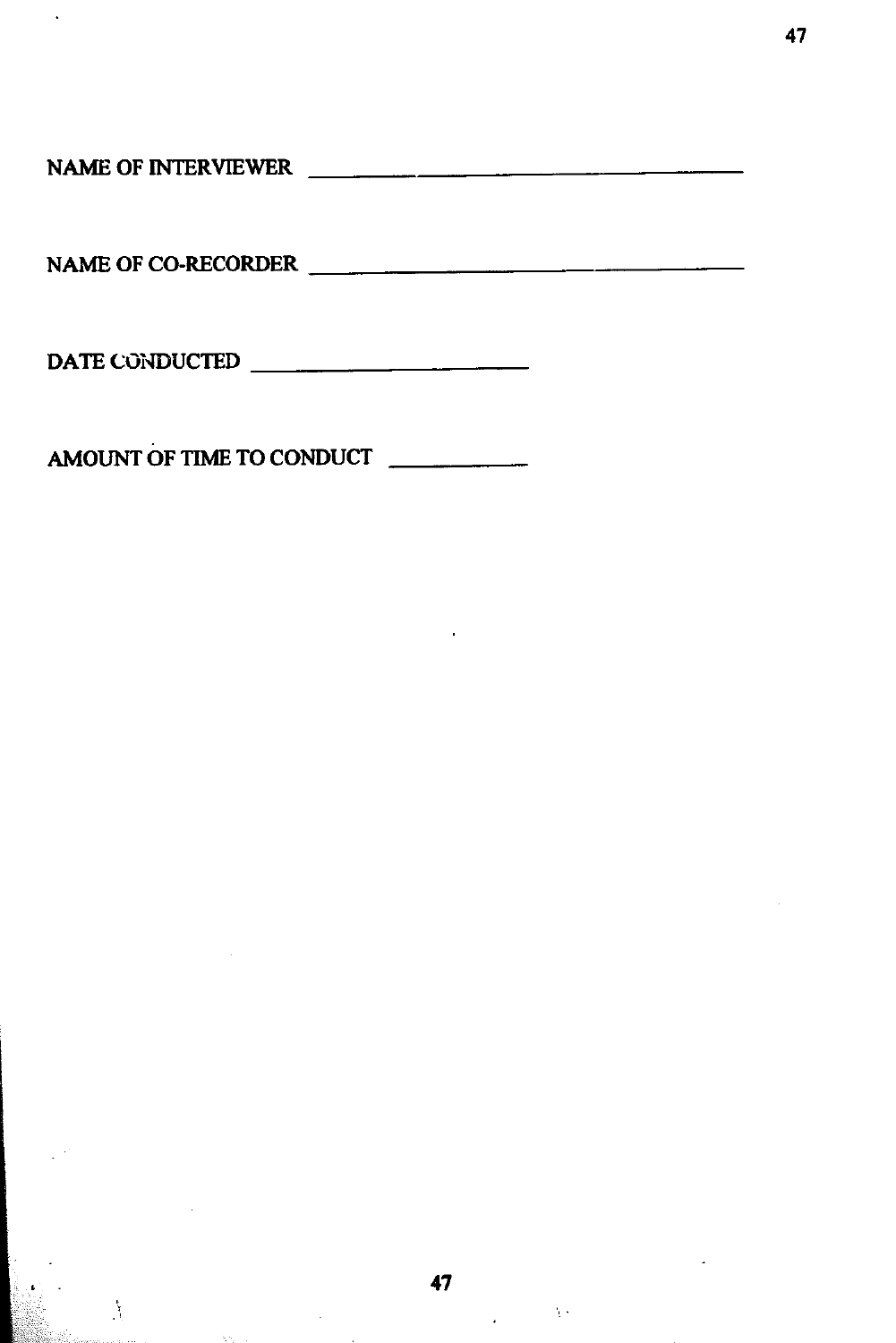# **APPENDIX B INFORMED CONSENT FOR CONTROL GROUP**

Ň

 $\ddot{\phantom{a}}$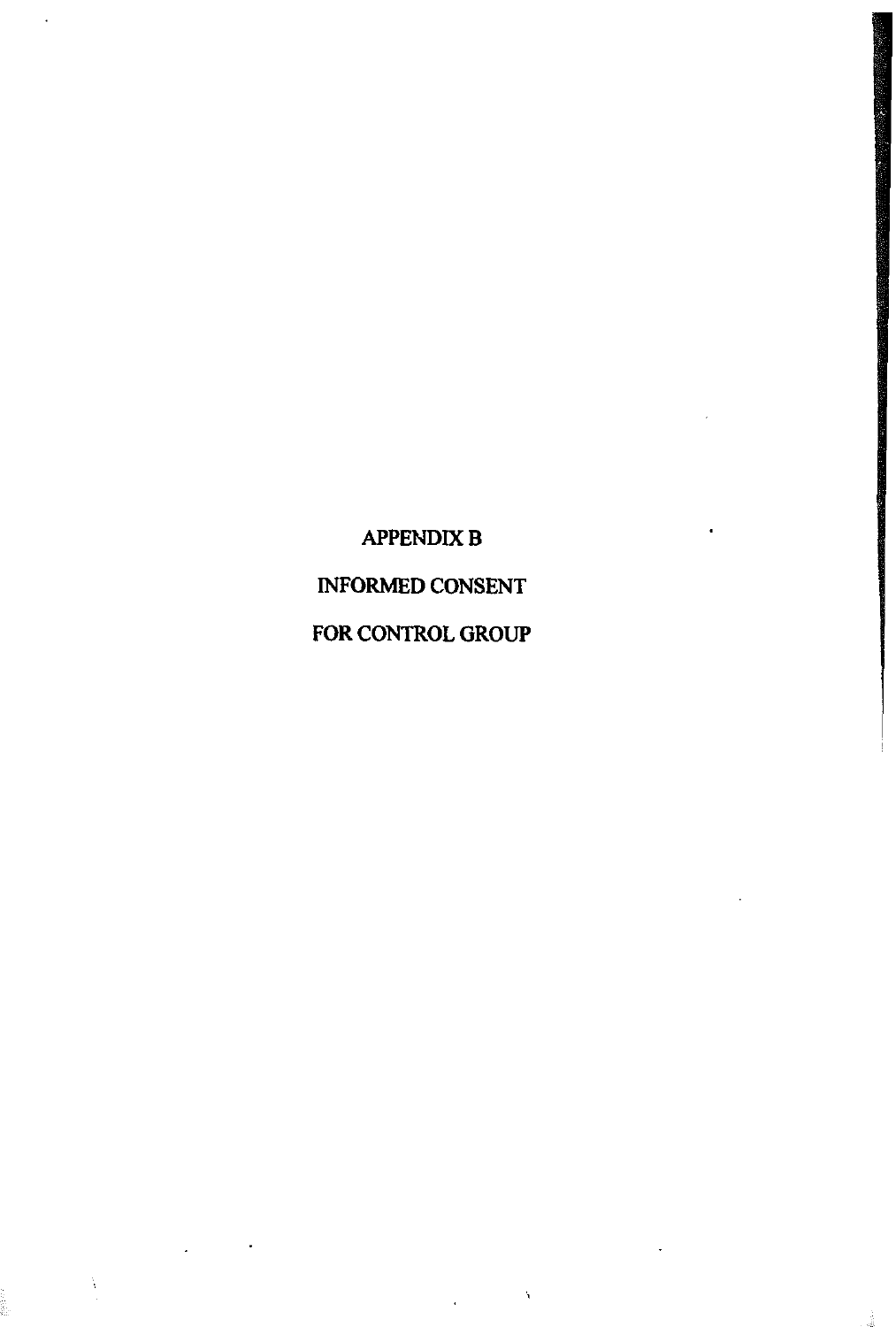#### INFORMED CONSENT FOR PARTICIPANT

University of Wisconsin - La Crosse La Crosse, Wisconsin 54601 Investigator: **Mark** J. Mani

1, being of sound mind and over 18 years of age, do hereby consent, authorize **and request** the person named above to undertake and perform on my child, subset of the state of the state of the state of the state of the state of the state of the state of the state of the state of the state of the state of the state of the state of the state of the state effects **that** Special Olympics participation has on community integration among schoolaged students. I understand that participation in this study requires that my son/daughter complete a **30 minute,** 19 item interview with the investigator. I have been thoroughly briefed about **the** protocols and **testing** procedures **and** completely **understand** what is **expected** of my **soddaughter.** Any question **that** may have **occurred** to me or my **soddaughter have been answered** to my complete satisfaction. I have been fully advised of the **nature** of **this study.** I, thefore, voluntarily consent to allow my **soddaughter to**  perticipate **as** a subject in this study. My **soddaughter and** I **understand that** there **arc** no right **or** wrong *auswers,* that **we** do not have to **answer** a quation if **we** do not want **to, that** we can stop and take a **break, and** we may **end the** interview or withdraw hm **the**  study at any time. I also understand that I may call Mr. Mark J. Mani at (608) 781-971, **or** Dr. **Patrick DiRocco at** (608) 785-8695 if I have any questions about **this** study.

Ÿ.